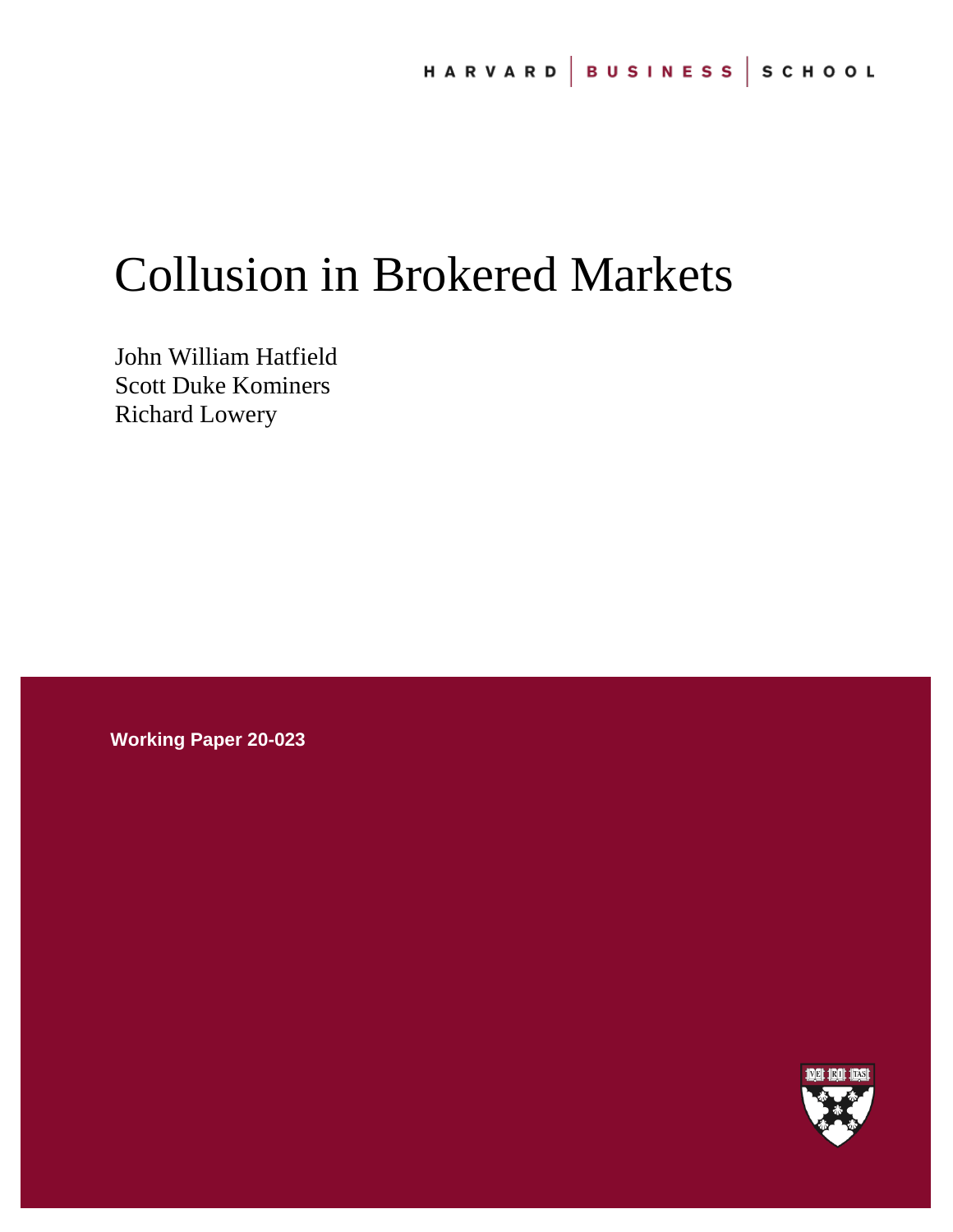# Collusion in Brokered Markets

John William Hatfield University of Texas at Austin

Scott Duke Kominers Harvard Business School

Richard Lowery University of Texas at Austin

**Working Paper 20-023**

Copyright © 2019, 2020 by John William Hatfield, Scott Duke Kominers, and Richard Lowery

Working papers are in draft form. This working paper is distributed for purposes of comment and discussion only. It may not be reproduced without permission of the copyright holder. Copies of working papers are available from the author.

Funding for this research was provided in part by Harvard Business School, the National Science Foundation (grants CCF-1216095 and SES-1459912), the Harvard Milton Fund, and both the Ng Fund and the Mathematics in Economics Research Fund of the Harvard Center of Mathematical Sciences and Applications.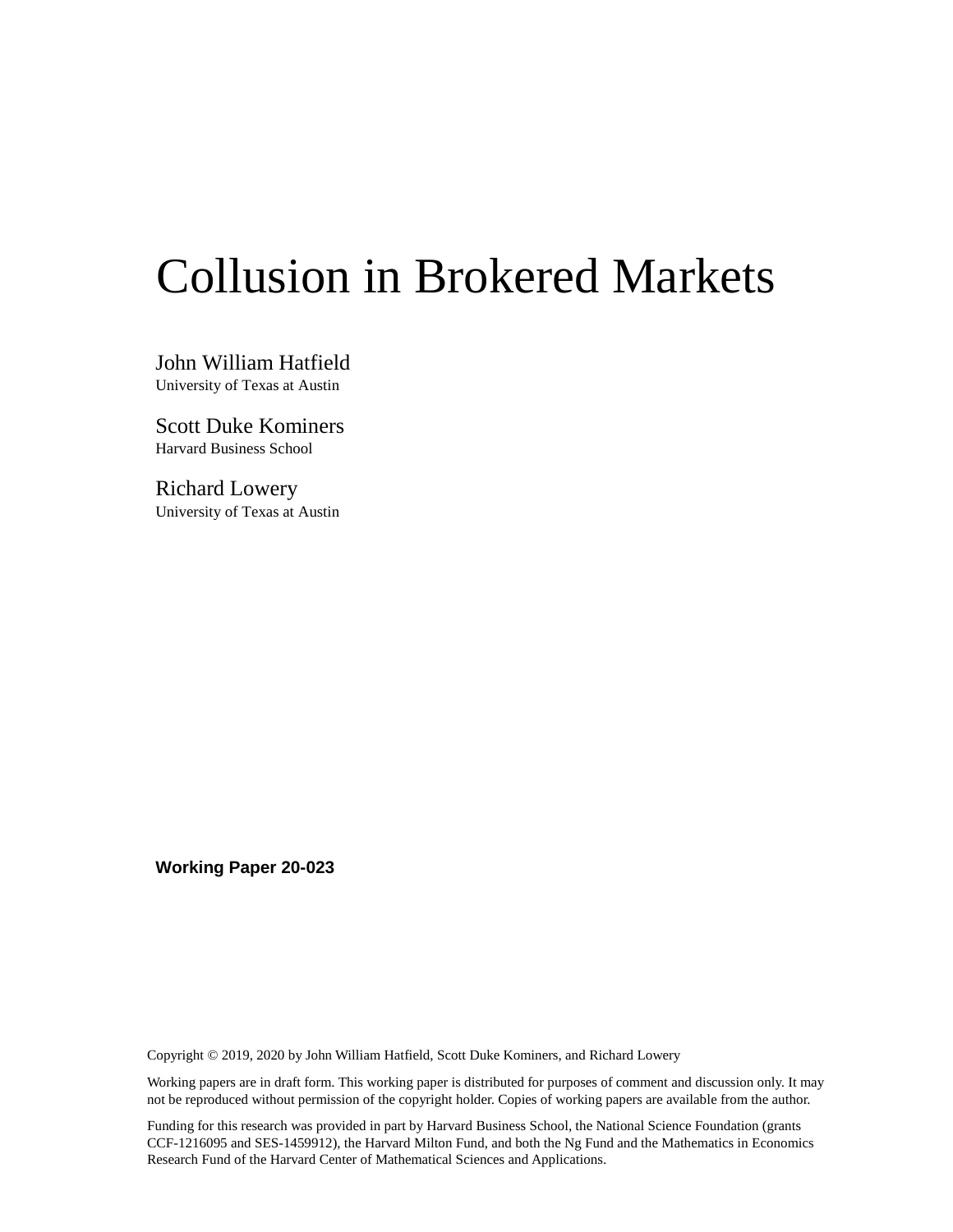# Collusion in Brokered Markets<sup>∗</sup>

John William Hatfield McCombs School of Business University of Texas at Austin

Scott Duke Kominers Harvard Business School & Department of Economics Harvard University

Richard Lowery McCombs School of Business University of Texas at Austin

July 8, 2020

#### **Abstract**

The U.S. residential real estate agency market presents a puzzle for economic theory: commissions on real estate transactions have remained high for decades even though entry is frequent and costs are low. We model the real estate agency market, and other brokered markets, as a game in which brokers first post prices for customers and then choose which other agents to work with. We show that prices appreciably higher than the competitive level can be sustained (for a fixed discount factor) regardless of the number of brokers by using strategies that condition working with a broker on that broker's posted prices.

JEL Classification: D43, L13, L4, R39

Keywords: Real estate, Repeated games, Collusion, Antitrust, Brokered markets

<sup>∗</sup>The authors thank Panle Jia Barwick, Peter Blair, Andrew F. Daughety, Zoe DeStories, Drew Fudenberg, Sonia Gilbukh, Ed Glaeser, Paul Goldsmith-Pinkham, Oliver Hart, Louis Kaplow, Charles Nathanson, Michael Ostrovsky, Jennifer F. Reinganum, Kathy E. Spier, Abraham Wickelgren, Maisy Wong, and several conference and seminar audiences for helpful comments. Kominers is grateful for the support of the National Science Foundation (grants CCF-1216095 and SES-1459912), the Harvard Milton Fund, and both the Ng Fund and the Mathematics in Economics Research Fund of the Harvard Center of Mathematical Sciences and Applications. Any comments or suggestions are welcome and may be emailed to [john.hatfield@utexas.edu.](mailto:john.hatfield@utexas.edu)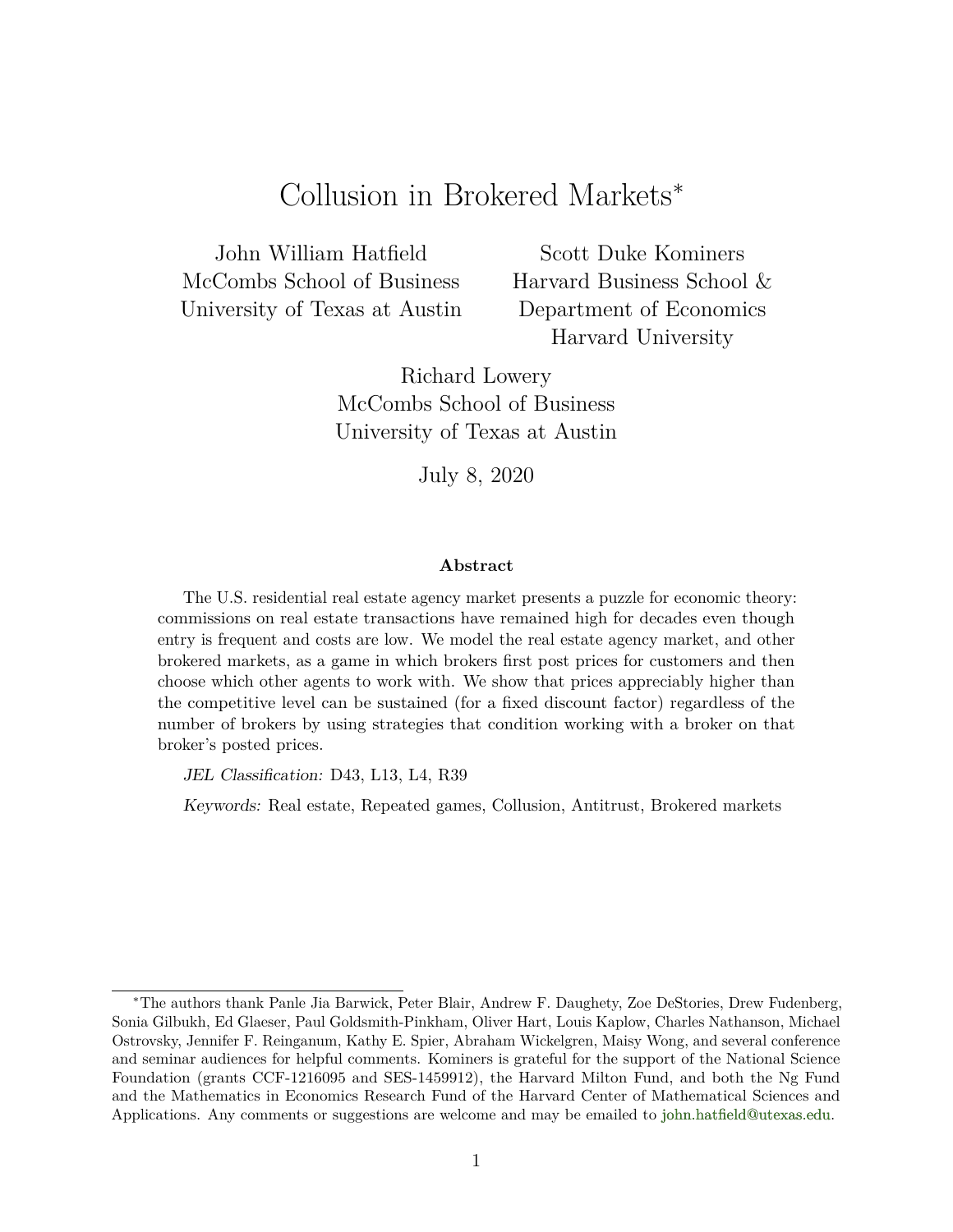# <span id="page-3-4"></span>**1 Introduction**

The real estate industry in the United States is characterized by widespread price coordination: The brokerage fee is typically 6%, with half of the fee going to the buyer's agent and half going to the seller's agent. There is little evidence that the 6% fee represents the true cost of facilitating a real estate transaction: it has been constant for decades (despite substantial changes in the technology used), varies with neither market conditions nor the price of the house being sold, and is appreciably higher than in many other countries [\(Delcoure and Miller,](#page-39-0) [2002\)](#page-39-0). Indeed, a number of lawsuits have recently been filed arguing that realtors conspire to keep commissions high.<sup>[1](#page-3-0)</sup> Yet the market for providing residential real estate brokerage services is both highly unconcentrated and quite easy to enter [\(Beck et al.,](#page-38-0) [2012\)](#page-38-0), and so we might naturally expect price competition to drive down fees;<sup>[2](#page-3-1)</sup> indeed, as [Hsieh and Moretti](#page-40-0) [\(2003\)](#page-40-0) remark in their influential study of real estate brokerage in the U.S., "the apparent uniformity of commission rates presents an enormous puzzle".<sup>[3](#page-3-2)</sup>

We provide a potential explanation for how the real estate brokerage industry can maintain high prices even in the presence of many independent brokers.<sup>[4](#page-3-3)</sup> We model the market for brokerage services as a repeated extensive form game: In each period, a continuum of buyers and sellers seek to buy and sell houses; buyers and sellers, however, are unable to transact directly and must instead work through agents. Each agent offers a buyer price and a seller

Of course, we are far from the first to note that industry competitors may wish to work together to maintain high prices; see, e.g., [Smith](#page-41-0)  $(1776)$ :

People of the same trade seldom meet together, even for merriment and diversion, but the conversation ends in a conspiracy against the public, or in some contrivance to raise prices.

<span id="page-3-2"></span><sup>3</sup>Similarly, [Levitt and Syverson](#page-40-1) [\(2008b\)](#page-40-1) and [Bernheim and Meer](#page-38-1) [\(2013\)](#page-38-1) argue that real estate agents provide poor service at high prices despite effectively free entry into real estate agency. Additionally, [Barwick and Pathak](#page-38-2) [\(2015\)](#page-38-2) argue that the current market structure is inefficient, with excessive commissions and too many agents; see also work by [Barwick et al.](#page-38-3) [\(2017\)](#page-38-3).

<span id="page-3-3"></span><sup>4</sup>Technically, there is a distinction between real estate brokers and real estate agents; specifically, a real estate broker can have real estate agents as employees while real estate agents cannot. Real estate agents can, however, operate independently. Barriers to entry are somewhat higher for brokers, but agents are able to compete directly with groups of brokers and thus overall barriers to entry in this market are low.

<span id="page-3-0"></span><sup>1</sup>See *Moehrl v. NAR et al.* (U.S. Dist. Ct. N.D. Ill., Case No. 1:19-cv-01610), *Sawbill Strategic, Inc. v. NAR et al.* (U.S. Dist. Ct. N.D. Ill., Case No. 1:19-cv-02544), and *Sitzer and Winger v. NAR et al.* (U.S. Dist. Ct. W.D. Mo., Case No. 4:19-cv-00332); the Department of Justice has also filed a statement of interest in the last case.

<span id="page-3-1"></span><sup>&</sup>lt;sup>2</sup>Indeed, real estate agents themselves have noted that restricting price competition is necessary to maintain high prices: For instance, a number of realtors from Montgomery County, Maryland, held a dinner party at the Congressional Country Club in Bethesda and discussed raising real estate commissions to 7%; this behavior was eventually investigated and prosecuted by the Department of Justice (see *U.S. v. Foley et al.*, 598 F.2d 1323 (4th Cir. 1979)). The realtors understood that raising the commission rate to 7% would only be effective if all the realtors participated, with John T. Carruthers stating that "if we do not stay at seven percent, then it would be a slide back and. . . no one could get seven percent, because the competition would hurt us."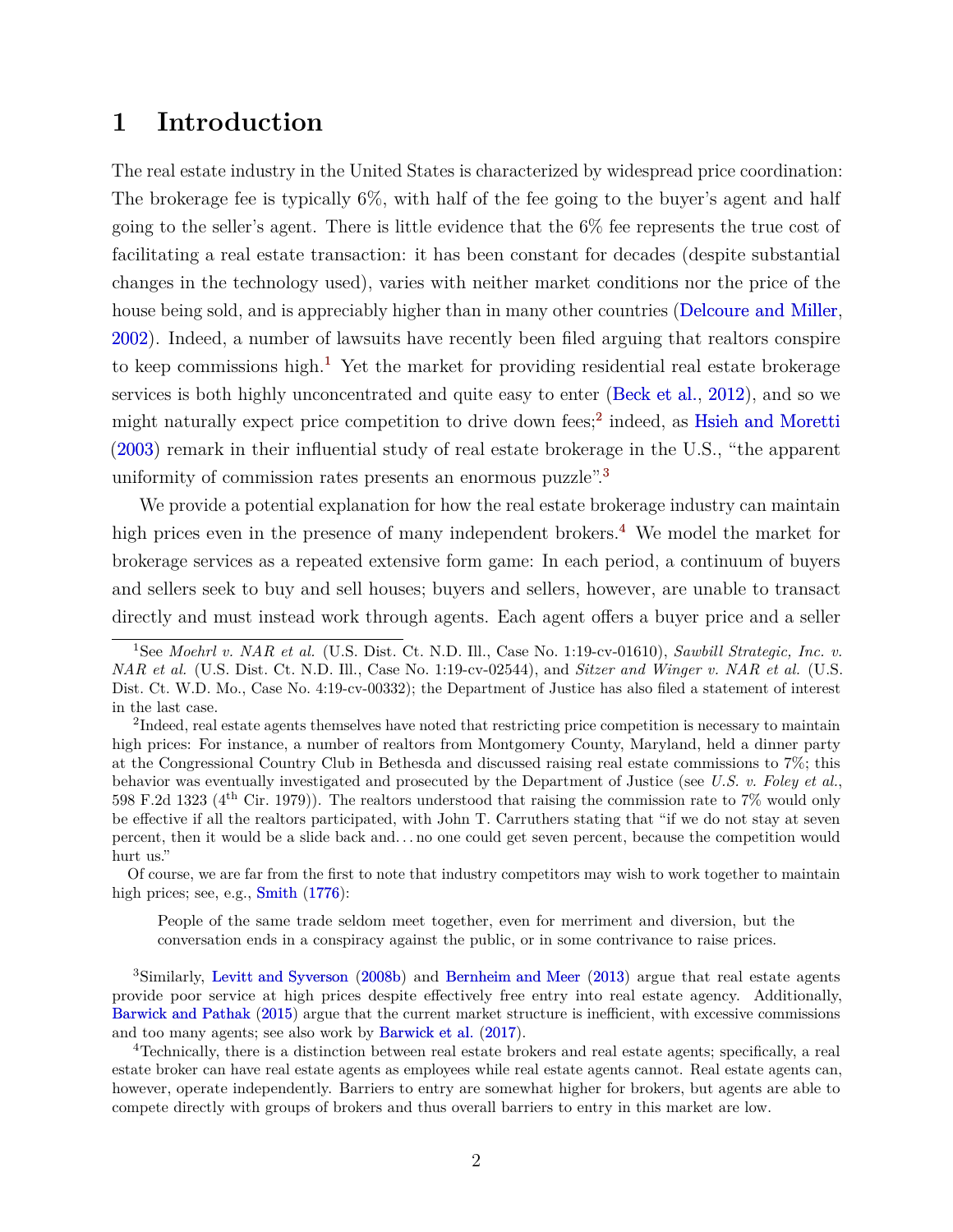<span id="page-4-1"></span>price for intermediation services; buyers and sellers then choose agents having observed these menus of prices. Once buyers and sellers have agents, each agent decides which other agents he is willing to work with; facilitating a transaction between a buyer and a seller requires both the buyer's agent and the seller's agent to be willing to work with each other.

In our setting, agents can maintain high prices by refusing to work with any agent who undercuts either of the "agreed upon" buyer and seller prices. This endogenously lowers the quality of a price deviator: a price deviator can no longer facilitate transactions between his buyers and another agent's sellers (or between his sellers and another agent's buyers). This implies that cutting prices by a small amount is not enough to attract buyers and sellers, as they understand that any price deviator will find it much more difficult to facilitate transactions. As a result, it is possible to maintain prices above marginal cost while ensuring that a price deviator who does attract buyers and sellers will not profit from his actions.<sup>[5](#page-4-0)</sup>

Of course, it must be incentive compatible for agents to refuse to work with a price deviator. Here, we rely on the repeated interactions among agents: A non-price deviating agent is willing to forgo working with a price deviator today if he is sufficiently rewarded for doing so in the future. To see why, we note first that the non-price deviating agent's forgone profits are small, since the non-price deviating agent only has a small fraction of the buyers and sellers. Second, the non-price deviating agent is incentivized to follow the prescribed punishment strategy as, if he does not, future play reverts to a equilibrium in which he obtains no profits in every future period. By contrast, if every non-price deviating agent punishes the price deviator as prescribed, future play moves to a collusive punishment phase in which every agent other than the price deviator obtains positive rents. Thus, a non-price deviating agent will be willing to forgo working with a price deviator today for reasonably high discount factors—even as the number of agents becomes arbitrarily large.

One might be incredulous that real estate agents would, in fact, engage in such behavior. However, such behavior is well-documented: In one particularly harrowing tale, [Birger and Caplin](#page-39-1) [\(2004\)](#page-39-1) reported that the proprietress of a new discount realty, You Win Realty, was not only boycotted by other realtors in the area but also harassed by threatening phone calls and the like; indeed, one competing realtor threatened to report her to the Federal Trade Commission(!). Taking a broader view, a report by the [Department of Justice and Federal Trade Commission](#page-39-2) [\(2007\)](#page-39-2) documented that such "steering" behavior (away from discount realtors) is commonly reported and an earlier investigation by the [Federal Trade Commission](#page-39-3) [\(1983\)](#page-39-3) found that 84% of alternative brokers reported

<span id="page-4-0"></span><sup>&</sup>lt;sup>5</sup>We do not specifically address here why a fixed commission rate of  $6\%$  is used. But simple pricing schemes such as this are instrumental in maintaining collusion in environments in which information is not perfect; see [Athey and Bagwell](#page-38-4) [\(2001\)](#page-38-4), [Athey et al.](#page-38-5) [\(2004\)](#page-38-5), and [Kang and Lowery](#page-40-2) [\(2014\)](#page-40-2).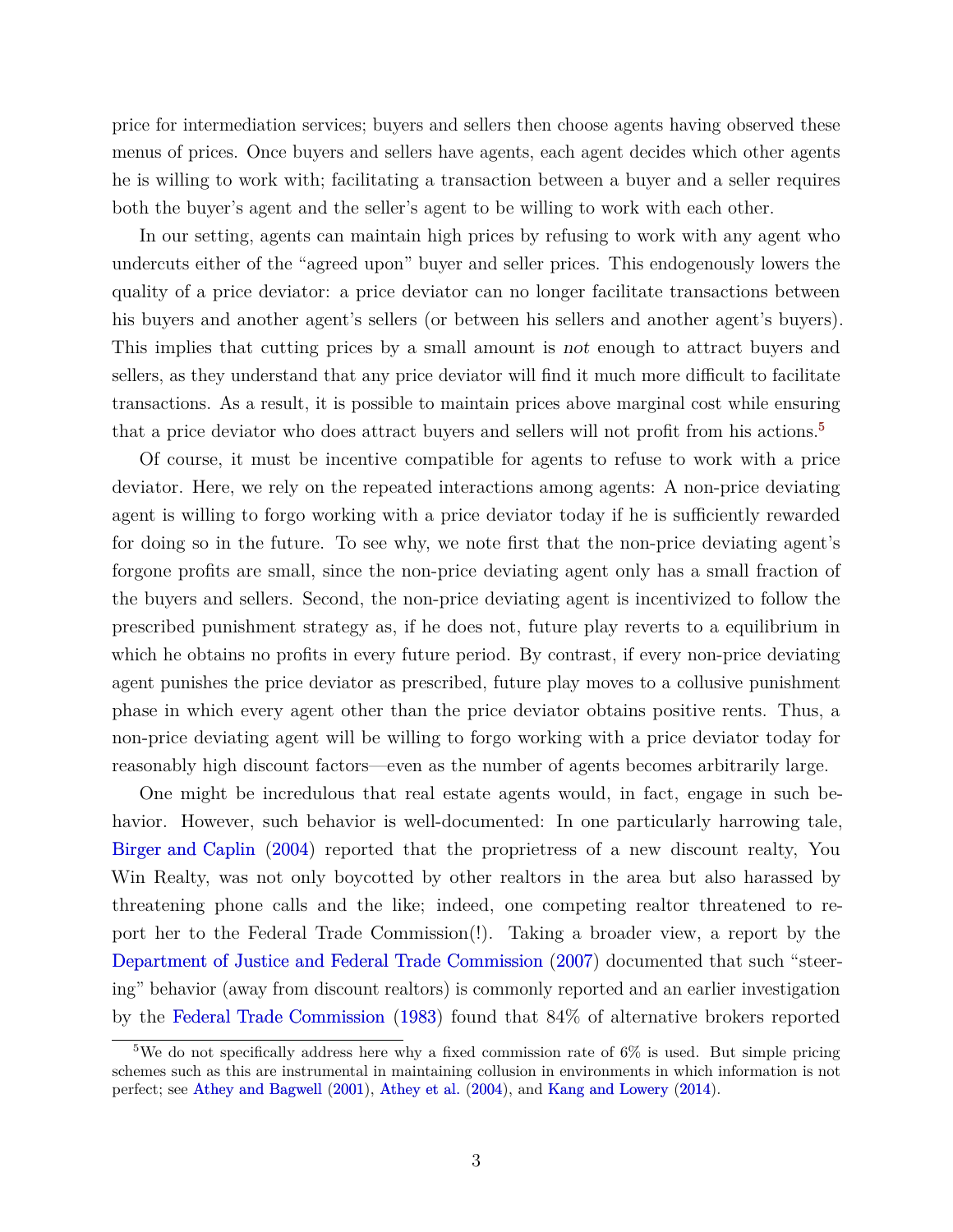<span id="page-5-4"></span>frequent or occasional "refusals by other brokers to show homes listed by [their] business," with  $49\%$  saying that this was a frequent issue. Relatedly, [Barwick et al.](#page-38-3) [\(2017\)](#page-38-3) documented that properties with lower commission rates are both less likely to sell and take longer to sell.[6](#page-5-0)

Our equilibrium is necessarily more complex than one constructed with simple penal codes à la [Abreu](#page-38-6) [\(1988\)](#page-38-6). In repeated normal form games, [Abreu](#page-38-6) [\(1988\)](#page-38-6) demonstrated that simple penal codes are sufficient for implementing maximally collusive strategies. In repeated extensive-form game settings such as ours, by contrast, simple penal codes may not be sufficient for characterizing maximal collusion since in-period punishment may play a role in supporting subgame-perfect equilibria. As [Mailath et al.](#page-40-3) [\(2017\)](#page-40-3) noted, the analysis of repeated extensive form games may require more involved responses to deviations; the need to reward within-period punishments implies that rewarding agents in future periods may be more important than just punishing the initial deviator as much as possible.<sup>[7](#page-5-1)</sup> Thus, in our model, we construct an equilibrium which promises sufficient rewards in future periods to each non-price-deviating agent to incentivize him to punish a price-deviator in-period.

Our analysis not only explains how real estate agents may maintain prices appreciably above cost, but also enables us to assess different proposed policies. [Han and Hong](#page-39-4) [\(2011\)](#page-39-4) investigated "rebate bans," laws that prohibit buyers' agents from sharing their commissions with buyers (although agents are still allowed to pay buyers' closing costs); ten states have rebate bans in effect. We show that rebate bans facilitate higher commissions even though they still offer room for real estate agents to reduce buyers' (closing) costs; eliminating such bans would reduce (though not eliminate) the scope for collusion. Our finding on rebate bans is consistent with the views of the [Department of Justice](#page-39-5) [\(2005\)](#page-39-5) as expressed in their complaint in *U.S.A. v. Kentucky Real Estate Commission*; indeed, our findings even accord with surprisingly candid remarks of the real estate agents themselves.<sup>[8,](#page-5-2)[9](#page-5-3)</sup>

<span id="page-5-0"></span><sup>&</sup>lt;sup>6</sup>Noting the reluctance of traditional real-estate agents to work with discount brokers, [Levitt and Syverson](#page-40-4) [\(2008a\)](#page-40-4) argued that it would be in the interests of traditional brokers as a group to refuse to work with discount brokers. However, unlike our work here, their work does not explain why a traditional broker would give up individually profitable opportunities to work with discount brokers (as they assume that each traditional broker internalizes the effect of his decisions on all traditional brokers); moreover, we solve for equilibrium prices while they take the prices of traditional and discount brokers as given.

<span id="page-5-1"></span><sup>&</sup>lt;sup>7</sup>It is not sufficient in general to consider the repeated version of the reduced normal form game, as the equilibria of that game will not necessarily correspond to subgame-perfect equilibria of the original repeated extensive form game.

<span id="page-5-2"></span><sup>8</sup>The [Department of Justice](#page-39-5) [\(2005\)](#page-39-5) reports one real estate agent remarking "[A market without rebate bans] would turn into a bidding war, lessen our profits and cheapen our 'so-called' profession." For other remarks by real estate agents, see Appendix [A.](#page-42-0)

<span id="page-5-3"></span><sup>9</sup>The Department of Justice also investigated rebate bans enacted by the Tennessee Real Estate Commission, the South Dakota Real Estate Commission, and the West Virginia Real Estate Commission; all three real estate commissions have rescinded their rebate bans in response to the inquires by the Department of Justice [\(Department of Justice and Federal Trade Commission,](#page-39-2) [2007\)](#page-39-2).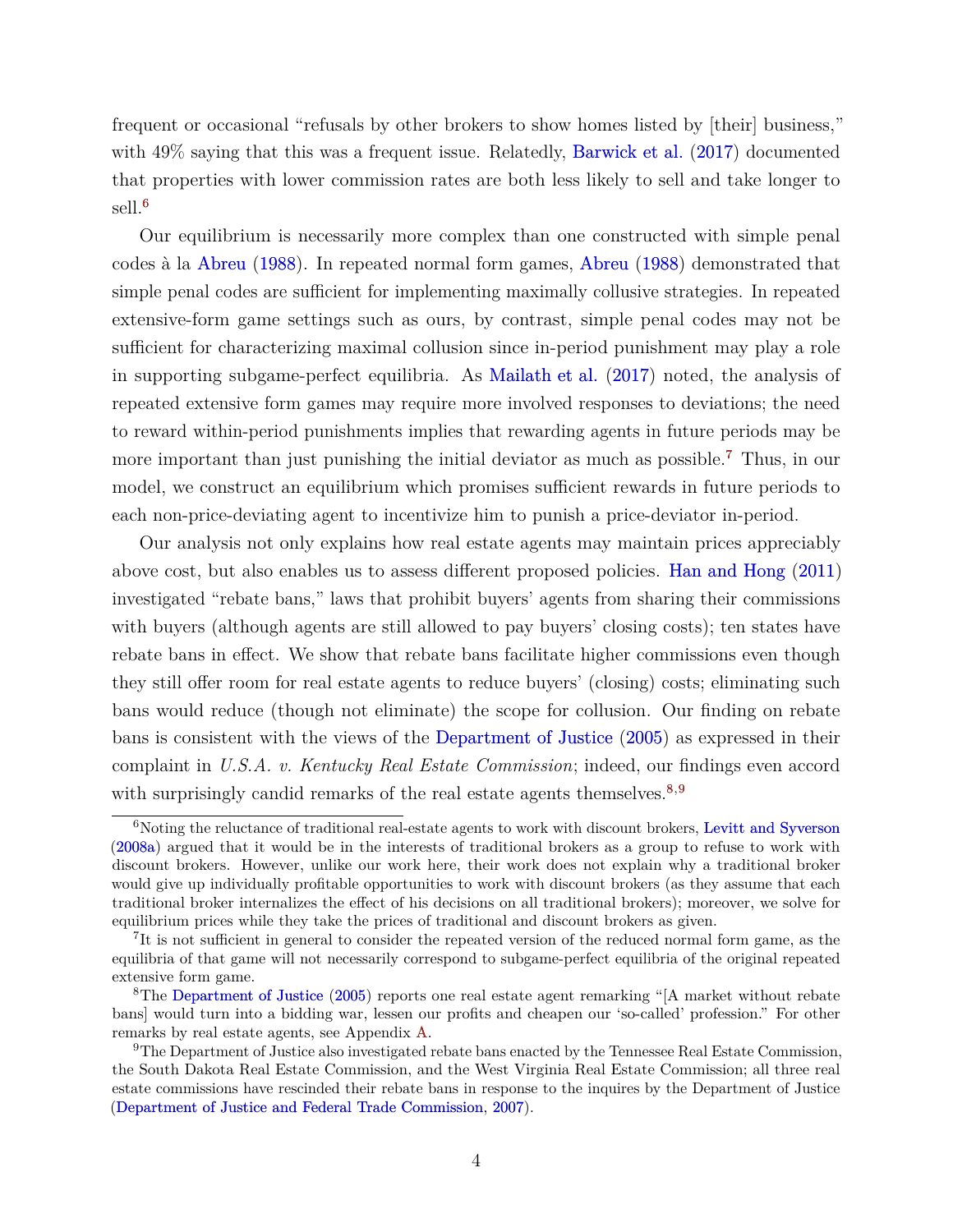<span id="page-6-2"></span>Meanwhile, [Barwick](#page-38-7) [\(2018\)](#page-38-7) has suggested banning "agency fees," i.e., the commissions that a seller agent pays to a buyer agent upon the completion of a transaction. As [Barwick](#page-38-7) [\(2018\)](#page-38-7) noted, countries that have banned agency fees have lower overall commissions (even though the commissions paid by buyers increase). In our framework, the optimal collusive scheme involves fully exploiting sellers while possibly charging buyers less than cost. Eliminating agency fees makes it infeasible to set a buyer fee that is below cost, since agents would no longer be willing to represent buyers. Thus, prices would adjust upwards for buyers but would fall for sellers, and we show that consequently the net agent surplus extracted in the highest-profit equilibrium decreases.

While we focus on real estate agency as our lead application, our analysis can be used to understand other two-sided markets with independent buyer and seller representation. For instance, in the primary market for municipal bonds, spreads in the United States are notoriously high [\(Cestau et al.,](#page-39-6) [2019\)](#page-39-6); in that market, underwriters represent municipalities wishing to issue municipal bonds while financial planners and advisors represent high-income individuals wishing to purchase such bonds.

Similarly, both buyers and sellers of stocks listed on the Nasdaq generally worked through dealers. These dealers "protected [their] spreads" (i.e., profits) from so-called "SOES [small order execution system] bandits" by avoiding quoting prices that used odd-eighths of a dollar [\(Durr and Colby,](#page-39-7) [2010\)](#page-39-7) and avoiding transactions with dealers who did quote oddeighths. This behavior, which was first documented by [Christie and Schultz](#page-39-8) [\(1994\)](#page-39-8), is closely analogous to the in-period punishments which are key in our model for supporting collusion.<sup>[10](#page-6-0)</sup>

The remainder of this paper is organized as follows: Section [2](#page-6-1) lays out our model. Section [3](#page-11-0) characterizes the optimal collusive prices. Section [4](#page-25-0) considers the implications of our work for policy: Section [4.1](#page-25-1) considers the effects of rebate bans on prices, Section [4.2](#page-26-0) considers the effects of eliminating agency fees on prices, and Section [4.3](#page-36-0) considers the extent to which our equilibrium is robust to buyer and seller self-representation. Section [5](#page-36-1) concludes.

## <span id="page-6-1"></span>**2 Model**

## **2.1 Framework**

We introduce a model of brokered buyer–seller markets. There is a finite set of *agents A*; we let  $\alpha \equiv \frac{1}{14}$  $\frac{1}{|A|}$  be the *market concentration*. Moreover, there is an infinite sequence of unit intervals of short-lived *buyers*  ${B_t}_{t \in \mathbb{N}}$  and an infinite sequence of unit intervals of short-lived

<span id="page-6-0"></span><sup>&</sup>lt;sup>10</sup>Subsequent to the work of [Christie and Schultz](#page-39-8) [\(1994\)](#page-39-8), the Securities and Exchange Commission and the Department of Justice investigated the behavior of Nasdaq dealers; related civil litigation led to settlements exceeding \$1 billion dollars [\(Christie and Thompson,](#page-39-9) [2006\)](#page-39-9).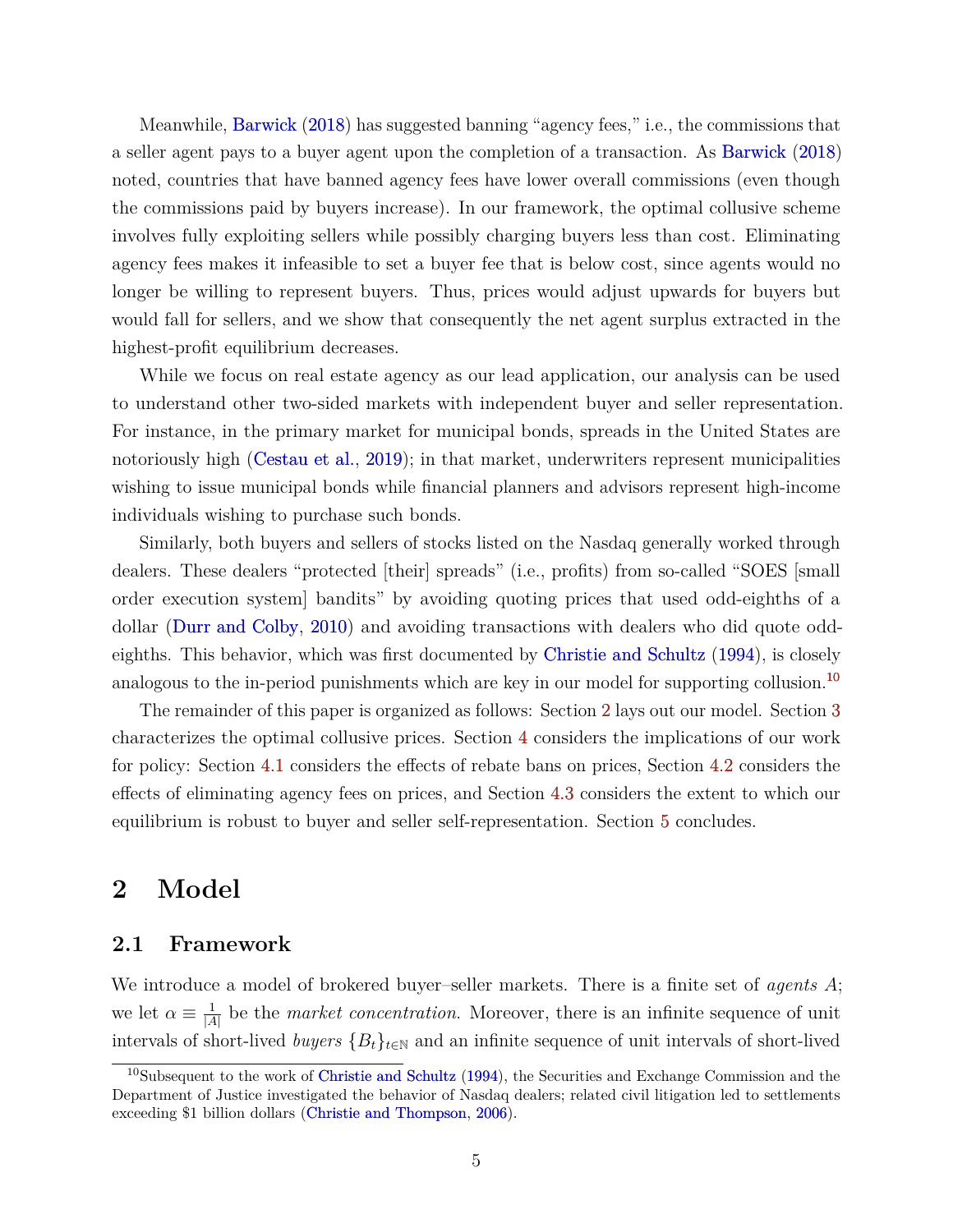*sellers*  $\{S_t\}_{t\in\mathbb{N}}$ . Each agent has a *buyer capacity*  $\kappa_B$  and a *seller capacity*  $\kappa_S$ ; we assume that  $\kappa_B \geq \kappa_S$ . We require that both  $\kappa_B$  and  $\kappa_S$  are less than  $\frac{1}{2}$ ; that is, no agent can represent more than half of the buyers in any given period, and no agent can represent more than half of the sellers in any given period. We also require that  $(|A| - 1)\kappa_B \ge 1$  and  $(|A| - 1)\kappa_S \ge 1$ ; that is, all of the buyers and all of the sellers can be assigned an agent even if one agent is excluded from the economy. Time is discrete and infinite; agents have a common discount factor  $\delta \in (0,1)$ .

In each period *t*, the agents, buyers, and sellers play the following extensive-form stage game:

- **Step 1:** Each agent  $a \in A$  offers a *buyer price*  $p_{B,t}^a \in \mathbb{R}$  and a *seller price*  $p_{S,t}^a \in \mathbb{R}$ . All prices are publicly observed.
- **Step 2:** Each buyer  $b \in B_t$  submits an ordered list of a subset of agents; that is, each buyer reports a *ranking* over the set of agents, with unlisted agents being unacceptable. Buyers are then assigned via *random rationing* such that no agent is assigned a mass of more than  $\kappa_B$  buyers; this mechanism simply ensures that a buyer prefers to list agents in order of his actual preference and that a buyer is never left unmatched when there is an acceptable agent with unused capacity.[11](#page-7-0) We denote the agent *representing* buyer *b* as  $\mathbf{a}(b)$ , where we let  $\mathbf{a}(b) \equiv \emptyset$  if *b* is unassigned to any agent (i.e.,  $\emptyset$  represents the *outside option*); moreover, we denote the set of buyers assigned to agent *a* in period  $t$  as  $\mathbf{B}_t(a) \equiv \{b \in B_t : \mathbf{a}(b) = a\}$ . Similarly (and simultaneously), each seller  $s \in S_t$ submits an ordered list of a subset of agents; that is, each seller reports a ranking over the set of agents, with unlisted agents being unacceptable. Sellers are then assigned via *random rationing* such that no agent is assigned a mass of more than  $\kappa_S$  sellers. We denote the agent *representing* seller *s* as  $\mathbf{a}(s)$ , where we let  $\mathbf{a}(s) = \emptyset$  if *s* is unassigned to any agent; moreover, we denote the set of sellers assigned to agent *a* in period *t* as  $\mathbf{S}_t(a) \equiv \{s \in S_t : \mathbf{a}(s) = a\}$ . The set of buyers and sellers represented by each agent is publicly observed.
- **Step 3:** Each agent *a invites* a set of other agents. Each invitation includes a contingent *(agency) fee*  $f_t^{\tilde{a} \leftarrow a} \in \mathbb{R}$  that will be paid per transaction to the buyer's agent  $\tilde{a}$  from the seller's agent *a*. Each invitation (along with its associated fee) is publicly observed.<sup>[12](#page-7-1)</sup>

<span id="page-7-0"></span><sup>&</sup>lt;sup>11</sup>This procedure is the generalization of a random serial dictatorship to settings with a continuum of agents. We formally define the allocation of buyers and sellers to agents given the buyers' and sellers' rankings in Appendix [B.](#page-42-1)

<span id="page-7-1"></span><sup>&</sup>lt;sup>12</sup>The assumption that an agent observes invitations among other agents is purely for technical convenience; if agents only observe their own invitations, we would have to specify beliefs as a function of invitations received. In particular, in the equilibria we describe, no agent conditions his actions on invitations between agents other than himself.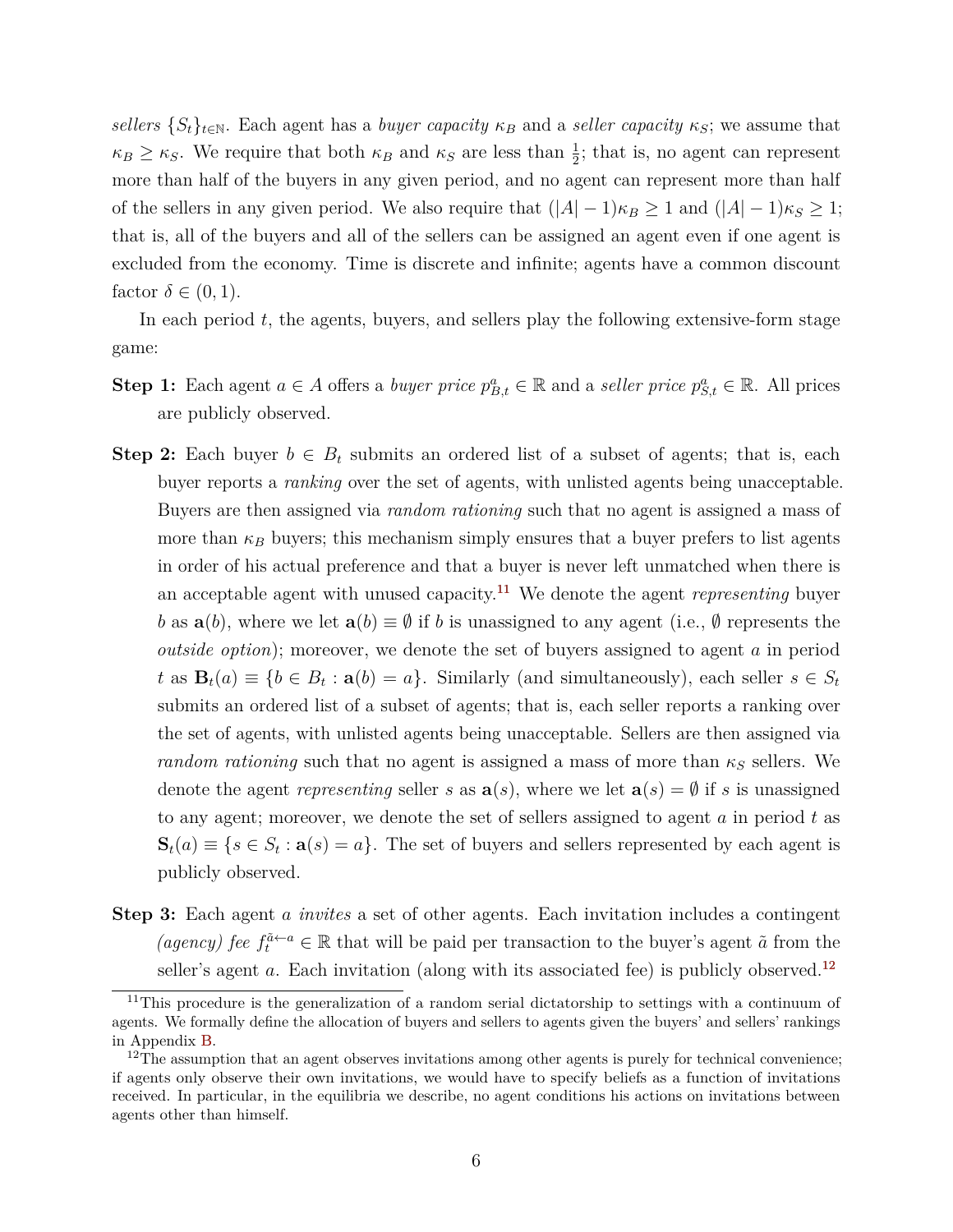**Step 4:** Each agent *a accepts* or *rejects* each invitation that he receives. We denote the set of agents that *a* invites and that accept *a*'s invitation, along with *a*, as  $A_t^{\Rightarrow a}$ . We denote the set of agents that *a* accepts invitations from, along with *a*, as  $A_t^{a\Rightarrow}$ . After invitations are accepted or rejected, all agents observe which invitations are accepted.

We can think of the set of accepted invitations as generating a *(directed) network*, where an edge from  $\tilde{a}$  to *a* represents the fact that  $\tilde{a}$  has accepted *a*'s invitation (and so  $\tilde{a}$ 's buyers have access to *a*'s sellers). We say that the *full network forms among agents*  $\overline{A}$  if, for every distinct  $\tilde{a}, a \in \overline{A}$ , we have that  $\tilde{a}$  has accepted *a*'s invitation (where we use the convention that  $\overline{A} = A$  when  $\overline{A}$  is unspecified).

Once the network has formed, we model the housing market as a market where each buyer has a unique acceptable seller and each seller has a unique acceptable buyer. Let  $\mathcal{M}_t$  be a measurable bijective correspondence between  $B_t$  and  $S_t$  unknown to all market participants. The correspondence  $\mathcal{M}_t$  is a reduced-form way of modeling the preferences of buyers and sellers: for a given buyer *b*,  $\mathcal{M}_t(b) \in S_t$  represents the unique seller whose house is desirable for buyer *b*. A buyer *b* will consummate a transaction with a seller *s* if and only if *s*'s agent, **a**(*s*), invited *b*'s agent, **a**(*b*), and **a**(*b*) accepted **a**(*s*)'s invitation, i.e., **a**(*s*) ∈  $A^{a(b)}$ . We call the fixed value that a buyer receives from a transaction the *buyer surplus v<sup>B</sup>* and, similarly, the fixed value that a seller receives from a transaction the *seller surplus vS*.

Thus, the stage-game payoffs are as follows:

- 1. The expected payoff for buyer *b* in period *t* is given by  $(v_B p_{B,t}^{a(b)}) | \cup_{a \in A^{a(b)}} S_t(a)|$ . That is, the payoff for *b* is the net value of a purchase for *b* times the measure of sellers connected to *b* (which gives the probability of a transaction for *b*).
- 2. The expected payoff for seller *s* in period *t* is given by  $(v_S p_{S,t}^{a(s)}) | \cup_{a \in A^{\Rightarrow a(s)}} \mathbf{B}_t(a)|$ . That is, the payoff for *s* is the net value of a sale for *s* times the measure of buyers connected to *s* (which gives the probability of a transaction for *s*).
- 3. The expected payoff for an agent *a* in period *t* is given by the total revenue from buy-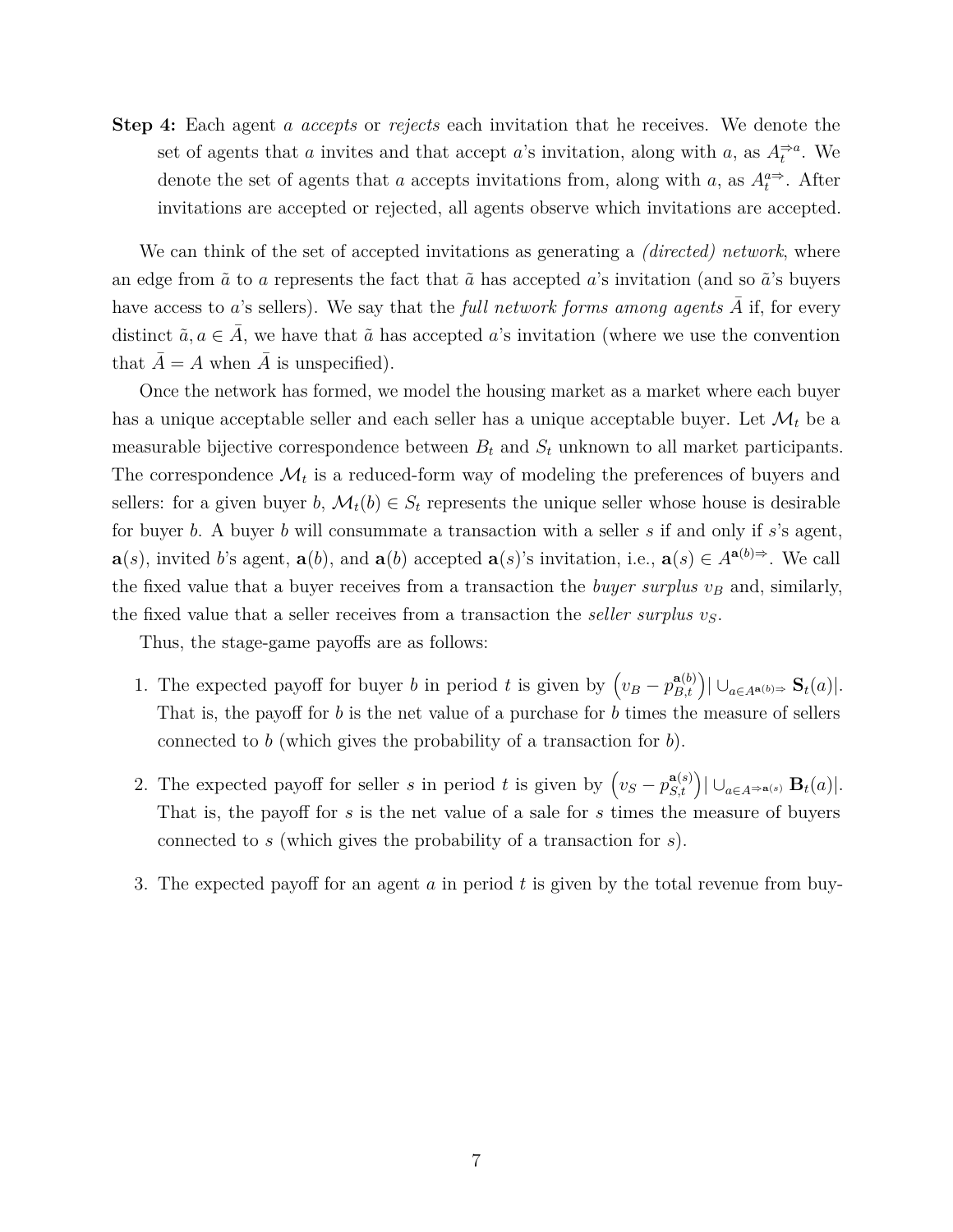<span id="page-9-1"></span>and sell-side transactions:

$$
\int_{\mathbf{B}_{t}(a)} \int_{S} \underbrace{\left(p_{B,t}^{a} + f_{t}^{a \leftarrow a(s)}\right)}_{\text{Transaction profit}} \underbrace{\mathbb{1}_{\left\{a \in A_{t}^{\Rightarrow a(s)}\right\}}}_{\text{and } a \text{ accepted}} \underbrace{\mathbb{1}_{\left\{\mathcal{M}_{t}(b)=s\right\}}}_{\text{Profits as a buy-side agent}} \text{ds db}
$$
\n
$$
+ \int_{\mathbf{S}_{t}(a)} \int_{B} \underbrace{\left(p_{S,t}^{a} - f_{t}^{a(b)\leftarrow a}\right)}_{\text{Transaction profit}} \underbrace{\mathbb{1}_{\left\{a \in A_{t}^{a(b)}\right\}}}_{a(b) \text{ accepted}} \underbrace{\mathbb{1}_{\left\{\mathcal{M}_{t}(s)=b\right\}}}_{a's \text{ invitation}} \text{db ds},
$$
\n
$$
+ \underbrace{\left\{\mathbb{1}_{\left\{\mathcal{M}_{t}(a)\right\}}\right\}}_{a's \text{ institution profit}} \underbrace{\mathbb{1}_{\left\{\mathcal{M}_{t}(s)=b\right\}}}_{a's \text{ invitation}}
$$

which reduces to

$$
|\mathbf{B}_t(a)| \sum_{\tilde{a}\in A^{a\Rightarrow}} (|\mathbf{S}_t(\tilde{a})| (p_{B,t}^a + f_t^{a\leftarrow \tilde{a}})) + |\mathbf{S}_t(a)| \sum_{\tilde{a}\in A^{\Rightarrow a}} (|\mathbf{B}_t(\tilde{a})| (p_{S,t}^a - f_t^{\tilde{a}\leftarrow a}))
$$

## **2.2 Relationship of Our Assumptions to the Real Estate Industry**

While our model is of course stylized, our assumptions are structured to reflect important characteristics for understanding pricing in the real estate market.

Our assumption that there is a unique desirable house for each buyer is designed to capture the idea that preferences among buyers are highly heterogenous. While our assumption is stark, it captures the importance to a buyer of having a large number of houses to consider and to a seller of having a large number of potential buyers.<sup>[13](#page-9-0)</sup> Adding more realistic preferences for buyers' over houses would significantly complicate the model without adding additional insights; the key assumption is that the expected value to a buyer from hiring a given agent is increasing in the number of sellers linked directly or indirectly to that agent (and, similarly, the expected value to a seller from hiring a given agent is increasing in the number of buyers linked directly or indirectly to that agent).

And while we abstract from the bargaining process between a buyer and seller who have been matched by agents, we could instead allow each matched buyer–seller pair to bargain over the surplus generated by a transaction à la [Hall and Milgrom](#page-39-10) [\(2008\)](#page-39-10). Then,  $v_B$  and  $v_S$  represent the (expected) gains for the buyer and seller, respectively, from that bargaining process. Under the assumption that there is a unique desirable house for each buyer, extending the model in this way would have no effect on our results.

Finally, we impose the ordering  $\kappa_S \leq \kappa_B$  from our understanding that listing a house for

<span id="page-9-0"></span> $13\text{By contrast, in a commodity market, we would not expect the type of two-sided intermediate studies.}$ here to sustain collusion.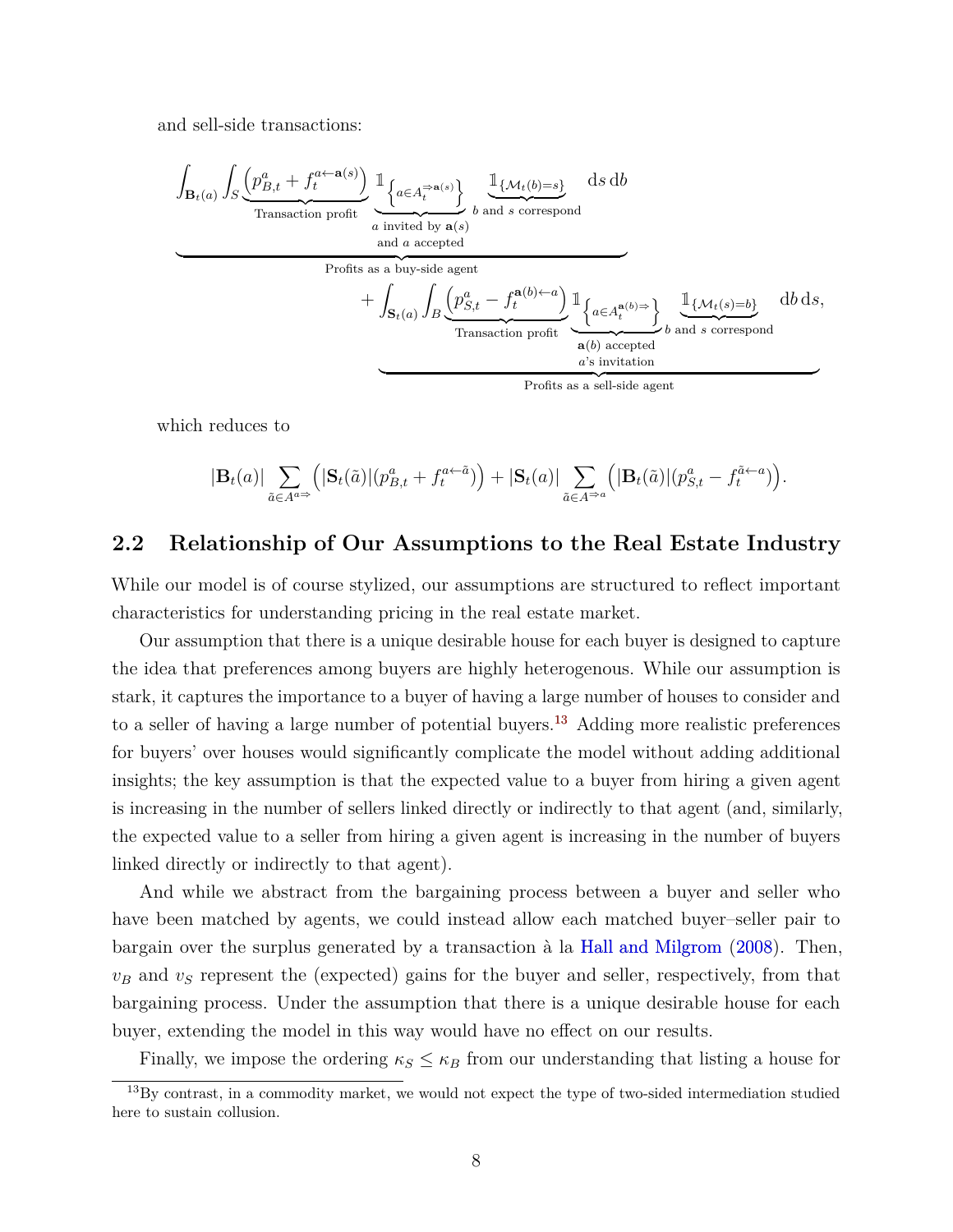<span id="page-10-2"></span>sale and the other duties of a selling agent are appreciably more complex and time-consuming than helping a buyer find a suitable house. This ordering is not important for maintaining collusion but does a play a role in determining which side of the market pays higher agency fees, as we discuss after Theorem [1.](#page-11-1)

## **2.3 Equilibrium Definition**

In our setting, perfect collusion could be sustained even in the stage game via coordinated behavior by buyers and sellers; to see this, note that we can support any non-negative prices in a subgame perfect Nash equilibrium of the stage game by having buyers and sellers "coordinate" on not signing up with any agent if some agent deviates on prices. Perfect collusion is thus achieved by having both buyers and sellers refuse to sign up with any agent if prices are not as expected; such behavior is an equilibrium because it is (weakly) optimal for no seller to sign up with any agent if no buyers sign up with any agent and, similarly, it is (weakly) optimal for no buyer to sign up with any agent if no sellers sign up with any agent.<sup>[14](#page-10-0)</sup>

The coordination failure equilibria just described are unrealistic in our setting, as they involve a very large number of buyers and sellers coordinating amongst themselves to facilitate collusion by agents. Moreover, a version of the model with a finite number of buyers and sellers who sign up for agents sequentially would not admit such coordination failure equilibria; further, such equilibria would not be robust to allowing firms to offer *insulating tariffs* à la [Weyl](#page-41-1) [\(2010\)](#page-41-1) and [White and Weyl](#page-41-2) [\(2016\)](#page-41-2). That is, if brokers can promise to compensate end users if the anticipated number of users on the other side do not show up, coordination failure by end users cannot be used to support collusive equilibria. To avoid such pathological outcomes, we restrict attention to *(buyer-and-seller) coordination-proof equilibria*, which require that no positive mass of buyers and/or sellers can (by altering their actions simultaneously) strictly improve the expected welfare of all of them. Formally, a subgame-perfect Nash equilibrium is *(buyer-and-seller) coordination-proof* if, fixing the strategy profile of the agents, for every period *t* and every history of play up to *t*, there does not exist a positive measure subset  $\bar{B}$  of buyers and/or positive measure subset  $\bar{S}$  of sellers that can, in the agent selection phase, jointly submit different ordered lists that result in higher expected utility for each market participant in  $\bar{B} \cup \bar{S}$ . Our equilibrium restriction prevents mis-coordination amongst buyers and sellers as a mechanism to support higher prices. Our refinement here is in the spirit of coalition-proofness à la [Bernheim et al.](#page-38-8) [\(1987\)](#page-38-8) among the short-lived buyers and sellers.<sup>[15](#page-10-1)</sup> Alternatively, one could use a suitably adapted

<span id="page-10-1"></span><span id="page-10-0"></span><sup>&</sup>lt;sup>14</sup>This is a version of the classic result on the indeterminacy of equilibrium in platforms [\(Weyl,](#page-41-1) [2010\)](#page-41-1).

<sup>&</sup>lt;sup>15</sup>Note that the coalition-proofness requirement we are imposing only restricts behavior by buyers and sellers, who are short-lived; thus, we avoid the issues inherent in coalition-proof solution concepts for long-lived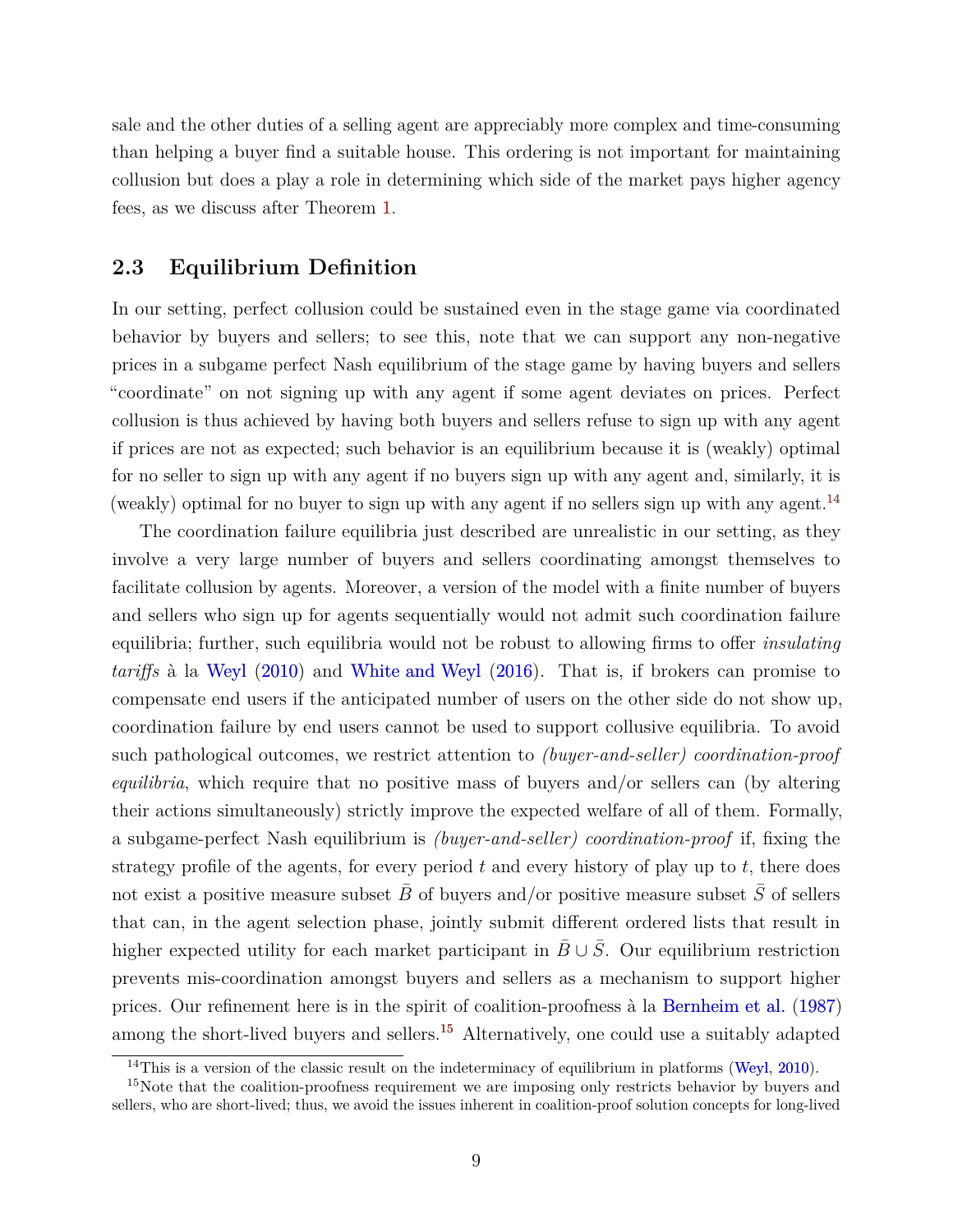<span id="page-11-3"></span><span id="page-11-2"></span>

Figure 1: The prices supporting the highest sustainable profit equilibrium. The dark red line is the price agents charge to sellers,  $p_S^*$ , and the light green line is the price agents charge to buyers,  $p_B^*$ . Here,  $\delta = \frac{3}{4}$  $\frac{3}{4}$ ,  $v_B = 3$ ,  $v_S = 5$ ,  $\kappa_B = \frac{1}{5}$  $\frac{1}{5}$ , and  $\kappa_S = \frac{1}{6}$  $\frac{1}{6}$ .

version of the coalitional rationalizability concept introduced by [Ambrus](#page-38-9) [\(2006\)](#page-38-9) to avoid this type of mis-coordination among short-lived buyers and sellers.

## <span id="page-11-0"></span>**3 Optimal Collusion**

We now characterize the highest profits that can collectively be achieved by the agents. We say that a level of total industry profits is *sustainable* if there exists a coordination-proof subgame-perfect Nash equilibrium in which, along the equilibrium path, the total profits obtained by all agents reach that level.

<span id="page-11-1"></span>**Theorem 1.** *For*  $\delta \geq \frac{1}{2}$  $\frac{1}{2}$ , the highest sustainable industry profits are achieved with prices

$$
p_B^* = \begin{cases} v_B & \alpha \ge (1 - \delta)\kappa_B \kappa_S \\ \frac{(1 - \delta)\kappa_B (v_B - \kappa_S (v_B + v_S)) + \alpha v_S}{(1 - \delta)\kappa_B - \alpha} & \alpha \le (1 - \delta)\kappa_B \kappa_S \\ p_S^* = v_S. \end{cases}
$$

*Moreover*,  $\lim_{\alpha \to 0} (p_B^* + p_S^*) = (v_B + v_S)(1 - \kappa_S) > 0.$ 

Figure [1](#page-11-2) plots the prices offered to buyers and sellers in the highest sustainable profit equilibrium as a function of the market concentration. In this figure, even as market

agents in repeated games, as the only agents in our model engaging in coalitional behavior are short-lived. For a discussion of dynamic coalition formation in repeated games, see [Ali and Liu](#page-38-10) [\(2019\)](#page-38-10).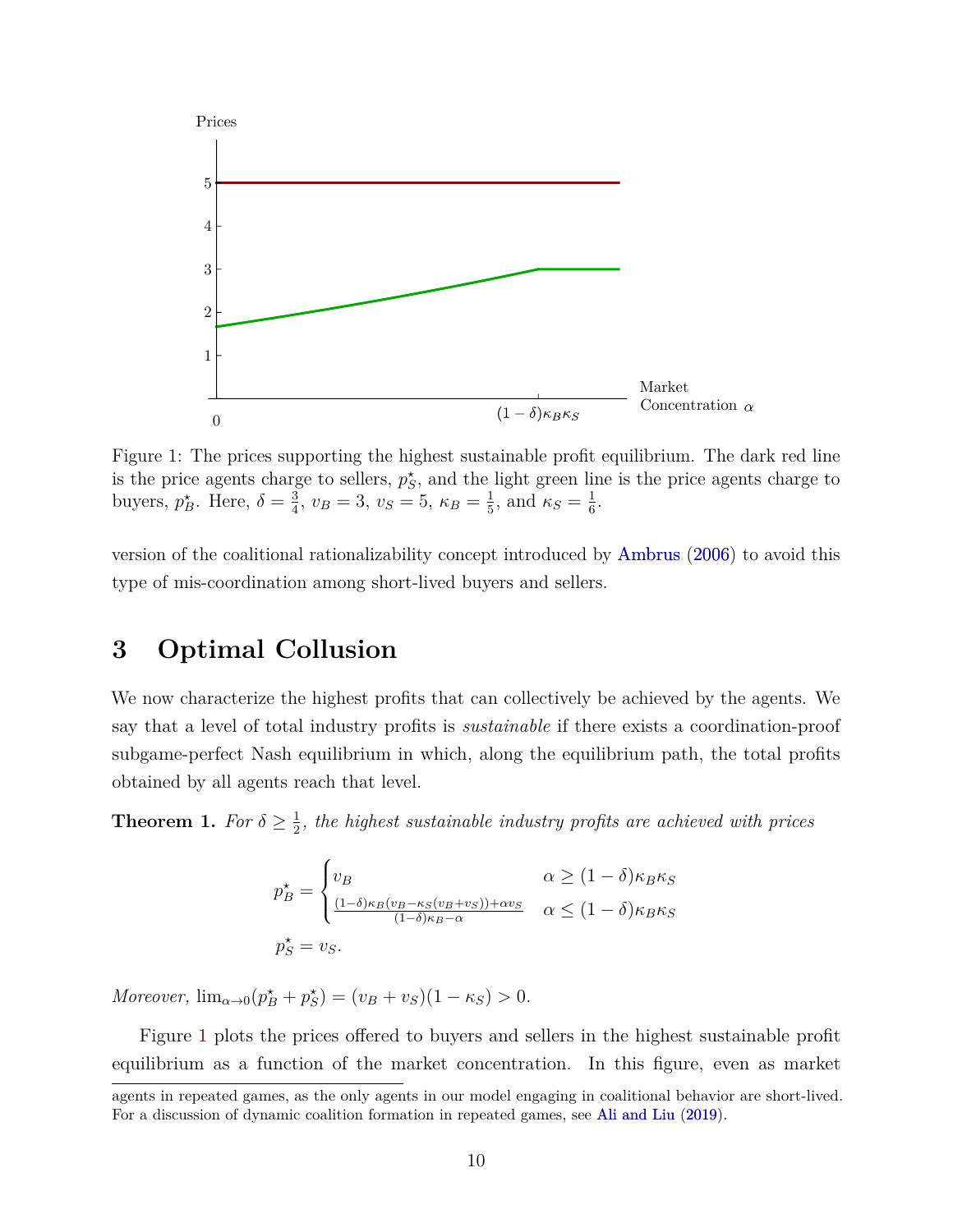concentration goes to 0, the seller price remains at the seller surplus  $v<sub>S</sub>$ ; meanwhile, the buyer price falls (nonlinearly) toward  $v_B - \kappa_S(v_B + v_S)$ . In general, when the market concentration goes to 0, the buyer price can be positive, i.e., above marginal cost, or negative, i.e., below marginal cost. In Figure [1](#page-11-2) the buyer price remains positive for all market concentrations, but it would become negative if the buyer surplus  $v_B$  were low enough.

Buyers are offered better prices than sellers in the highest sustainable profits equilibrium, and those prices may in fact be negative. However, the reason for subsidizing buyers is not related to the idea from platform economics that it can be optimal to subsidize one side of the market to encourage adoption by the other side of the market. Rather, buyers are subsidized as such subsidies are the lowest-cost way to discourage agents from undercutting on prices; for this result, it is crucial that buyer capacity  $\kappa_B$  is greater than seller capacity  $\kappa_S$ . If buyer capacity were less than seller capacity, then the equilibrium with the highest sustainable profits would require setting the buyer price to  $v_B$  and the seller price below  $v_S$ . We now move on to constructing the equilibrium that supports the prices given in Theorem [1,](#page-11-1) starting with the analysis of the stage game.

## **3.1 Bertrand Reversion Nash Equilibrium**

We first describe the *Bertrand reversion Nash equilibrium* of the stage game. In this equilibrium, each agent announces a buyer price  $p_B^a = 0$  and a seller price  $p_S^a = 0$ . Buyers and sellers then sort themselves equally across agents. Finally, each agent invites each other agent with an agency fee of 0; each agent then accepts every invitation and so the full network forms.

<span id="page-12-0"></span>**Proposition 1.** *There exists a coordination-proof subgame-perfect Nash equilibrium of the stage game in which each agent obtains a payoff of* 0*, the lowest individually rational payoff. Furthermore, in every symmetric coordination-proof subgame-perfect Nash equilibrium every agent obtains a payoff of* 0*.*

Working backwards through the stage game, in any subgame-perfect Nash equilibrium each agent *a* invites every other agent  $\tilde{a}$  offering a fee of  $-p_B^{\tilde{a}}$ , i.e, the fee that captures all of the surplus from any transaction. An agent  $\tilde{a}$  accepts any invitation that promises him a non-negative profit, i.e., any invitation with a fee no less than  $-p_B^{\tilde{a}}$ . We call these actions with respect to making and accepting invitations *statically optimal network formation actions*.

Given statically optimal network formation, if any agent were to be making positive profits, some other agent could undercut him and still make positive profits as buyers and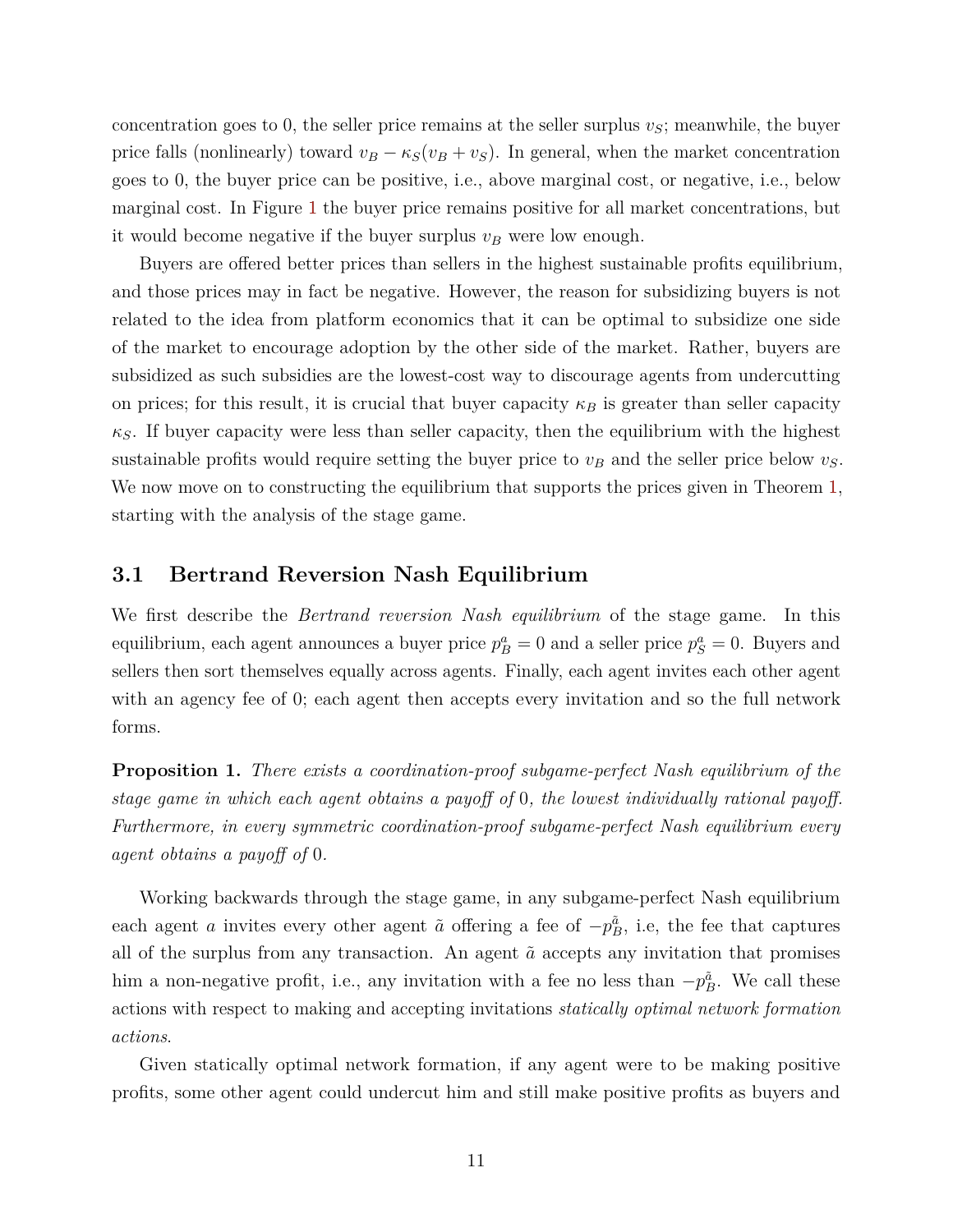<span id="page-13-2"></span>sellers will now choose to work with the agent with lower prices;<sup>[16](#page-13-0)</sup> thus, competition has the same effect as in standard models of Bertrand competition between firms and drives profits to 0.

## <span id="page-13-1"></span>**3.2 Maintaining Collusion via Network Exclusion**

We first provide an intuitive description of a coordination-proof Nash equilibrium that maximizes the surplus extracted by the agents. We then formally construct a strategy profile that delivers prices of  $(p_B^*, p_S^*)$  each period, and show that this strategy profile is a coordination-proof subgame-perfect Nash equilibrium. Finally, we show that no other coordination-proof subgame-perfect Nash equilibrium can sustain prices that deliver higher per-period profits than those delivered by  $(p_B^*, p_S^*)$ .

The key idea is to construct strategies that incentivize agents not to work with any agent who undercuts the collusive prices. In our equilibrium, play begins in a *cooperation phase*, in which each agent offers a buyer price of  $p_B^*$  and a seller price of  $p_S^*$ . Assuming all the agents offer  $p_B^*$  and  $p_S^*$ , buyers and sellers allocate themselves evenly across all agents; agents then form the full network. However, during the cooperation phase, if some agent undercuts on pricing, i.e., becomes a *price deviator*, other agents refuse to form links with him; in light of this, buyers and sellers are less willing to sign on with a price deviator, as they are aware that they will not have as many transaction opportunities when working with such an agent. Hence, if an agent undercuts on price on each side by a small amount, instead of increasing his market share—as one might expect—he finds that no buyer or seller will work with him. Thus, if an agent wants to increase his market share, he must significantly reduce his prices to compensate buyers and sellers for the reduction in transaction opportunities they face for signing up with him; we call the price he must offer to entice buyers the *buyer deviation price* (during the cooperation phase)  $p_B^{\circ}$  and, similarly, the price he must offer to entice sellers the *seller deviation price (during the cooperation phase)*  $p_S^{\circ}$ . We say that  $(p_B, p_S)$  is an *effective price deviation* if  $(p_B, p_S) \leq (p_B^{\circ}, p_S^{\circ}).$ 

Of course, to incentivize agents to exclude a price deviator from the network, those agents must expect future rewards from doing so. That is, the "reward should fit the temptation" [\(Mailath et al.,](#page-40-3) [2017\)](#page-40-3)—and so continuation play must proceed differently depending on whether agents worked with the price deviator, whom we shall refer to as  $\aa$ . If all other agents exclude the price deviator  $\aa$  from the network, play proceeds to a *collusive punishment phase*. In this phase, prices fall but not to 0; each agent offers a buyer price of  $q_B^*$  and a seller price of  $q_S^*$ . Moreover, agents continue to exclude the price deviator  $\aa$  from the network. During

<span id="page-13-0"></span><sup>&</sup>lt;sup>16</sup>Such intuitive behavior by the buyers and sellers is guaranteed by our assumption of coordinationproofness.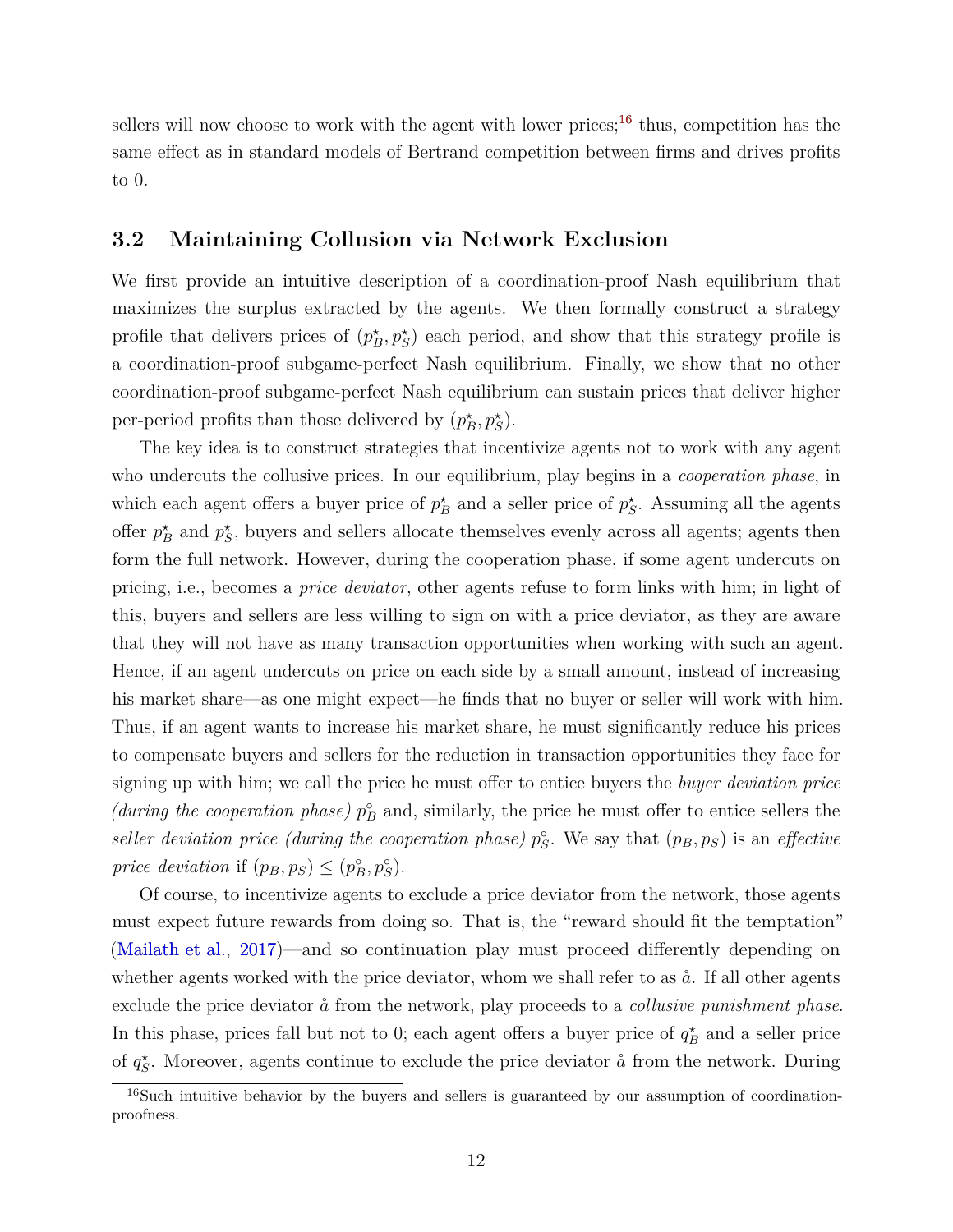a collusive punishment phase, as in the cooperation phase, a (possibly new) price deviator must substantially undercut  $(q_B^*, q_S^*)$  in order to incentivize buyers and sellers to sign up with him; we call the price he must offer to entice buyers the *buyer deviation price (during the collusive punishment phase)*  $q_B^{\circ}$  and, similarly, the price he must offer to entice sellers the *seller deviation price (during the collusive punishment phase)*  $q_S^{\circ}$ . We say that  $(p_B, p_S)$  is an *effective price deviation (during the collusive punishment phase)* if  $(p_B, p_S) \leq (q_B^{\circ}, q_S^{\circ})$ . The prices  $q_B^*$  and  $q_S^*$  are exactly chosen so that any effective price deviation during the collusive punishment phase is unprofitable.

By contrast, if any agent works with a price deviator (in either the cooperation phase or a collusive punishment phase), play proceeds to a *Bertrand reversion phase*, in which each agent obtains 0 profits in all future periods. Thus, since working with the price deviator leads to 0 profits in all future periods, while not working with the price deviator leads to positive profits in all future periods, sufficiently patient agents will follow through on the threat to exclude a deviator from the network. Note that the degree of patience necessary to incentivize agents to not work with a price deviator does not depend on market concentration: Both future profits from excluding the price deviator and the profits today from working with the price deviator are proportional to  $\frac{1}{|A|-1}$ , the pro-rated share of each side of the market for each agent other than the price deviator. $^{17}$  $^{17}$  $^{17}$ 

We now formally construct a strategy profile that sustains  $(p_B^*, p_S^*)$ .<sup>[18](#page-14-1)</sup> To simplify the exposition, we first define distinguished actions for buyers and sellers:

- 1. A buyer (seller) *lists agents arbitrarily* by reporting with equal probability each ranking that includes every agent.
- 2. A buyer (seller) *prioritizes agent a* by reporting with equal probability each ranking that both includes every agent and ranks *a* first.
- 3. A buyer (seller) *deprioritizes agent a* by reporting with equal probability each ranking that both includes every agent and ranks *a* last.

We further define distinguished actions for agents in the network formation steps:

<span id="page-14-0"></span><sup>&</sup>lt;sup>17</sup>It is unnecessary to revert to Bertrand competition in the event that some agent works with a price deviator. Instead, we could use any equilibrium continuation play that delivers 0 profits to an agent who works with a price deviator; in particular, we could use the collusive punishment phase that punishes an agent who works with a price deviator.

<span id="page-14-1"></span><sup>&</sup>lt;sup>18</sup>Here, we require that buyers and sellers treat identically agents who are treated identically by other agents (with respect to network formation); that is, they do not discriminate between agents who have offered the same prices in this period and whom they expect to form the same network. This restriction prevents implausible coordination by buyers and sellers. In Appendix [D,](#page-64-0) we relax this assumption and show that Theorem [1](#page-11-1) still holds. (There, we make a technical simplifying assumption that  $\kappa_S \leq \kappa_B \leq \frac{1}{3}$ .)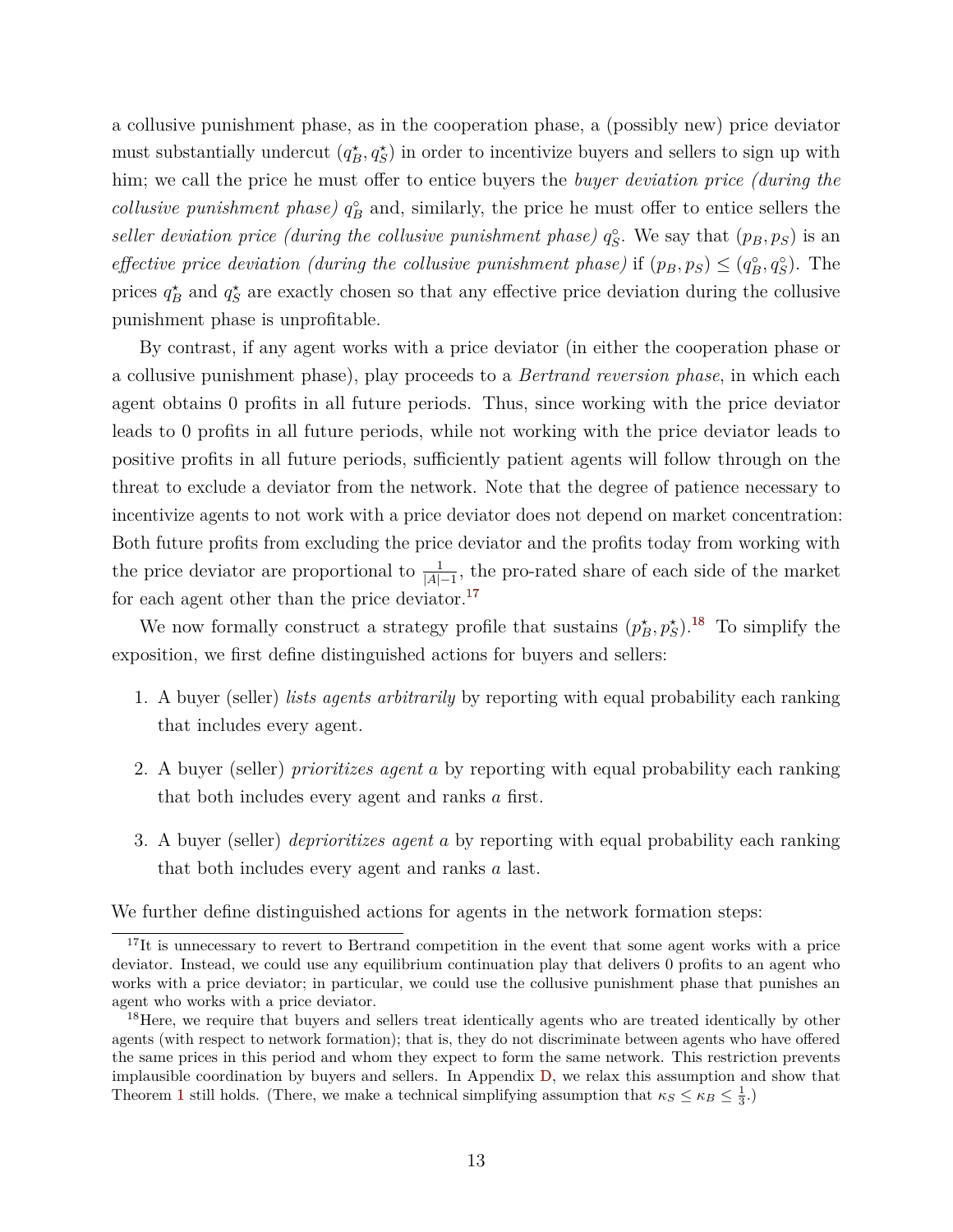- 1. The *full network forms with standard fees* when each agent *a* invites every other agent  $\tilde{a}$  with a fee that demands  $\tilde{a}$ 's buyer price, i.e., a fee of  $-p_B^{\tilde{a}}$ , and every agent  $\tilde{a}$  accepts every invitation with a fee greater than or equal to  $-p_B^{\tilde{a}}$ .<sup>[19](#page-15-0)</sup>
- 2. The *network excluding a forms with standard fees* when the full network forms among agents other than *a* and no agent forms any links with *a*, that is, when:
	- No agent invites *a*.
	- Each agent other than *a* invites every other agent  $\tilde{a}$  with a fee that demands  $\tilde{a}$ 's buyer price, i.e., a fee of  $-p_B^{\tilde{a}}$ .
	- Agent *a* invites every other agent with a fee equal to *a*'s seller price,  $p_S^a$ .
	- Each agent  $\tilde{a}$  other than *a* accepts every invitation he receives with a fee greater than or equal to  $-p_B^{\tilde{a}}$  except an invitation from *a*.
	- Each agent other than *a* accepts an invitation from *a* if and only if the fee is (strictly) greater than  $p_S^a$ .
	- Agent *a* accepts an invitation from any other agent if and only if the fee is no less than  $-p_B^a$ .

We also define the buyer deviation price in the cooperation phase as  $p_B^{\circ} = v_B - \frac{1}{\kappa^2}$  $\frac{1}{\kappa_S}(v_B - p_B^{\star})$ and the seller deviation price  $p_S^{\circ} = v_S - \frac{1}{\kappa_l}$  $\frac{1}{\kappa_B}(v_S - p_S^*) = v_S$ ; these are the prices at which buyers and sellers will be willing to work with a deviating agent in the cooperation phase. During the collusive punishment phase, prices are  $q_B^* = (1 - \kappa_S)v_B - \kappa_S v_S$  and  $q_S^* = v_S$ . We define the buyer deviation price during the collusive punishment phase as  $q_B^{\circ} = v_B - \frac{1}{\kappa^2}$  $\frac{1}{\kappa_S}(v_B - q_B^{\star})$  and the seller deviation price as  $q_S^{\circ} = v_S - \frac{1}{\kappa_l}$  $\frac{1}{\kappa_B}(v_S - q_S^*) = v_S$ ; these are the prices at which buyers and sellers will be willing to work with an agent who deviates in the collusive punishment phase. Finally, we do not detail the strategies after mutual deviations, i.e., after two or more agents simultaneously deviate: since no agent expects any other agent to deviate, such cases have no effect on incentives.

The strategy profile that sustains  $p_B^*$  and  $p_S^*$  consists of three phases: In the *cooperation phase*:

- 1. Each agent offers a buyer price  $p_B^*$  and a seller price  $p_S^*$ .
- <span id="page-15-0"></span>2. Buyer and seller behavior depend on the pricing behavior of the agents in Step 1:

 $19$ These fees imply that, for a given transaction, the agent representing the seller receives all of the profits obtained by the agents. In fact, it is straightforward to modify the strategies presented here to split the profits more evenly, although doing so requires verifying additional incentive constraints.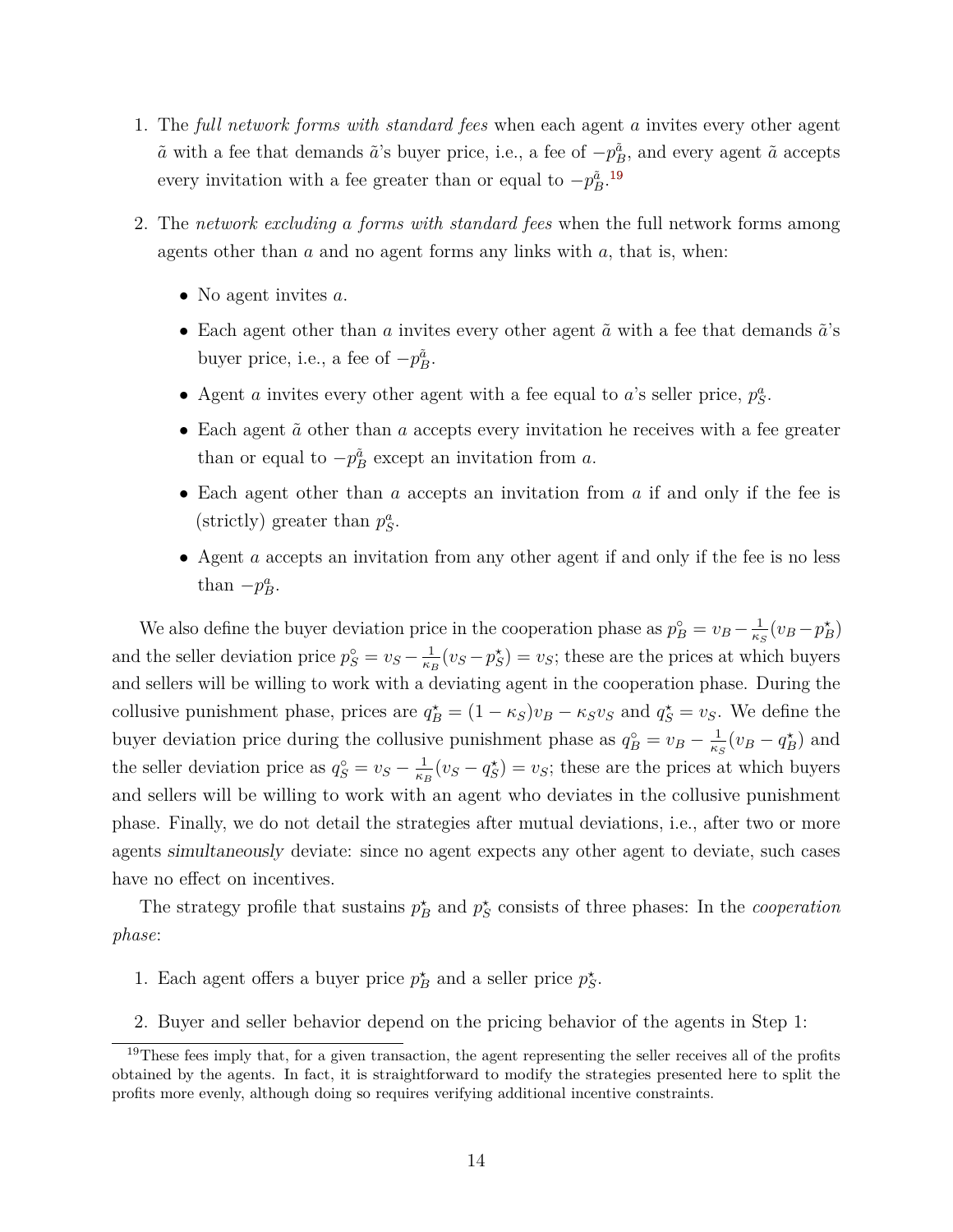<span id="page-16-0"></span>

Figure 2: Automaton representation of the equilibrium we consider. Labeled nodes are phases; unlabeled nodes are intermediate phases, which represent the branching of transitions based on behavior in the later steps of the game.

- **Case 1: Collusive pricing:** Each agent has offered  $(p_B^*, p_S^*)$ . Buyers and sellers list agents arbitrarily.
- **Case 2:** *Ineffective price deviation by*  $\aa$ *:* Each agent except  $\aa$  has offered  $(p_B^*, p_S^*)$ and  $\aa$  has offered  $(p_B^{\aa}, p_S^{\aa}) \neq (p_B^{\star}, p_S^{\star})$  such that  $(p_B^{\aa}, p_S^{\aa}) \nleq (p_B^{\circ}, p_S^{\circ})$ . Buyers and sellers deprioritize agent  $\aa$ .
- **Case 3: Effective price deviation by**  $\aa$ : Each agent except  $\aa$  has offered  $(p_B^*, p_S^*)$ and  $\aa$  has offered  $(p_B^{\aa}, p_S^{\aa}) \neq (p_B^{\star}, p_S^{\star})$  such that  $(p_B^{\aa}, p_S^{\aa}) \leq (p_B^{\circ}, p_S^{\circ})$ . Buyers and sellers prioritize agent  $\aa$ .
- 3. The invitations made and accepted also depend on the pricing behavior of the agents in Step 1:

**Case 1: Collusive pricing.** The full network forms with standard fees.

**Cases 2 and 3: Price deviation by**  $\aa$ . The network excluding  $\aa$  forms with standard fees.

4. Under collusive pricing, if the full network with standard fees forms, play continues in the cooperation phase. After a price deviation by  $\hat{a}$ , if the network excluding  $\hat{a}$  forms with standard fees, then play proceeds to the  $\aa$ -collusive punishment phase. Otherwise, play proceeds to the Bertrand reversion phase.

In the  $\aa$ -*collusive punishment phase*: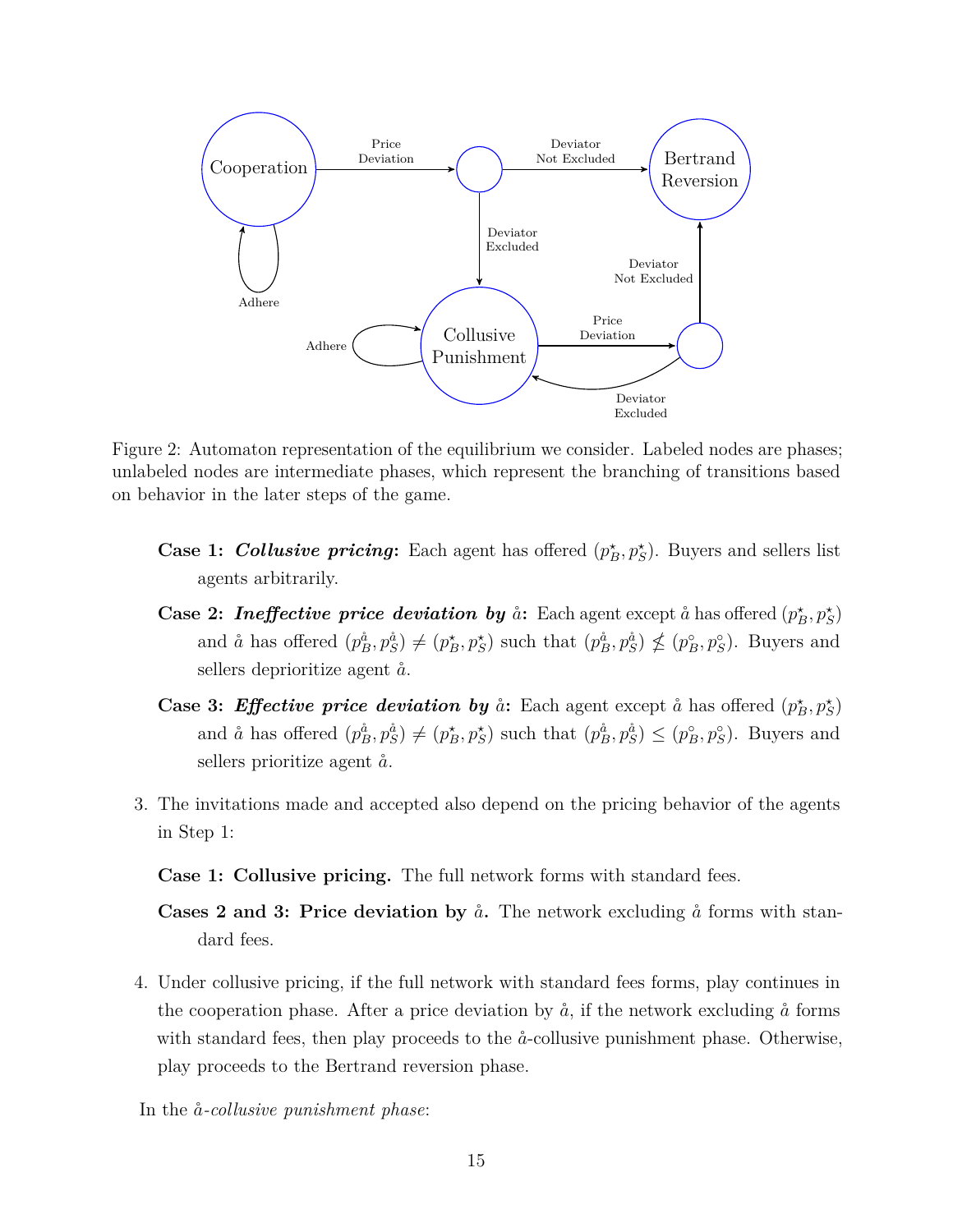- 1. Every agent (including  $\hat{a}$ ) offers a buyer price  $q_B^*$  and a seller price  $q_S^*$ .
- 2. Buyer and seller behavior depend on the pricing behavior of the agents in Step 1:
	- **Case 1:** *Collusive pricing*: Each agent  $a \in A$  has offered  $(q_B^*, q_S^*)$ . Buyer and sellers deprioritize ˚*a*.
	- **Case 2:** *Ineffective price deviation by*  $\hat{a} \in A$ <sup>[20](#page-17-0)</sup> Each agent  $a \in A \setminus {\hat{a}}$  has offered  $(q_B^*, q_S^*)$ , and  $\hat{a}$  has offered  $(p_B^{\hat{a}}, p_S^{\hat{a}}) \neq (q_B^*, q_S^*)$  such that  $(p_B^{\hat{a}}, p_S^{\hat{a}}) \nleq (q_B^{\circ}, q_S^{\circ})$ . Buyers and sellers deprioritize *a*ˆ.
	- **Case 3:** *Effective price deviation by*  $\hat{a} \in A$ : Each agent  $a \in A \setminus \{\hat{a}\}$  has offered  $(q_B^{\star}, q_S^{\star})$ , and  $\hat{a}$  has offered  $(p_B^{\hat{a}}, p_S^{\hat{a}}) \neq (q_B^{\star}, q_S^{\star})$  such that  $(p_B^{\hat{a}}, p_S^{\hat{a}}) \leq (q_B^{\circ}, q_S^{\circ})$ . Buyers and sellers prioritize *a*ˆ.
- 3. The invitations made and accepted also depend on the pricing behavior of the agents in Step 1:
	- **Cases 1: Collusive pricing.** The network excluding  $\aa$  forms with standard fees.
	- **Cases 2 and 3: Effective and ineffective price deviations by**  $\hat{a}$ **.** The network excluding *a*ˆ forms with standard fees.
- 4. Under collusive pricing, if the network excluding  $\aa$  forms with standard fees, play continues in the  $\aa$ -collusive punishment phase. After a price deviation by  $\hat{a}$ , if the network excluding  $\hat{a}$  forms with standard fees, then play proceeds to the  $\hat{a}$ -collusive punishment phase. Otherwise, play proceeds to the Bertrand reversion phase.

Figure [2](#page-16-0) provides an automaton representation of the coordination-proof subgame-perfect Nash equilibrium described here.

It is immediate that the strategy profile just described delivers prices of  $(p_B^*, p_S^*)$  in each period; we now verify that it constitutes a coordination-proof subgame-perfect Nash equilibrium.

## **Making and Responding to Invitations in the Cooperation Phase**

We first verify that the prescribed strategy profile is incentive-compatible with respect to to making and accepting invitations in the cooperation phase. It is straightforward to show that an agent cannot profitably deviate with respect to making and accepting invitations in the collusive pricing and ineffective price deviation cases. It is also straightforward that, after an effective price deviation by  $\hat{a}$ , an agent other than  $\hat{a}$  cannot profitably deviate with

<span id="page-17-0"></span><sup>&</sup>lt;sup>20</sup>Note that agent  $\hat{a}$  could be either  $\hat{a}$  or some other agent.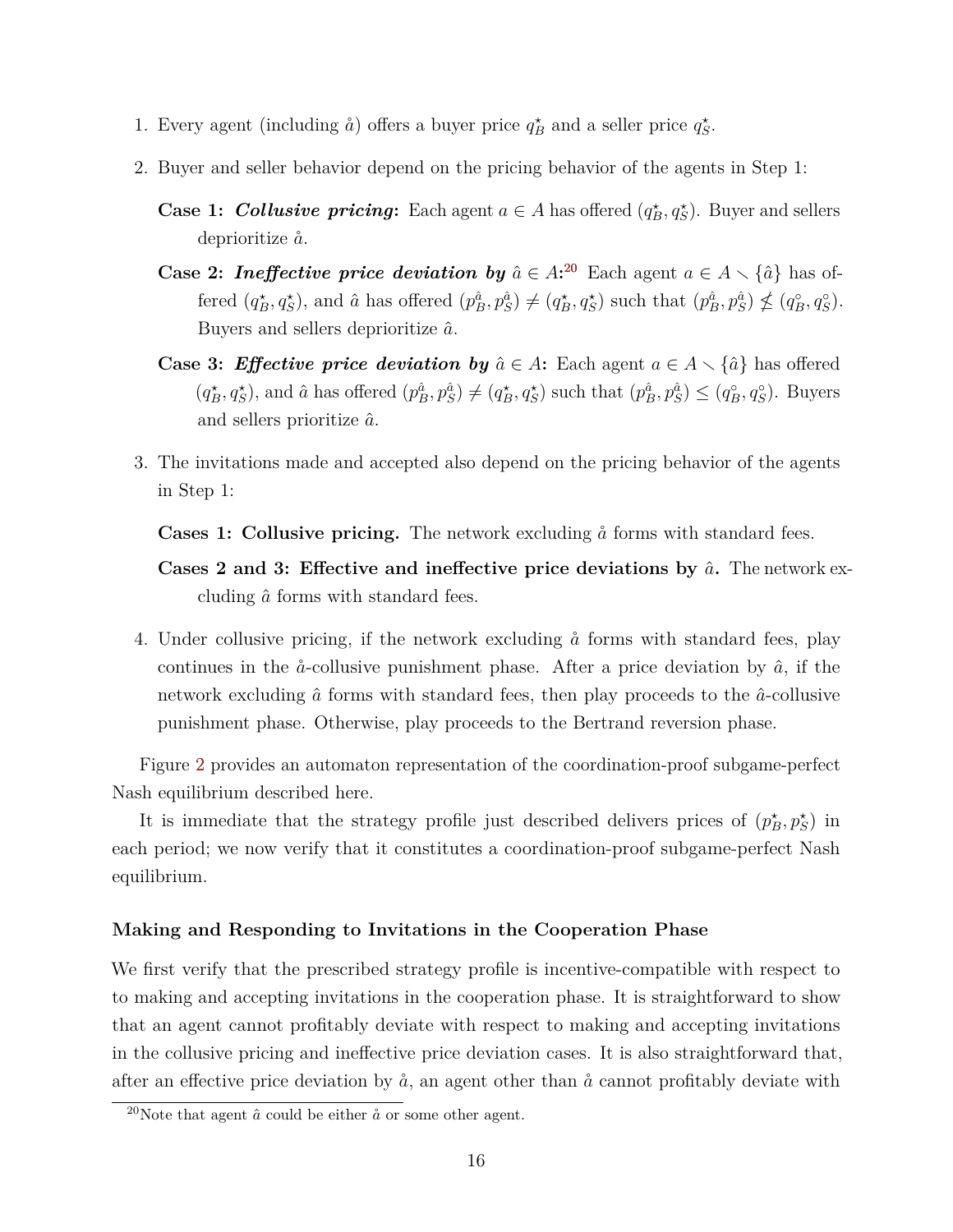respect to making and accepting invitations from agents other than  $\aa$  and that  $\aa$ 's prescribed actions are optimal. Details are given in Appendix [C.2.](#page-45-0)

We now analyze a key incentive constraint: that an agent *a* is better off following his prescribed actions than if he

- 1. invited  $\aa$  with a fee of  $-p_B^{\aa}$ ,
- 2. accepted an invitation from  $\hat{a}$  with a fee of  $p_S^{\hat{a}}$ , and
- 3. followed his prescribed actions with respect to other agents.[21](#page-18-0)

The payoff for working with the deviator  $\aa$  is then given by  $2^2$ 



Meanwhile, the total payoff for *a* from following his prescribed actions is

<span id="page-18-4"></span><span id="page-18-3"></span>
$$
\underbrace{\frac{\alpha}{1-\alpha}(1-\kappa_S)(1-\kappa_B)(p_B^{\star}+p_S^{\star})}_{\text{Profits from working with agents}} + \underbrace{\frac{\delta}{1-\delta}\frac{\alpha}{1-\alpha}(q_B^{\star}+q_S^{\star})}_{\text{Payoff in future periods}}.
$$
\n(2)

Thus, since the profits from working with agents other than  $\hat{a}$  this period are identical regardless of whether  $a$  works with  $\dot{a}$ , it is sufficient that

$$
\frac{\delta}{1-\delta} \frac{\alpha}{1-\alpha} (q_B^{\star} + q_S^{\star}) \ge \frac{\alpha}{1-\alpha} (1 - \kappa_S) \kappa_B (p_B^{\aa} + p_S^{\star}) + \frac{\alpha}{1-\alpha} (1 - \kappa_B) \kappa_S (p_B^{\star} + p_S^{\aa})
$$

or, equivalently, that

<span id="page-18-2"></span>
$$
\frac{\delta}{1-\delta}(v_B + v_S)(1 - \kappa_S) \ge (1 - \kappa_S)\kappa_B(p_B^{\hat{a}} + p_S^{\star}) + (1 - \kappa_B)\kappa_S(p_B^{\star} + p_S^{\hat{a}}); \tag{3}
$$

<span id="page-18-0"></span> $^{21}$ It is immediate that *a* is better off working with the non-deviating agents when working with  $\aa$ .

<span id="page-18-1"></span><sup>22</sup>Note that  $\frac{\alpha}{1-\alpha} = \frac{1}{|A|-1}$ .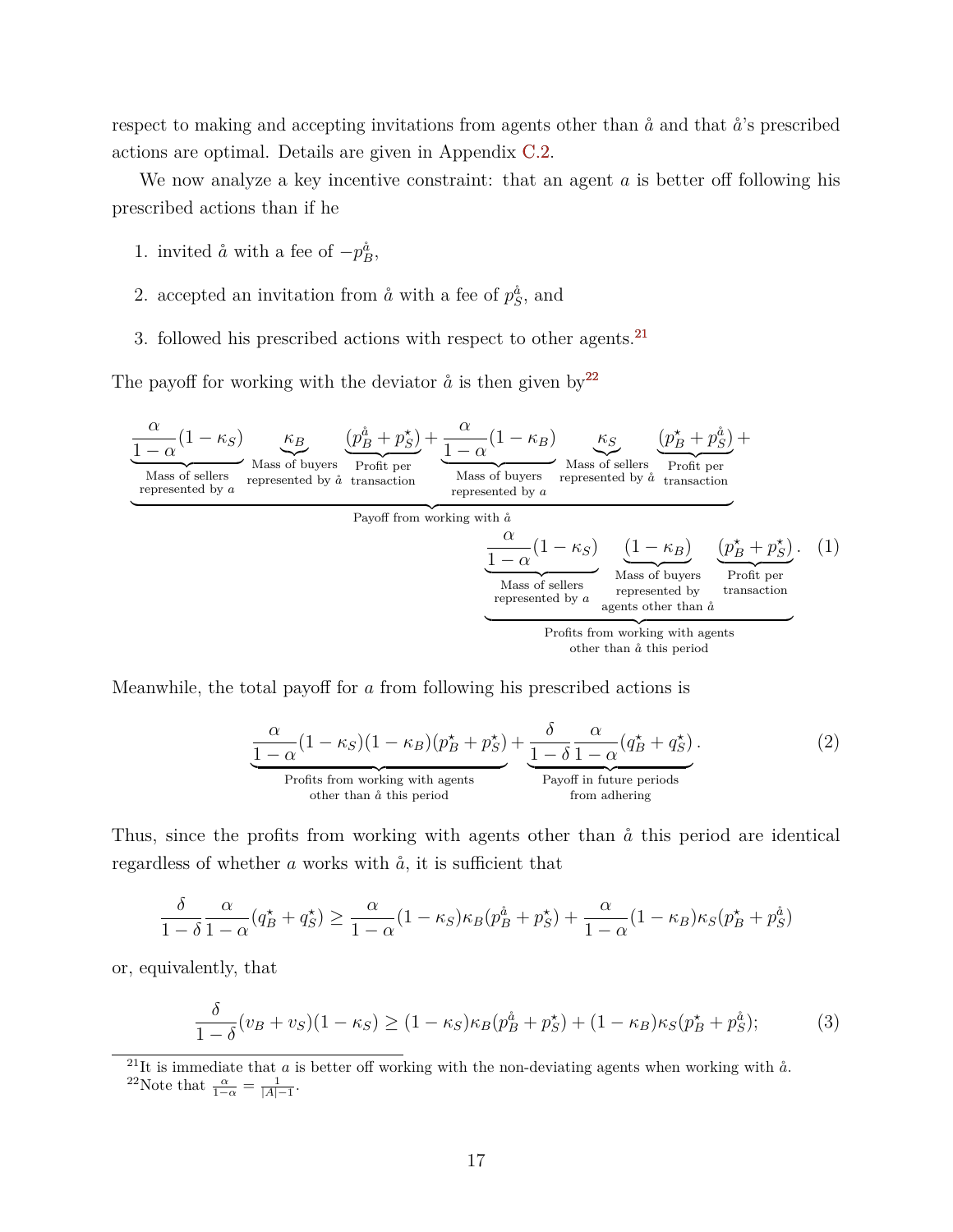recall that  $q_B^* = (1 - \kappa_S)v_B - \kappa_S v_S$  and  $q_S^* = v_S$  and so  $q_B^* + q_S^* = (v_B + v_S)(1 - \kappa_S)$ . Observe the following:

- Since  $p_B^{\hat{a}} \leq p_B^{\circ} \leq p_B^{\star} \leq v_B$  and  $p_S^{\star} = v_S$ , we have that  $p_B^{\hat{a}} + p_S^{\star} \leq v_B + v_S$ .
- Since  $p_S^{\dot a} \le p_S^{\circ} = p_S^{\star} = v_S$  and  $p_B^{\star} \le v_B$ , we have that  $p_B^{\star} + p_S^{\dot a} \le v_B + v_S$ .
- Since  $\kappa_B \geq \kappa_S$ , we have that  $1 \kappa_S \geq 1 \kappa_B$ .

Hence, for [\(3\)](#page-18-2) to hold, it is sufficient that

$$
\frac{\delta}{1-\delta} \ge \kappa_B + \kappa_S;
$$

this inequality holds so long as  $\delta \geq \frac{1}{2}$  $\frac{1}{2}$  as  $\kappa_S \leq \kappa_B \leq \frac{1}{2}$  $\frac{1}{2}$ .

Intuitively, each agent  $a$  other than  $\aa$  is unwilling to work with the price deviator since the number of buyers and sellers represented by *a* this period is roughly proportional to *α* and future profits for *a* are also roughly proportional to  $\alpha$ . Thus, for reasonably high discount factors, future profits for *a* are worth more than the gains from working with  $\hat{a}$  today.

#### **Making and Responding to Invitations in the Collusive Punishment Phase**

The analysis of making and responding to invitations in the  $\aa$ -collusive punishment phase proceeds very similarly to the analysis of making and responding to invitations in the cooperation phase. Details are given in Appendix [C.2.](#page-45-0)

#### **Agent Selection in the Cooperation Phase**

There are three cases to consider:

- **Case 1: Collusive Pricing.** It is straightforward that no positive masses of buyers and sellers can alter their actions to simultaneously improve their welfare since every agent offers a buyer price  $p_B^* \leq v_B$  to buyers, every agent offers a seller price  $p_S^* \leq v_S$  to sellers, every buyer and seller obtains an agent, and the full network forms (regardless of buyer and seller actions).
- **Cases 2 and 3: Effective and ineffective price deviations by**  $\aa$ **.** If  $\aa$  offers prices other than  $(p_B^*, p_S^*)$ , both buyers and sellers anticipate that  $\aa$  will not have invitations accepted or accept any invitations. Thus, any buyer who is represented by  $\hat{a}$  will only see sellers represented by  $\aa$  and, similarly, any seller who is represented by  $\aa$  will only see buyers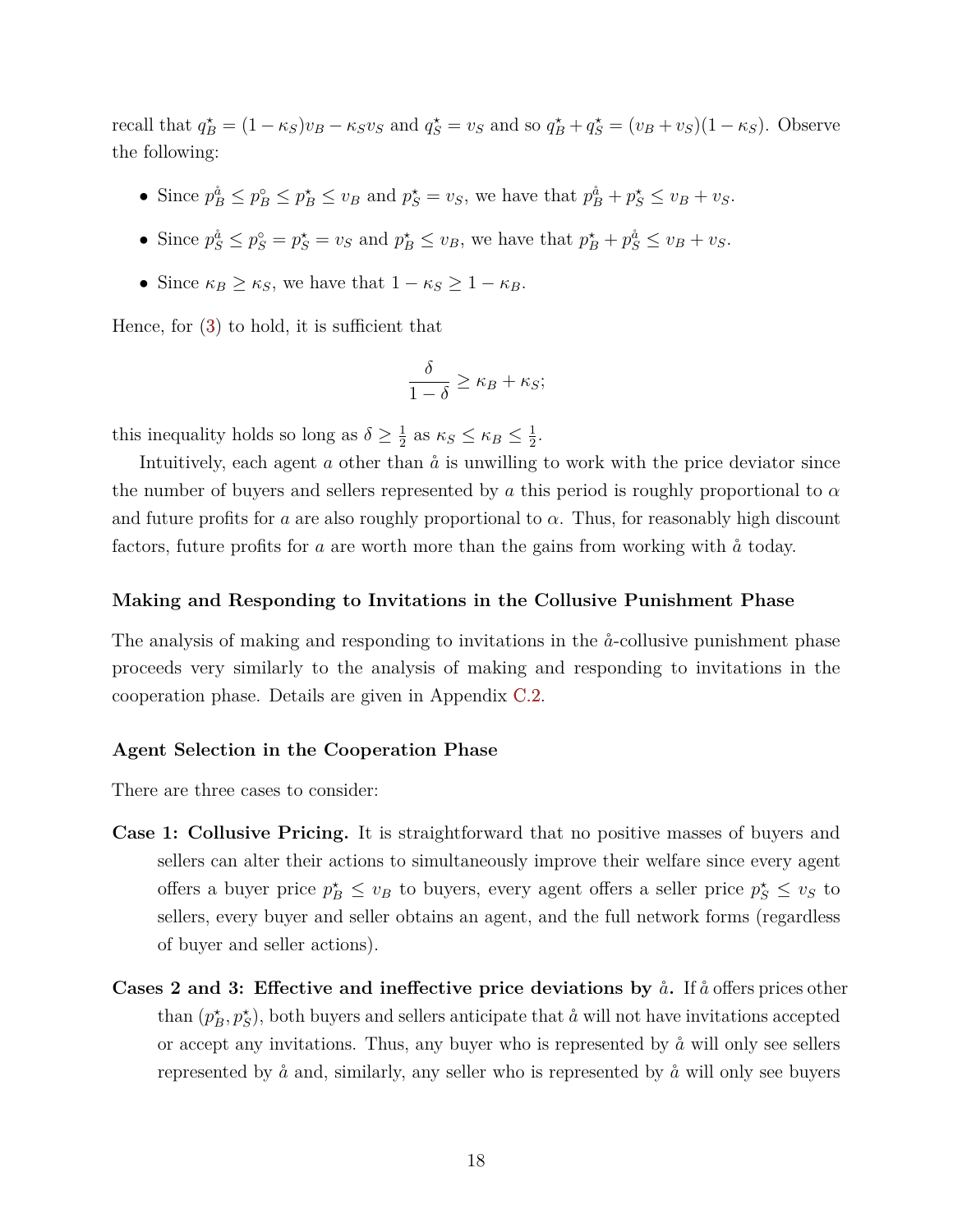represented by  $\aa$ . Hence, a positive mass of buyers  $\mu_B$  and a positive mass of sellers  $\mu_S$ will both be strictly better off when represented by  $\hat{a}$  if and only if both

 $(v_B - p_B^{\aa})$ Buyer *b*'s payoff from a transaction transaction for *b*  $\mu_S$ Probability of a  $\geq v_B - p_B^*$  and  $(v_S - p_S^{\hat{a}})$ Seller *s*'s payoff from a transaction  $\mu_B$ Probability of a transaction for *s*  $\geq v_S - p_S^*;$ 

that is, if both

$$
p_B^{\hat{a}} \le v_B - \frac{1}{\mu_S}(v_B - p_B^*)
$$
 and  $p_S^{\hat{a}} \le v_S - \frac{1}{\mu_B}(v_S - p_S^*)$ .

These conditions are easiest to satisfy when  $\mu_B = \kappa_B$  and  $\mu_S = \kappa_S$ ; thus, buyers and sellers will work with  $\aa$  so long as both

$$
p_B^{\hat{a}} \le v_B - \frac{1}{\kappa_S}(v_B - p_B^{\star}) = p_B^{\circ}
$$
 and  $p_S^{\hat{a}} \le v_S - \frac{1}{\kappa_B}(v_S - p_S^{\star}) = p_S^{\circ}$ .

Intuitively, buyers demand a large discount to work with *a* since *a*, by lowering his buyer price, has effectively become a lower quality agent because other agents no longer work with *a*.

#### **Agent Selection in the Collusive Punishment Phase**

The analysis of agent selection in the  $\aa$ -collusive punishment phase is analogous to that for agent selection in the cooperation phase. Details are given in Appendix [C.2.](#page-45-0)

#### **Deviating on Prices in the Collusive Punishment Phase**

We now check that no agent has an incentive to post prices at or below  $(q_B^{\circ}, q_S^{\circ})$  in the  $\aa$ -collusive punishment phase. If an agent does post prices at or below  $(q_B^{\circ}, q_S^{\circ})$ , he obtains his full capacity of buyers and sellers but does not work with any other agents. Thus, his profits are given by

$$
\kappa_B \kappa_S (q_B^{\circ} + q_S^{\circ}) = \kappa_B \kappa_S \left( \left( v_B - \frac{1}{\kappa_S} (v_B - q_B^{\star}) \right) + v_S \right)
$$
  
=  $\kappa_B \kappa_S \left( v_B - \frac{1}{\kappa_S} (v_B - (1 - \kappa_S)(v_B - \kappa_S v_S)) + v_S \right)$   
=  $\kappa_B \kappa_S \left( v_B - \frac{1}{\kappa_S} (\kappa_S v_B + \kappa_S v_S) + v_S \right)$   
= 0.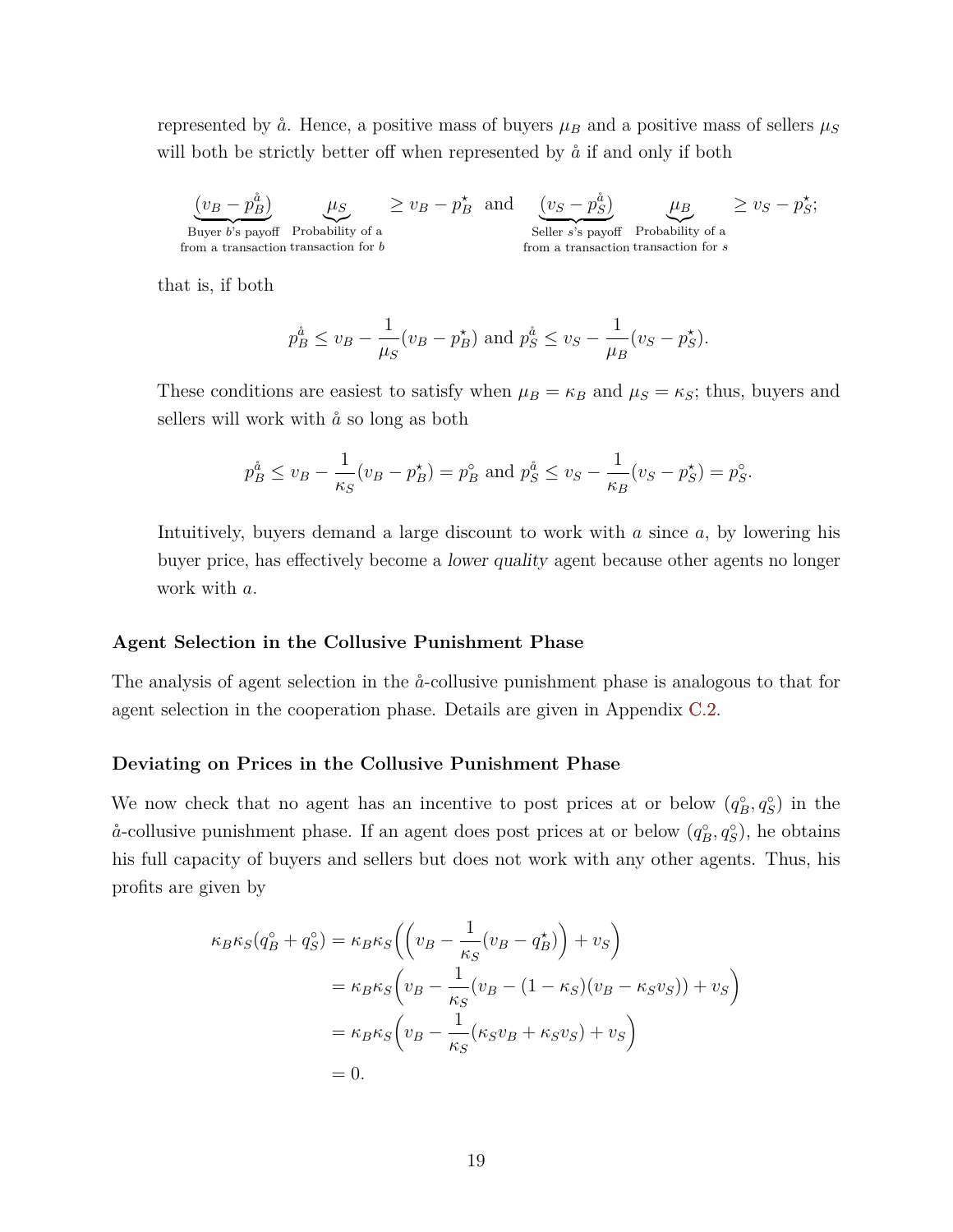Since no agent (including  $\aa$ ) receives less than 0 in the collusive punishment phase, no agent will deviate.

#### **Deviating on Prices in the Cooperation Phase**

Finally, we verify that, during the cooperation phase, no agent has an incentive to deviate on prices. Along the equilibrium path, an agent's profits are given by  $\frac{1}{1-\delta}\alpha(p_B^* + p_S^*)$ . Following the maximal effective price deviation  $(p_B^{\circ}, p_S^{\circ})$ , an agent's profits are given by  $(p_B^{\circ} + p_S^{\circ})\kappa_B\kappa_S$ . Thus, prescribed play is optimal if

$$
\frac{\alpha}{1-\delta}(p_B^\star+p_S^\star) \ge (p_B^\circ+p_S^\circ)\kappa_B\kappa_S;
$$

that is, so long as

$$
\frac{\alpha}{1-\delta}(p_B^\star + p_S^\star) \ge \left( \left( v_B - \frac{1}{\kappa_S}(v_B - p_B^\star) \right) + \left( v_S - \frac{1}{\kappa_B}(v_S - p_S^\star) \right) \right) \kappa_B \kappa_S. \tag{4}
$$

Hence, the highest sustainable profits are found by solving

<span id="page-21-0"></span>
$$
\max_{p_B^\star,p_S^\star}\{p_B^\star+p_S^\star\}
$$

subject to [\(4\)](#page-21-0) and the individual rationality constraints for the buyers and sellers  $(p_B^* \leq v_B)$ and  $p_S^* \leq v_S$ ). Solving this linear program yields

$$
p_B^* = \min\left\{\frac{(1-\delta)\kappa_B(v_B - \kappa_S(v_B + v_S)) + \alpha v_S}{(1-\delta)\kappa_B - \alpha}, v_B\right\}
$$

$$
p_S^* = v_S.
$$

#### **Maximality of Surplus Extraction**

Finally, we need to show that no surplus extraction greater than  $p_B^* + p_S^* = p_B^* + v_S$  can be maintained. If  $p_B^*$  is exactly  $v_B$ , then the individual rationality of buyers and sellers ensures that no greater surplus extraction is possible. If  $p_B^*$  is less than  $v_B$ , then any prices  $(p'_B, p'_S)$ that generate more surplus extraction than  $(p_B^*, p_S^*)$  must distribute that surplus so that at least one agent *a* receives no more than  $\alpha(p'_B + p'_S)$ . But *a* could then increase his total profits by choosing sufficiently low prices to attract buyers and sellers who understand that they will only have access to sellers and buyers respectively who are also represented by *a*.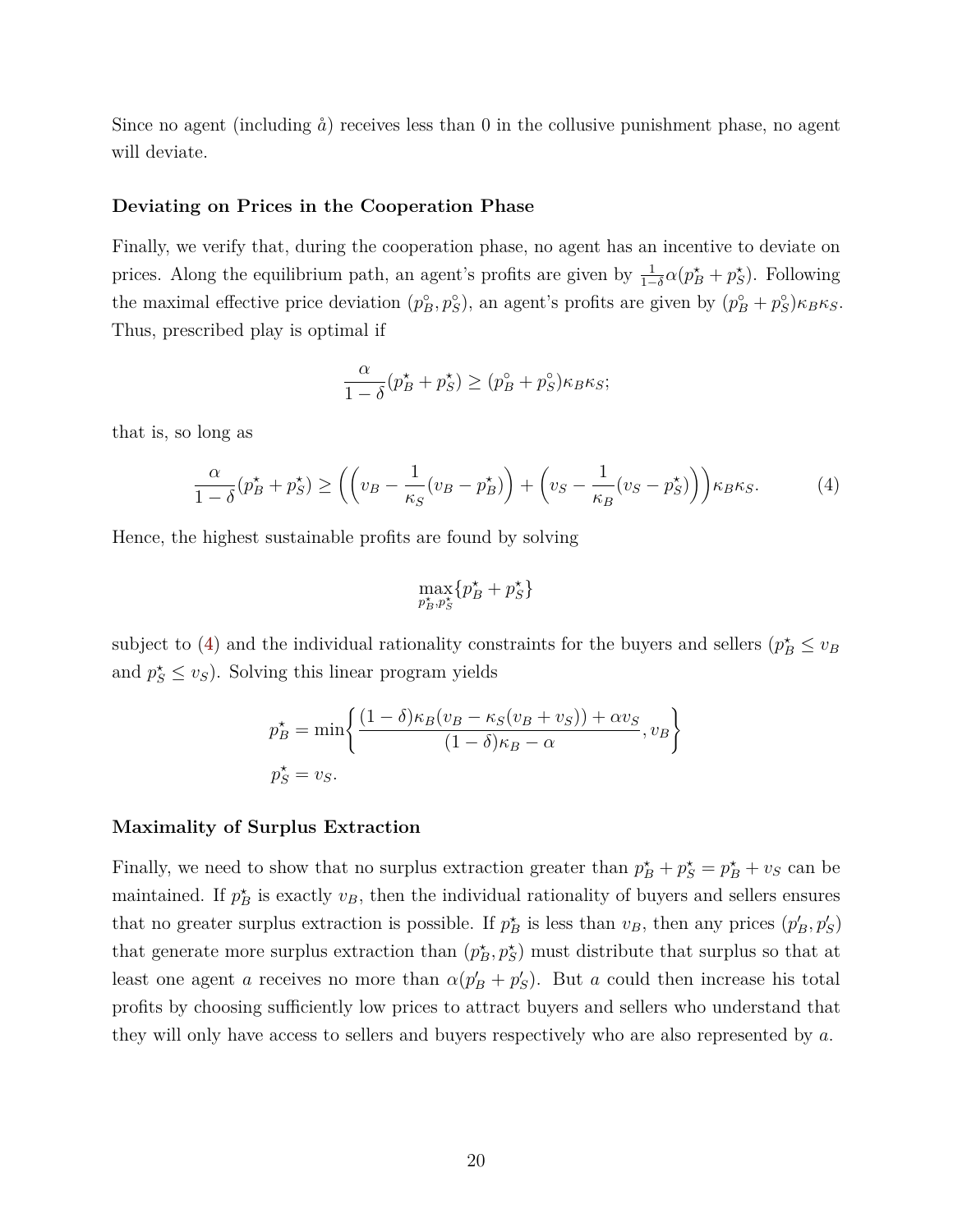## <span id="page-22-1"></span>**3.3 Discussion**

## **3.3.1 Supporting Collusion with Grim Trigger Strategies**

Our results show prices appreciably above marginal cost can be sustained regardless of the number of agents. To compare our results with the standard analysis of Bertrand competition games, we consider here whether simpler "grim trigger" strategies will also allow agents to extract full surplus. The grim trigger strategy profile that obtains full surplus extraction involves every agent offering a buyer price of  $v_B$  and a seller price of  $v_S$ , statically optimal network formation (regardless of offered prices), and any deviation leading to Bertrand competition in future periods. If agents are playing a grim trigger strategy profile, then an optimal deviation involves an  $\epsilon$  price cut to buyers and sellers and statically optimal network formation actions; this generates a profit of  $(v_B + v_S)\kappa_S$  for the deviating agent. Adhering to a grim trigger strategy generates a profit of  $\frac{\alpha}{1-\delta}(v_B + v_S)$ . Thus, grim trigger strategies will only be effective if the market concentration  $\alpha$  is higher than  $(1 - \delta)\kappa_S$ ; hence, market concentration must be quite high to maintain collusion using grim trigger strategies. Moreover, such strategies cannot facilitate any collusion when market concentration is below  $(1 - \delta)\kappa_S$ . By contrast, the strategy profile described in Section [3.2](#page-13-1) allows full surplus extraction by the agents so long as  $\alpha$  is greater than  $(1 - \delta)\kappa_B\kappa_S$  (which is less than  $(1 - \delta)\kappa_S$ ); that strategy profile continues to facilitate significant surplus extraction even as the number of agents grows large (i.e., when we might naïvely expect the market to become "perfectly competitive").

## **3.3.2 Characteristics of Brokered Markets Crucial for Collusion**

There are two characteristics of the model that are crucial for the existence of highly collusive behavior even when the number of players is large. First, both buyers and sellers obtain independent representation but expect their representative to work with the representatives of others; this structure allows for in-period punishments of the type we describe.<sup>[23](#page-22-0)</sup> Adding a restriction that buyers and sellers can only meet when they use the same agent switches the model to a traditional platform model with limited capacity; under this alternative structure, collusion can no longer be maintained at low discount factors. Such a change, however, reduces total welfare and can even lower consumer surplus since preventing network formation leads to an inefficient lack of transactions in the market; each buyer has a most a  $\kappa_S$  probability of buying a house, and each seller has at most a  $\kappa_B$  probability of selling a house. If  $\kappa_S$  and  $\kappa_B$  are small, few transactions will be completed, reducing the gains from

<span id="page-22-0"></span><sup>&</sup>lt;sup>23</sup>In fact, in many other countries such as the United Kingdom and Australia, buyers typically do not obtain independent representation, and fees for real estate transactions are considerably lower; see [Delcoure and Miller](#page-39-0) [\(2002\)](#page-39-0).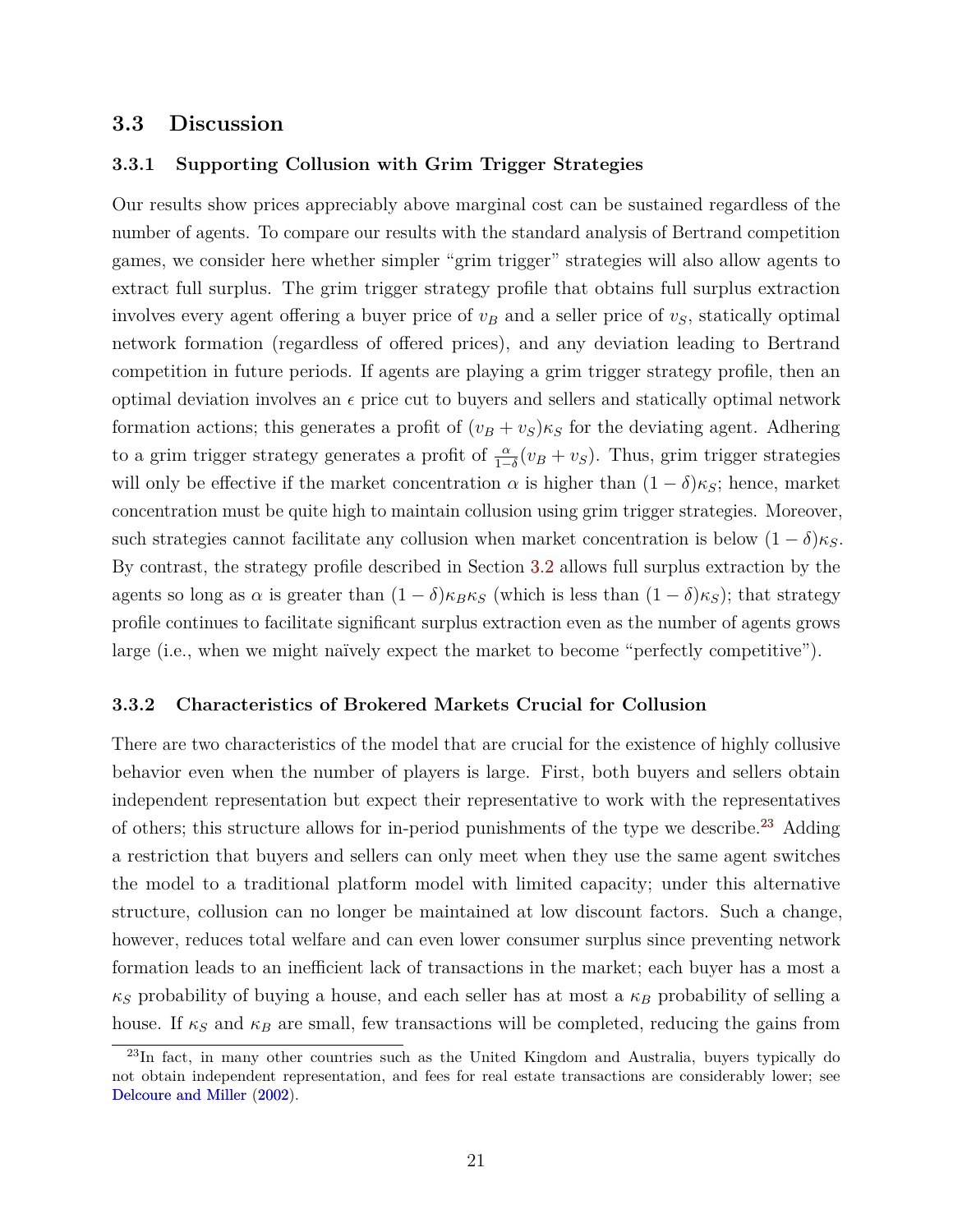competitive pricing.

Second, the effect of  $\kappa_S$  and  $\kappa_B$  on the highest sustainable price highlights the other feature of our model that allows for high prices in an unconcentrated industry: Matching buyers and sellers is challenging since there is only one potential buyer for each house and only one acceptable house for each buyer. While extreme, these assumptions capture the importance of match quality in the housing market. If, by contrast, each house were acceptable to a large number of buyers and each buyer found many houses acceptable, collusion would be much more difficult to sustain; in this case, an entrant offering service to both sides of the market need only offer slightly lower prices to attract both buyers and sellers, as a buyer (or seller) would still have a high probability of finding an acceptable match even if the entrant were excluded from the network. Thus, when buyers and sellers have a large number of possible transaction partners, the price for facilitating a transaction should be close to marginal cost.

Examples of intermediated markets where we do not seem to see collusion include ridesharing firms and travel agents selling airline tickets. However, in both of these markets, intermediaries have sufficient capacity to serve all of one side of the market: Ridesharing firms have effectively infinite capacity on both sides of the market, while a typical travel agent effectively represents all airlines. In fact, in both the ridesharing and travel agency markets, sellers "multi-home" and typically work with each platform intermediary; thus, there is no need for platform intermediaries to form a network, and so our analysis does not apply. Even if ridesharing firms exhibited limited capacity on both sides of the market, the fact that match quality does not matter very much would imply that the ability to punish other firms via network exclusion would be very weak; so even in this case, we would not expect firms to be able to sustain high prices.

## **3.3.3 Sharing Price Information**

A key requirement for successful collusion in our setting is that agents are able to observe other agents' pricing on both the buy- and sell-sides. Consistent with this, a number of features of the industry support mandatory price disclosure: First, realtors are supposed to list any rebate to buyers on the HUD-1 Settlement Statement.<sup>[24](#page-23-0)</sup> Second, we frequently see agents aggregating into brokerages that share infrastructure and administrative resources and often feature some amount of revenue sharing as well; while this arrangement may reduce costs, it also promotes the observability and coordination of pricing. In particular, real estate brokerages both create and enforce norms around pricing among their own agents, which

<span id="page-23-0"></span> $24$ See, e.g., the advice given by the Texas Association of Realtors at https://www*.*texasrealestate*.*[com/members/legal-and-ethics/resources/legal-faq/sharing-fees/](https://www.texasrealestate.com/members/legal-and-ethics/resources/legal-faq/sharing-fees/).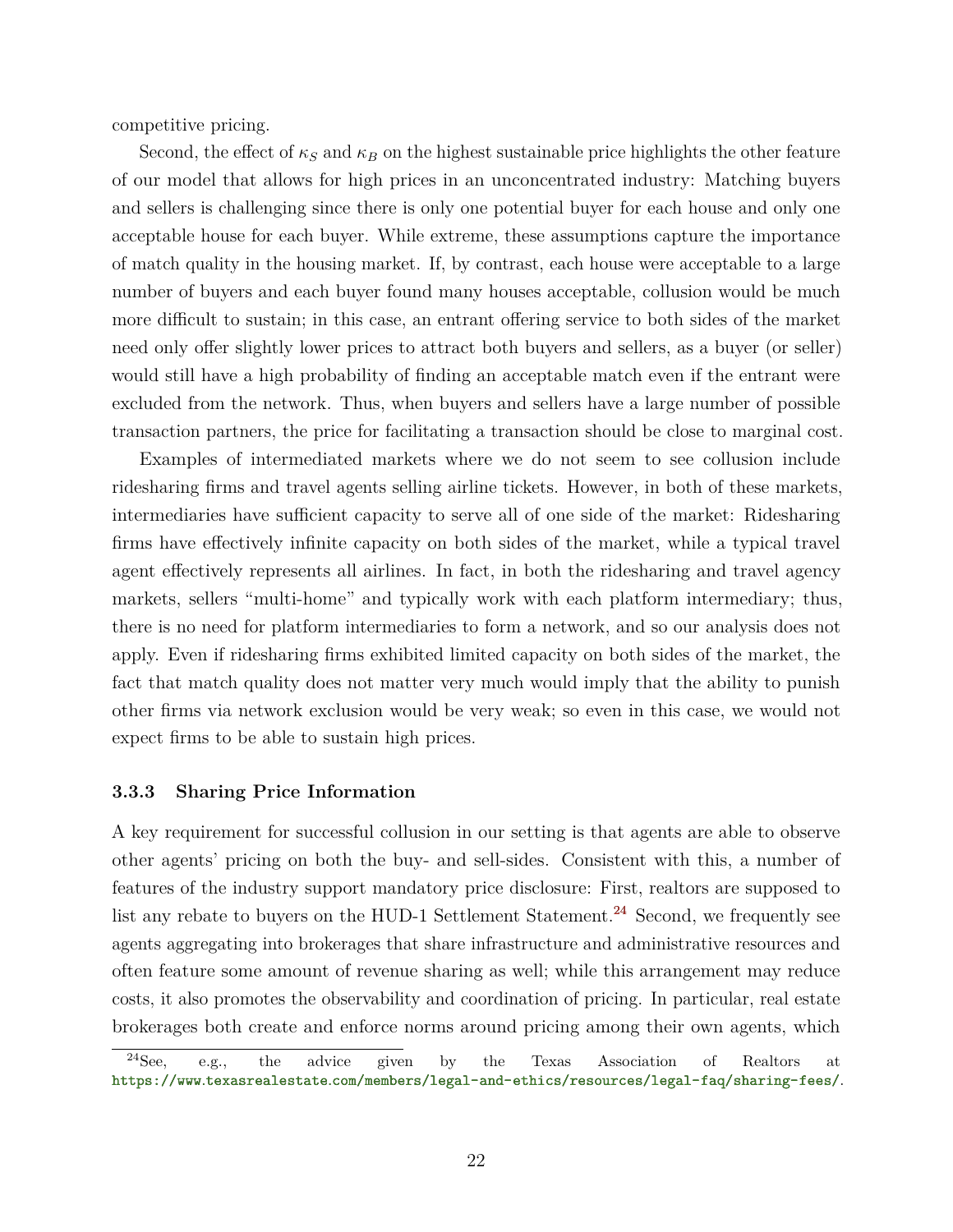facilitates overall price observability.[25](#page-24-0)

However, we do not need prices to be perfectly observable in order to facilitate collusion. If there was just a small probability that other agents will not detect a price deviation, there still exist equilibria in which the prices charged to buyers and sellers are bounded away from marginal costs even as the number of agents becomes arbitrarily large. One form of these equilibria requires designating a fixed number of agents as "insiders" who each obtain a small but non-vanishing share of surplus each period, while "outsiders" are largely excluded from the market. Insiders do not cut prices since the loss of future profits is greater than the expected gains from cutting prices today, and prices are chosen (as in the collusive punishment phase of our main equilibrium) so that no outsider can attract buyers and sellers while still making a positive profit.

## **3.3.4 Entry by a Two-Sided Platform**

The dynamics we have identified here can also help explain why entry, including entry by discount realtors and the like, has been unable to drive prices down to competitive levels; this is particularly surprising in light of the fact that the price of many other financial transactions has collapsed over the past few decades—e.g., stock commissions and mutual fund fees. Our analysis shows that, in equilibrium, such entrants can be "frozen out" by market incumbents who refuse to work with them. Likewise, our analysis can help explain why two-sided real estate platforms (e.g., Redfin) have so far not broken the grip of traditional realtors.<sup>[26](#page-24-1)</sup> To get around being excluded, the platform entrant must, at a minimum, be quite large (in the sense of having high capacity to serve both home buyers and home sellers), since otherwise it will not prove valuable to customers because it will lack access to home buyers and home sellers not on the platform. But most entrants cannot achieve high capacity at launch, especially in a two-sided market such as real estate, in which a firm must provide services to both buyers and sellers. Moreover, achieving high capacity in real estate brokerage services is particularly difficult, as expanding capacity means hiring new employees, and those employees must possess real estate licenses as well as considerable implicit local knowledge.

<span id="page-24-0"></span><sup>&</sup>lt;sup>25</sup>See, for example, the case of *U.S. v. Foley et al.*, 598 F.2d 1323 ( $4<sup>th</sup>$  Cir. 1979) mentioned in Footnote [2,](#page-3-1) in which senior members of various real estate brokerages discussed shifting pricing from 6% to 7%, and promised that their agents would go along with the change.

<span id="page-24-1"></span> $^{26}$ Note that real estate listing websites such as Zillow and Trulia are not competitors to real estate agents; indeed, these websites are common venues for real estate agent advertising.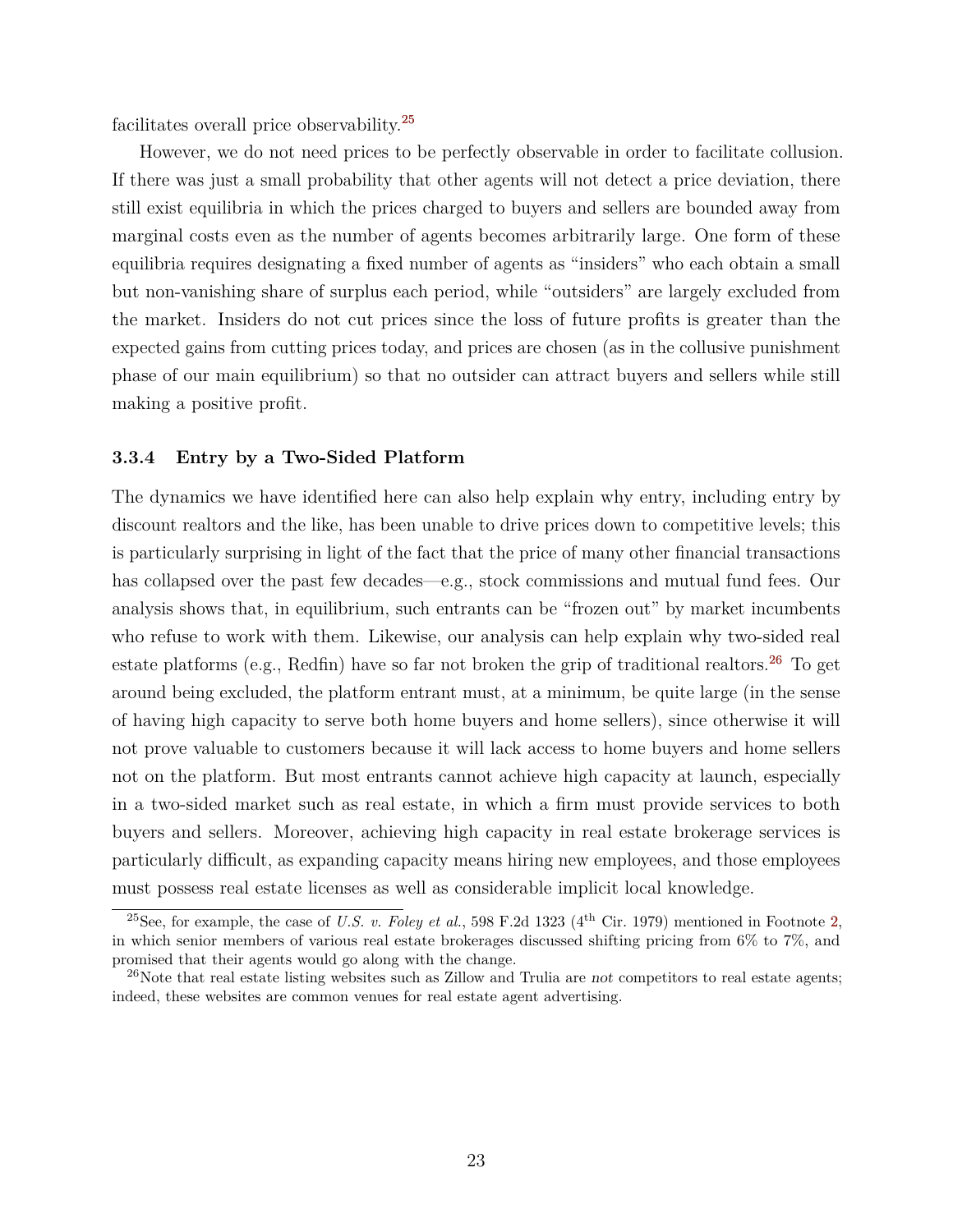# <span id="page-25-2"></span><span id="page-25-0"></span>**4 Policy Responses**

## <span id="page-25-1"></span>**4.1 Rebate Bans**

In the context of real estate regulation, a "rebate ban" prohibits a buyer's agent from paying a buyer for the right to represent him in a real estate transaction—that is, a rebate ban prohibits a buyer's agent from "rebating" part of the commission that he receives from the seller's agent back to the buyer. Such rebate bans are a feature of real estate regulation in several U.S. states [\(Magura,](#page-40-5) [2007\)](#page-40-5). [Han and Hong](#page-39-4) [\(2011\)](#page-39-4) argued that rebate bans are anticompetitive and estimated a model in which rebate bans generate excessive entry into real estate brokerage.

We show that rebate bans can play an important role in enhancing the profitability of collusive behavior by agents. We model a *rebate ban* as a constraint that each agent must offer a weakly positive buyer price, i.e., that  $p_{B,t}^a \geq 0$  for all agents  $a \in A$  and all times t. Rebate bans can facilitate collusion even when no agent is offering a 0 price to buyers, as rebate bans constrain off-equilibrium path pricing; for a given collusive pricing scheme, a deviator may need to charge a negative price to attract buyers, as this is the only way to sufficiently compensate buyers for their reduced access to sellers. Thus, when negative buyer prices are prohibited, it is harder for the deviator to recruit buyers and so higher prices for buyers (and higher profits) can be sustained.

<span id="page-25-3"></span>**Theorem 2.** For  $\delta \geq \frac{1}{2}$  $\frac{1}{2}$ , the highest sustainable industry profits in a coordination-proof *subgame-perfect Nash equilibrium with a rebate ban are achieved with prices*

$$
p_{B}^{\star} = \begin{cases} v_{B} & \hat{\alpha} \geq \kappa_{S} \\ \frac{(v_{B} - \kappa_{S}(v_{B} + v_{S})) + \hat{\alpha}v_{S}}{1 - \hat{\alpha}} & \hat{\alpha} \in \left[ \kappa_{S} \frac{v_{S}}{v_{S} + (1 - \kappa_{S})v_{B}}, \kappa_{S} \right] \\ v_{B} (1 - \kappa_{S}) & \hat{\alpha} \leq \kappa_{S} \frac{v_{S}}{v_{S} + (1 - \kappa_{S})v_{B}} \end{cases}
$$

$$
p_{S}^{\star} = v_{S},
$$

*where*  $\hat{\alpha} = \frac{\alpha}{(1-\delta)^2}$ (1−*δ*)*κ<sup>B</sup> ; profits are strictly higher than without a rebate ban whenever α <* ˆ  $\kappa_S \frac{v_S}{v_S + (1 - \epsilon)}$  $\frac{v_S}{v_S+(1-\kappa_S)v_B}$ .

 $Moreover, \lim_{\alpha \to 0} (p_B^* + p_S^*) = v_B(1 - \kappa_S) + v_S.$ 

Figure [3](#page-26-1) plots the prices offered to buyers and sellers in the highest sustainable profit equilibrium as a function of the market concentration when a rebate ban is present. Intuitively, rebate bans only have an effect when the optimal deviating buyer price  $p_B^{\circ}$  is negative; this happens when market concentration is sufficiently low, i.e.,  $\hat{\alpha} < \kappa_S \frac{v_S}{v_S + (1 - \epsilon_S)}$  $\frac{v_S}{v_S + (1-\kappa_S)v_B}$ . Thus, when market concentration is sufficiently high, i.e.,  $\hat{\alpha} \geq \kappa_{S} \frac{v_S}{v_S + (1 - \epsilon)}$  $\frac{v_S}{v_S+(1-\kappa_S)v_B}$ , the rebate ban has no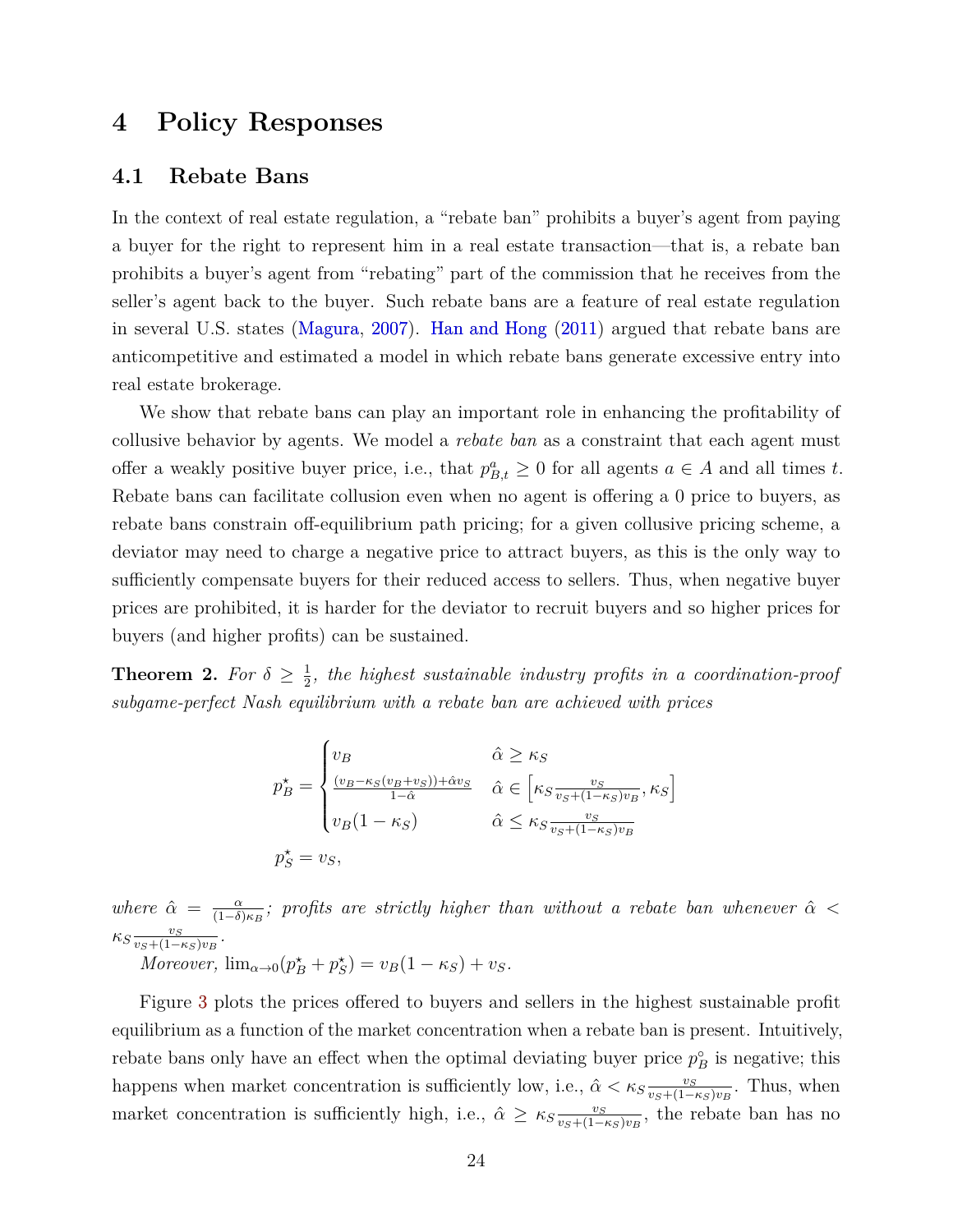<span id="page-26-1"></span>

Figure 3: The prices supporting the highest sustainable profit equilibrium when a rebate ban is present. The dark red line is the seller price,  $p_S^*$ , and the light green line is the buyer price,  $p_B^*$ . The light green dashed line is the buyer price when no rebate ban is present; the seller price is invariant to the presence of a rebate ban. Here,  $\delta = \frac{3}{4}$  $\frac{3}{4}$ ,  $v_B = 3$ ,  $v_S = 5$ ,  $\kappa_B = \frac{1}{5}$  $\frac{1}{5}$ , and  $\kappa_S = \frac{1}{6}$  $\frac{1}{6}$ .

effect. By contrast, when market concentration is sufficiently low, i.e.,  $\hat{\alpha} < \kappa_{S} \frac{v_S}{v_S + (1 - \epsilon)^2}$  $\frac{v_S}{v_S+(1-\kappa_S)v_B}$ the collusive buyer price  $p_B^*$  is set so that buyers would find working with an agent with a buyer price of 0 (and only getting access to that agent's sellers) to be weakly dispreferred to working with an agent with a buyer price of  $p^*$ <sub>B</sub> (and getting access to all sellers).

## <span id="page-26-0"></span>**4.2 Agent Specialization and Agency Fees**

In our baseline model, all agents are *ex ante* identical, and we show that a symmetric equilibrium delivers the highest sustainable surplus extraction. Within the real estate industry, however, there is at least some distinction between agents who primarily serve buyers and agents who primarily serve sellers. In particular, while any agent can and likely does represent buyers at times, there are agents, and even firms of agents, who exclusively represent buyers.[27](#page-26-2)

In the U.S. the price paid by a buyer to his agent is typically zero, despite some costs for the agent of representing a buyer; indeed, this is consistent with our model, which suggests that optimal collusion might require agents to subsidize buyers. Thus, it follows that agent specialization may affect the structure of optimal collusion. Allowing for different types of agents may be important, as our model predicts that optimal collusion may require that

<span id="page-26-2"></span><sup>27</sup>See, for example, the National Association of Exclusive Buyer Agents ([http://naeba](http://naeba.org/)*.*org/).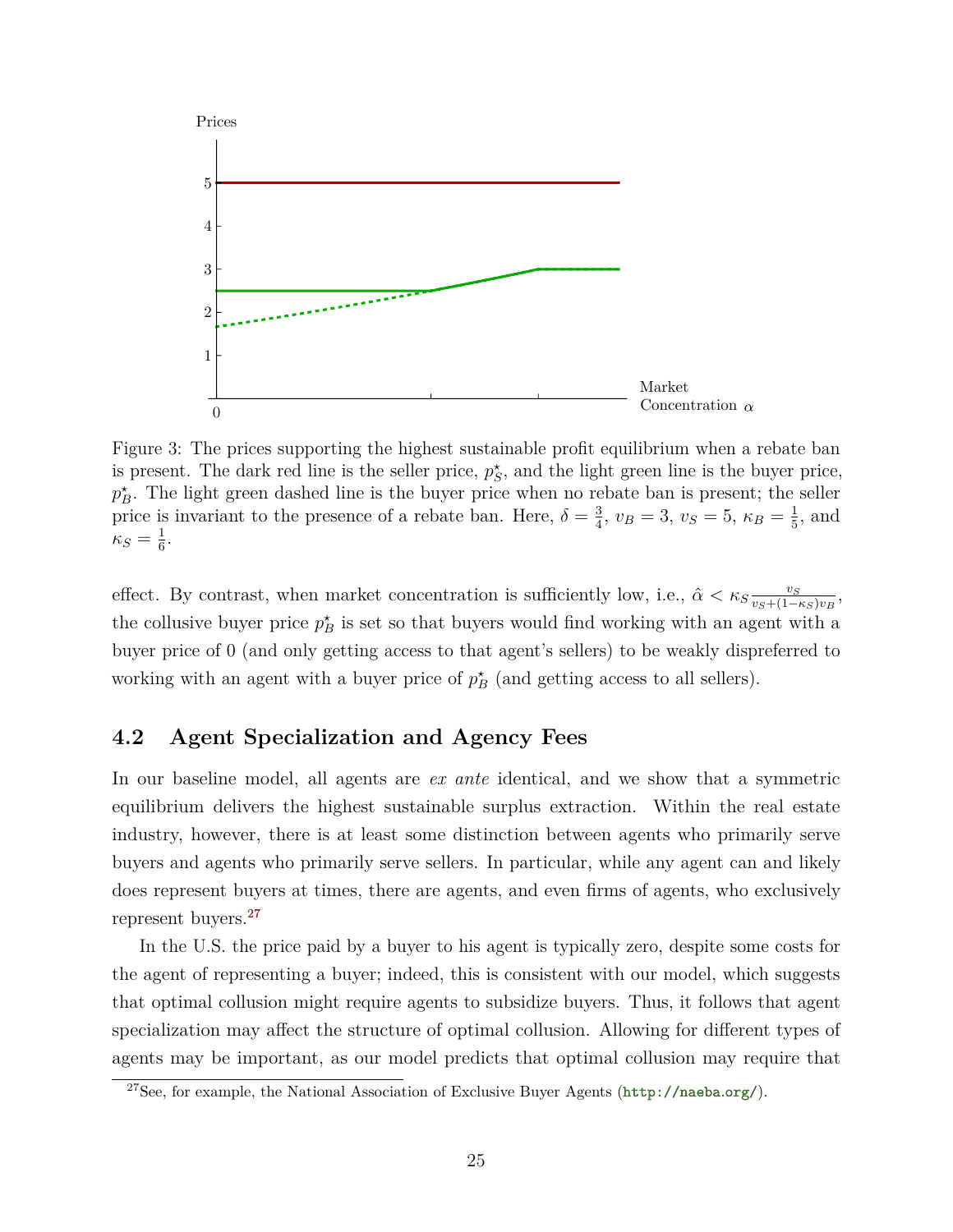<span id="page-27-1"></span>agents subsidize buyers rather than charge buyers for access to the platform.

To capture the potential for different roles among agents, we generalize our model to allow for two types of agents. *Seller-proficient agents* have a low cost for acting as a seller's agent and a potentially high cost for acting as a buyer's agent. *Buyer-exclusive agents* have a low cost for acting as a buyer's agent and a prohibitively high cost for acting as a seller's agent. The asymmetry in our setup (seller proficiency versus buyer exclusivity) is in line with the industry structure: while there are few real estate brokers or agents who represent only sellers, there do exist buyer-exclusive agencies, and even a trade association for them, the National Association of Exclusive Buyer Agents. As we show, agent heterogeneity can play an important role in the structure of optimal collusion. In particular, buyer-exclusive agents cannot be induced to set negative buyer prices unless they are compensated through agency fees. Thus, our extension of the model allows us to investigate the effects of eliminating agency fees, a reform originally suggested by [Barwick](#page-38-7) [\(2018\)](#page-38-7).

#### **4.2.1 Model with Buyer-Exclusive and Seller-Proficient Agents**

We modify our model by partitioning the set of agents *A* into a set of buyer-exclusive agents *A<sub>B</sub>* and a set of seller-proficient agents *A<sub>S</sub>*; we let  $\beta \equiv \frac{1}{|A|}$  $\frac{1}{|A_B|}$  and  $\sigma \equiv \frac{1}{|A|}$  $\frac{1}{|A_S|}$ . We also introduce the cost parameter *c* as the cost a seller-proficient agent incurs when he represents a buyer in a transaction; to state our results more simply, we assume that  $c \leq v_B$ . The cost for buyer-exclusive agents to represent a seller is assumed to be high enough to make such an action clearly undesirable; for simplicity we assume that buyer-exclusive agents cannot represent sellers and so only offer a buyer price. Seller-proficient agents are allowed, but not required, to offer a buyer price. Consistent with the symmetric model, we normalize the cost of buyer-exclusive agents representing buyers and seller-proficient agents representing sellers to 0. Thus, the stage game payoff to a buyer-exclusive agent *a* is

$$
|\mathbf{B}_{t}(a)|\sum_{\tilde{a}\in A^{a\Rightarrow}}\Big(|\mathbf{S}_{t}(\tilde{a})|(p^{a}_{B,t}+f^{a\leftarrow \tilde{a}}_{t})\Big),
$$

while the payoff to a seller-proficient agent is

$$
|\mathbf{B}_t(a)| \sum_{\tilde{a}\in A^{a\Rightarrow}} (|\mathbf{S}_t(\tilde{a})| (p_{B,t}^a + f_t^{a\leftarrow \tilde{a}} - c)) + |\mathbf{S}_t(a)| \sum_{\tilde{a}\in A^{\Rightarrow a}} (|\mathbf{B}_t(\tilde{a})| (p_{S,t}^a - f_t^{\tilde{a}\leftarrow a}))
$$

## <span id="page-27-2"></span>**4.2.2 Optimal Collusion**

<span id="page-27-0"></span>We now characterize the highest profits that can be collectively achieved by the industry.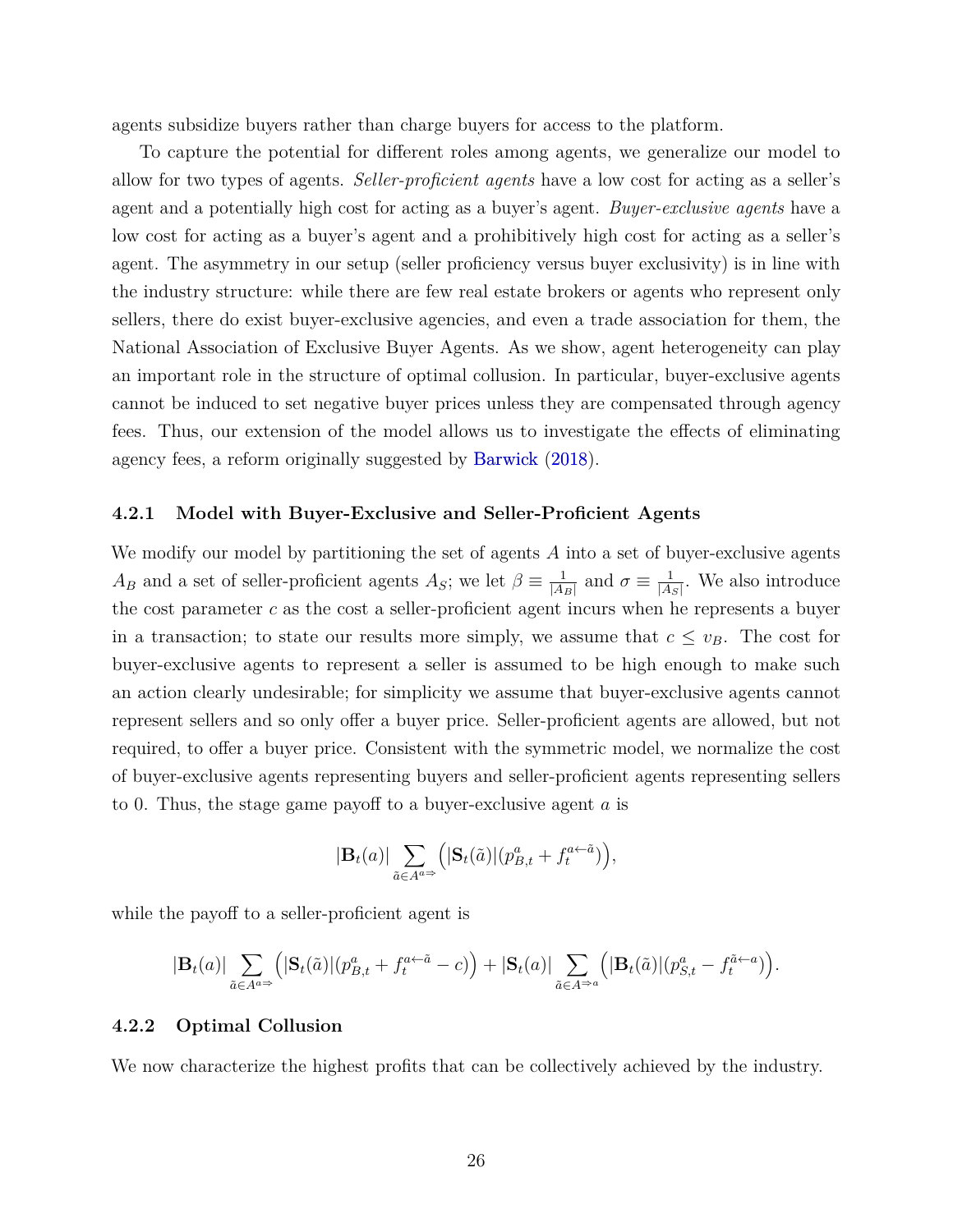<span id="page-28-0"></span>

Figure 4: The prices supporting the highest sustainable profit equilibrium. The dark red line is the seller price,  $p_S^*$ , and the light green line is the buyer price (when agency fees are allowed). Here,  $\delta = \frac{3}{4}$  $\frac{3}{4}$ ,  $v_B = 1$ ,  $v_S = 10$ ,  $\kappa_B = \frac{1}{4}$  $\frac{1}{4}$ ,  $\kappa_S = \frac{1}{5}$  $\frac{1}{5}$ , and  $c = 1$ .

**Theorem 3.** *For*  $\delta \geq \frac{1}{2}$  $\frac{1}{2}$ , the highest sustainable industry profits (and the highest sustainable *profits for seller-proficient agents) are achieved with prices*

$$
p_{B}^{\star} = \begin{cases} v_{B} & \hat{\sigma} \ge \kappa_{S} (1 - \frac{c}{v_{B} + v_{S}}) \\ \frac{v_{B} - \kappa_{S} (v_{B} + v_{S} - c) + \hat{\sigma} v_{S}}{1 - \hat{\sigma}} & \hat{\sigma} \le \kappa_{S} (1 - \frac{c}{v_{B} + v_{S}}) \\ p_{S}^{\star} = v_{S} & \end{cases}
$$

*where*  $\hat{\sigma} = \frac{\sigma}{(1-\delta)}$  $\frac{\sigma}{(1-\delta)\kappa_B}$ .

*Moreover,*  $\lim_{\sigma \to 0} (p_B^* + p_S^*) = (v_B + v_S)(1 - \kappa_S) + \kappa_S c$ , which is strictly higher than the *highest sustainable industry profits without agent specialization.*

It is immediate from the statement of the theorem that prices are higher under specialization. Prices are higher because a two-sided deviation is less profitable for seller-proficient agents (and impossible for buyer-exclusive agents); meanwhile, no agent incurs the additional cost *c* along the equilibrium path, as each agent only works with one side of the market. In fact, if working with buyers is sufficiently costly for seller-proficient agents (i.e.,  $c \ge v_B + v_S$ ), then monopoly prices can be sustained. Equilibrium prices are exhibited in Figure [4;](#page-28-0) note that when market concentration is low enough, buyers are charged negative prices.

The overall structure of the equilibrium strategy profile that supports these prices is similar to the strategy profile that supports the prices given in Theorem [1.](#page-11-1) The key difference in equilibrium behavior is that only buyer-exclusive agents represent buyers and only seller-proficient agents represent sellers. Additionally, we must now separately verify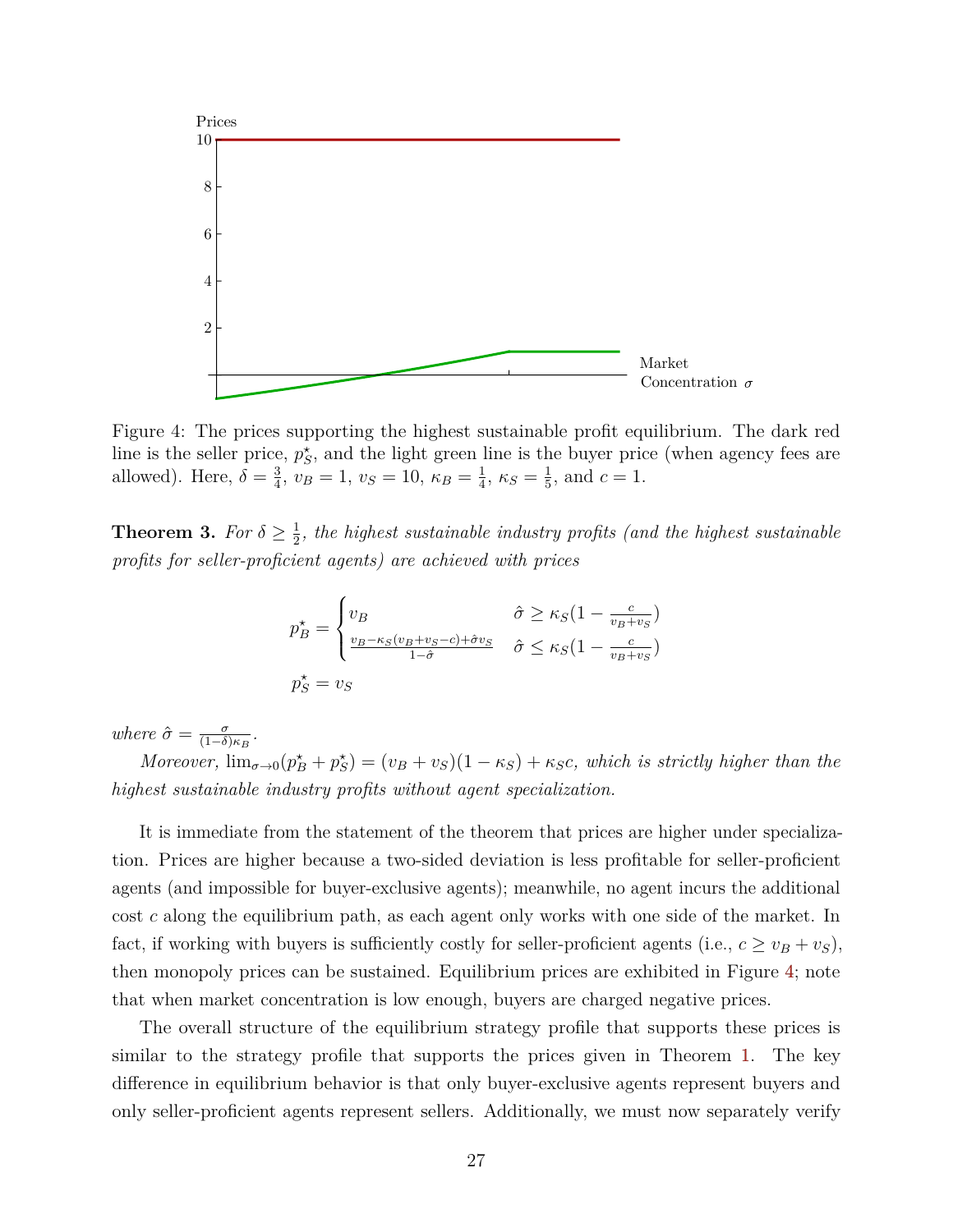that buyer-exclusive and seller-proficient agents will not work with a seller-proficient agent following his price deviation. In fact, to provide the most effective dynamic incentives, we need two different collusive punishment phases: The first collusive punishment phase follows a price deviation in which the price deviator attracts both buyers and sellers; this phase uses prices  $(q_B^*, q_S^*)$  and an agency fee  $g^*$ . The second collusive punishment phase follows a price deviation in which the deviator attracts only sellers; this phase uses the same prices  $(q_B^*, q_S^*)$ but a new agency fee  $h^*$ . In both cases, the prices  $(q_B^*, q_S^*)$  are given by

$$
q_S^* = v_S
$$
  

$$
q_B^* = v_B - \kappa_S (v_B + v_S) + \kappa_S c.
$$

Note that we do not need to worry about price deviations by either a buyer-exclusive or a seller-proficient agent  $\aa$  on the buy-side; for such a deviation, each seller-proficient agent *a* (still) invites  $\aa$  with a fee that obtains all of the surplus from a transaction between  $\aa$ 's buyers and *a*'s sellers.

The full proof is relegated to the appendix, but here we describe the main differences in the analysis:

First, we show that, given collusive punishment phases with prices  $(q_B^*, q_S^*)$ , following a price deviation by some seller-proficient agent  $\mathring{a}$  in the cooperation phase, no agent will work with  $\aa$  within-period. There are two relevant price deviations to consider: in the first,  $\aa$ attracts both buyers and sellers, while in the second,  $\hat{a}$  just attracts sellers.

When  $\ddot{a}$  attracts both buyers and sellers, we enter the Bertrand reversion phase if any agent accepts an invitation from  $\dot{a}$ ; if no invitation is accepted we enter a collusive punishment phase with prices  $(q_B^*, q_S^*) = (v_B - \kappa_S(v_B + v_S) + \kappa_S c, v_S)$  and an agency fee  $g^*$ . Note that  $\aa$  will never make an invitation with a fee greater than  $p_S^{\hat{a}} \leq p_S^*$ ; thus, to incentivize buyer-exclusive agents to reject invitations from  $\hat{a}$  it is sufficient that



Moreover,  $\aa$  will never accept an invitation with a fee less than  $c - p_B^{\aa} \geq c - p_B^*$ ; thus, to incentivize seller-proficient agents to not make invitations to  $\hat{a}$  it is sufficient that

$$
\underbrace{\frac{\delta}{1-\delta}\frac{\sigma}{1-\sigma}(q_S^\star-q^\star)}_{\text{Continuation payoff for a seller-}}\geq \underbrace{\kappa_B \frac{\sigma}{1-\sigma}(1-\kappa_S)(p_S^\star+p_B^\star-c)}_{\text{Gain to a seller-proficient agent}}.
$$

proficient agent for excluding  $\aa$ 

from working with  $\aa$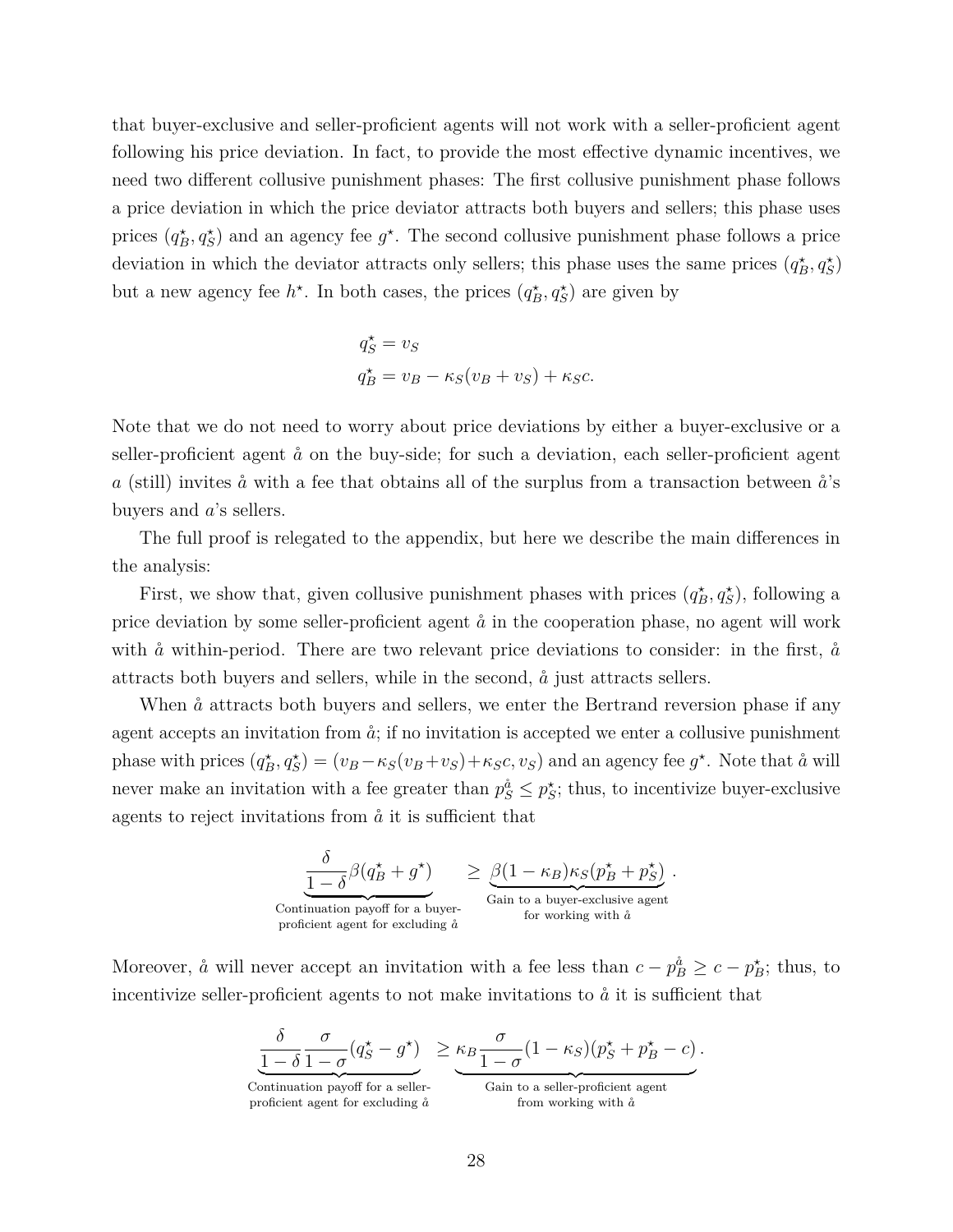To show the existence of a  $g^*$  that simultaneously satisfies both inequalities, it is sufficient that

$$
\frac{\delta}{1-\delta}(q_B^{\star}+q_S^{\star}) \ge (1-\kappa_B)\kappa_S(p_B^{\star}+p_S^{\star})+\kappa_B(1-\kappa_S)(p_S^{\star}+p_B^{\star}-c).
$$

Thus, as  $q_B^* + q_S^* \ge (v_B + v_S)(1 - \kappa_S), p_B^* + p_S^* \le v_B + v_S, \kappa_S \le \kappa_B \le \frac{1}{2}$  $\frac{1}{2}$ , and  $c \geq 0$ , it is sufficient that

$$
\frac{\delta}{1-\delta}(v_B+v_S)(1-\kappa_S) \ge (1-\kappa_B)\kappa_S(v_B+v_S) + \kappa_B(1-\kappa_S)(v_B+v_S),
$$

which holds if

$$
\frac{\delta}{1-\delta} \ge \kappa_S + \kappa_B,
$$

and so it is enough that  $\delta \geq \frac{1}{2}$  $\frac{1}{2}$ . Note that any  $g^*$  which satisfies both inequalities will be in  $[-q_B^{\star}, q_S^{\star}].$ 

When  $\aa$  attracts only sellers, we enter the Bertrand reversion phase if any buyer-exclusive agent accepts an invitation from  $\hat{a}$ ; if no invitation is accepted we enter a collusive punishment phase with prices  $(q_B^*, q_S^*) = (v_B - \kappa_S(v_B + v_S) + \kappa_S c, v_S)$  and an agency fee  $h^*$ . Note that  $\aa$  will never make an invitation with a fee greater than  $p_S^{\hat{a}} \leq p_S^*$ ; thus, to incentivize buyer-exclusive agents to reject invitations from  $\aa$  it is sufficient that

$$
\underbrace{\frac{\delta}{1-\delta}\beta(q^{\star}_{B}+h^{\star})}_{\text{Continuation payoff for a buyer--}}\geq\underbrace{\beta\kappa_{S}(p^{\star}_{B}+p^{\star}_{S})}_{\text{Gain to a buyer-exclusive agent}}.
$$

Letting  $h^* = q_S^*$ , and recalling that  $q_B^* + q_S^* \ge (v_B + v_S)(1 - \kappa_S)$ ,  $p_B^* + p_S^* \le v_B + v_S$ , and  $\kappa_S \leq \frac{1}{2}$  $\frac{1}{2}$ , it is sufficient that

$$
\frac{\delta}{1-\delta}\beta(v_B+v_S)(1-\kappa_S) \geq \beta\kappa_S(v_B+v_S).
$$

which holds if

$$
\frac{\delta}{1-\delta} \ge \frac{\kappa_S}{1-\kappa_S}
$$

and so it is enough that  $\delta \geq \frac{1}{2}$  $\frac{1}{2}$ . Note that, while seller-proficient agents will receive zero surplus in the ensuing collusive punishment phase, the prices  $q_B^*$  and  $q_S^*$  were chosen so that any price deviation—even one that attracts both buyers and sellers—will be unprofitable.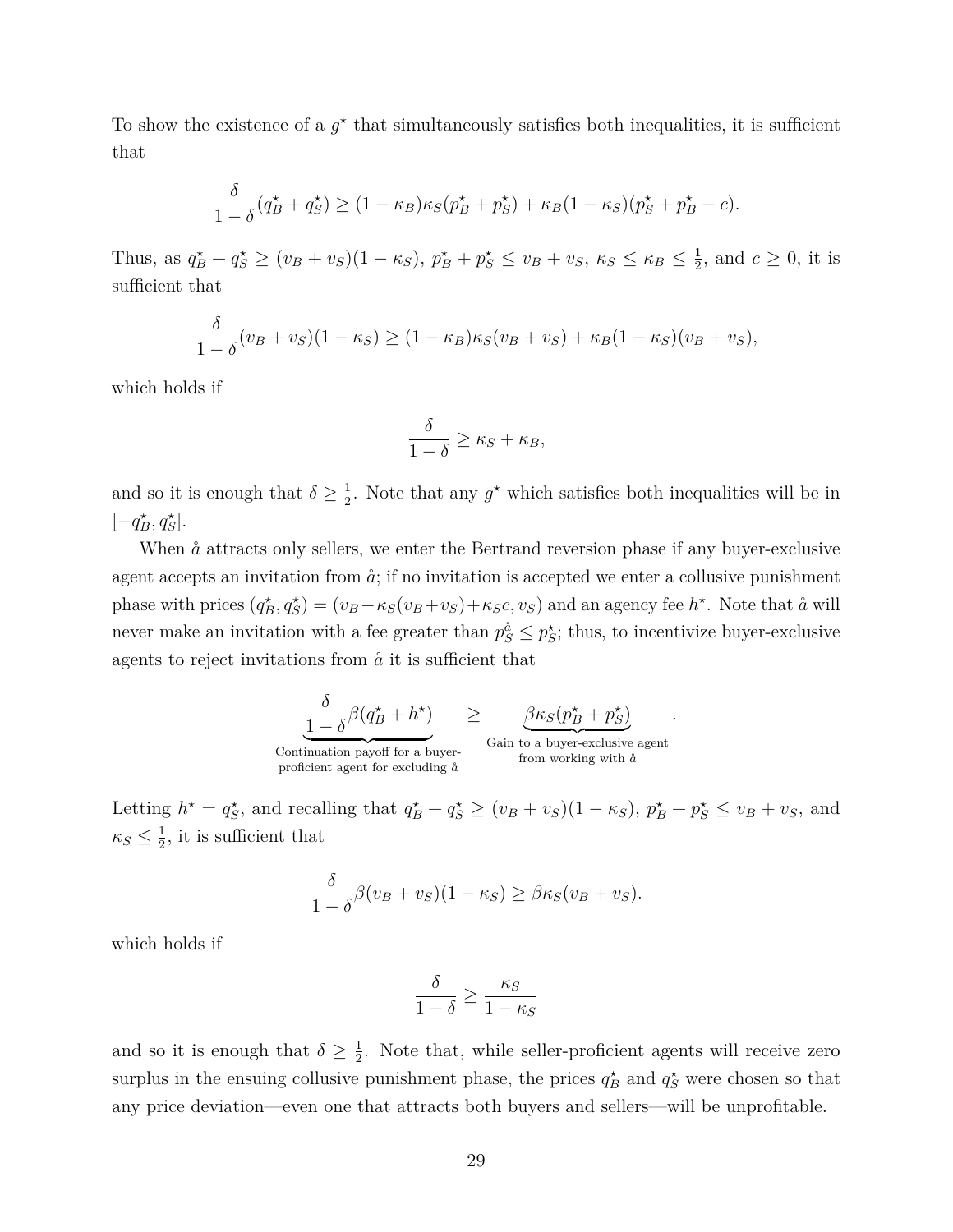Second, the same pair of collusive punishment phases will deter other agents from working with an agent who deviates on price in the collusive punishment phase. This result follows analogously to the preceding analysis showing our collusive punishment phases will deter agents from working with an agent who deviates on price in the cooperation phase.

Third, we need to determine the highest prices  $(p_B^{\circ}, p_S^{\circ})$  a price deviator can offer in the cooperation phase that will successfully attract buyers and sellers. As in the analysis of our baseline model, we calculate that the highest prices a price deviator can offer—and still attract buyers and sellers—as a function of  $(p_B^*, p_S^*)$ ; these prices are given by

$$
p_B^{\circ} = v_B - \frac{1}{\kappa_S} (v_B - p_B^{\star})
$$
 and  $p_S^{\circ} = v_S - \frac{1}{\kappa_B} (v_S - p_S^{\star}).$ 

Fourth, and similarly, the best prices a price deviator can offer—and still attract buyers and sellers—in the collusive punishment phase as a function of  $(q_B^{\star}, q_S^{\star})$  are given by

$$
q_B^{\circ} = v_B - \frac{1}{\kappa_S} (v_B - q_B^{\star})
$$
 and  $q_S^{\circ} = v_S - \frac{1}{\kappa_B} (v_S - q_S^{\star}).$ 

Fifth, we show that we can sustain the agency fees  $g^*$  and  $h^*$  corresponding to the two different collusive punishment phases. To do this, we require that a buyer-exclusive agent reject any agency fee less than  $g^*$ ; if any agency fee less than  $g^*$  is rejected, then it will be incentive-compatible for seller-proficient agents to offer agency fees of  $g^*$ . If a buyer-exclusive agent rejects an agency fee less than  $g^*$ , future play continues in the same collusive punishment phase, and so his profits will be

$$
\frac{\delta}{1-\delta}\beta(q_B^\star + g^\star);
$$

while his profits from working with a seller-proficient agent offering a fee less than  $g^*$  are at most

$$
\beta \frac{\sigma}{1-\sigma} (q_B^{\star} + g^{\star}).
$$

Thus, since  $\sigma \leq \frac{1}{2}$  $\frac{1}{2}$  (i.e., there are at least two seller-proficient agents), it is sufficient that  $\delta \geq \frac{1}{2}$  $\frac{1}{2}$  and  $g^* \ge -q^*_{B}$ . We also require that a seller-proficient agent (other than  $\aa$ ) will offer agency fees of  $g^*$ ; this is incentive-compatible so long as  $g^* \leq q_S^*$ .

We now show we can sustain  $h^* = q_S^* = v_S$  in a collusive punishment phase with prices  $(q_B^{\star}, q_S^{\star})$ . To do this, we require that a buyer-exclusive agent reject any agency fee less than  $q_S^*$ ; if any agency fee less than  $q_S^*$  is rejected, then it will be incentive-compatible for seller-proficient agents to offer agency fees of  $q_S^*$ . If a buyer-exclusive agent rejects an agency fee less than  $q_S^*$ , future play continues in the same collusive punishment phase, and so his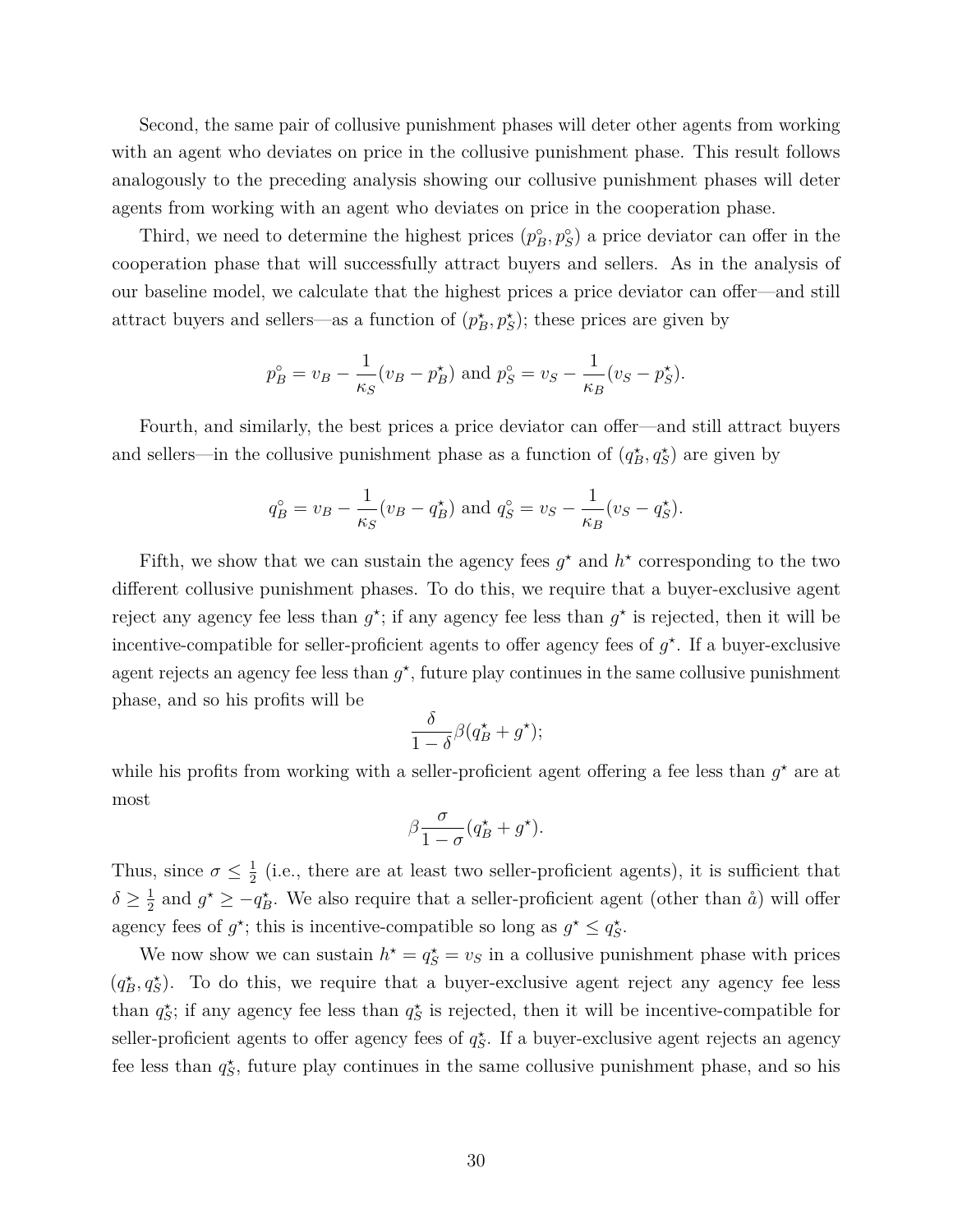profits will be

$$
\frac{\delta}{1-\delta}\beta(q_B^\star+h^\star);
$$

while his profits from working with a seller-proficient agent offering a fee less than  $q_S^{\star}$  are at most

$$
\beta \frac{\sigma}{1-\sigma} (q_B^{\star} + h^{\star}).
$$

Thus, since  $\sigma \leq \frac{1}{2}$  $\frac{1}{2}$  (i.e., there are at least two seller-proficient agents), it is sufficient that  $\delta \geq \frac{1}{2}$  $\frac{1}{2}$ .

Sixth, we show that the collusive punishment prices of  $(q_B^*, q_S^*)$  can be sustained. Here, it is necessary to check that no seller-proficient agent will wish to offer prices sufficiently low to attract buyers and sellers; in particular, we need to ensure the punished seller-proficient agent, who receives 0 in the collusive punishment phase, will not wish to offer prices sufficiently low to attract buyers and sellers. Thus, we need that

$$
\kappa_B \kappa_S (q_B^{\circ} + q_S^{\circ} - c) = \kappa_B \kappa_S \left( \left( v_B - \frac{1}{\kappa_S} (v_B - q_B^{\star}) \right) + \left( v_S - \frac{1}{\kappa_B} (v_S - q_S^{\star}) \right) - c \right)
$$
  

$$
= \kappa_B \kappa_S \left( \left( v_B - \frac{1}{\kappa_S} (v_B - (v_B - \kappa_S (v_B + v_S) + \kappa_S c)) \right) + v_S - c \right)
$$
  

$$
= \kappa_B \kappa_S \left( (v_B - \frac{1}{\kappa_S} (\kappa_S v_B + \kappa_S v_S - \kappa_S c) + v_S - c \right)
$$
  

$$
= 0.
$$

That is, we have chosen  $(q_B^*, q_S^*)$  to provide the highest profits possible while ensuring that the punished agent cannot obtain positive profits.

Seventh, and finally, we derive the most profitable pair of prices such that no sellerproficient agent has an incentive to offer prices of  $(p_B^{\circ}, p_S^{\circ})$  (thus attracting buyers and sellers) and work alone. Thus, the highest sustainable profits are given by

$$
\max_{p_B^\star,p_S^\star}\{p_B^\star+p_S^\star\}
$$

subject to

$$
\frac{1}{1-\delta}\sigma(p_B^* + p_S^*) \ge \kappa_B \kappa_S(p_B^{\circ} + p_B^{\circ} - c)
$$

$$
p_B^* \le v_B
$$

$$
p_S^* \le v_S;
$$

since  $\kappa_S \leq \kappa_B$ , the solution to this program are the prices given in Theorem [3.](#page-27-0)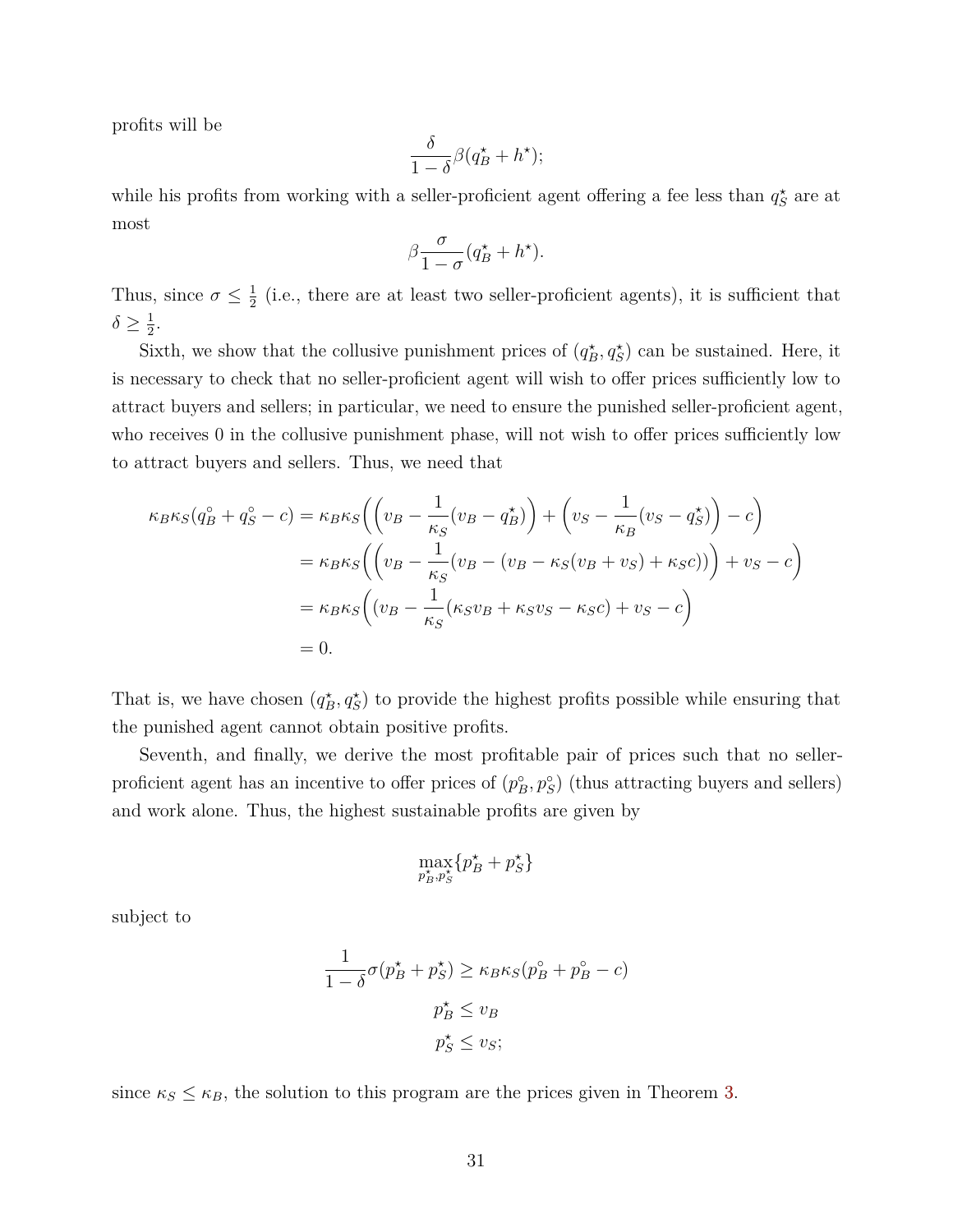#### <span id="page-33-1"></span>**4.2.3 Eliminating Agency Fees**

Whereas agent specialization increases the scope for collusion, eliminating agency fees may reduce the scope for collusion. In response to eliminating agency fees, there are two candidate equilibria to maximize industry profits. In the first, seller-proficient agents represent both buyers and sellers. In the second, buyer-exclusive agents represent buyers while seller-proficient agents represent sellers. The advantage of having seller-proficient agents represent buyers is that, in equilibrium, buyers can still be charged negative prices as seller-proficient agents' profits from representing sellers will more than recover the costs of representing buyers. Note that buyer-exclusive agents cannot profitably undercut, as it is easy to incentivize seller-proficient agents to ostracize them.

<span id="page-33-0"></span>**Theorem 4.** *For*  $\delta \geq \frac{1}{2}$  $\frac{1}{2}$ , the highest sustainable industry profits (and the highest sustainable *profits for seller-proficient agents) when buyers only work with seller-proficient agents are achieved with prices*

$$
p_{B}^{\star} = \begin{cases} v_{B} & \hat{\sigma} \ge \kappa_{S} \\ \frac{v_{B} - \kappa_{S}(v_{B} + v_{S} - c) + \hat{\sigma}(v_{S} - c)}{1 - \hat{\sigma}} & \hat{\sigma} \le \kappa_{S} \\ v_{S} = v_{S} & \end{cases}
$$

*where*  $\hat{\sigma} = \frac{\sigma}{(1-\delta)}$  $\frac{\sigma}{(1-\delta)\kappa_B}$ .

*Moreover, industry revenue is weakly less than the highest sustainable profits when agency fees are allowed. However,*  $\lim_{\sigma \to 0} (p_B^* + p_S^*) = (v_B + v_S)(1 - \kappa_S) + \kappa_S c$ , which is the same *revenue in the limit as under the equilibrium which supports the highest sustainable profits when agency fees are allowed.*

The equilibrium supporting the prices stated in Theorem [4](#page-33-0) is similar to the equilibrium supporting the prices when agent specialization is not present, i.e., the equilibrium described after Theorem [1.](#page-11-1) However, in the equilibrium described by Theorem [4,](#page-33-0) there is an additional incentive constraint: We may need to incentivize seller-proficient agents to represent buyers each period through dynamic considerations, because when  $p_B^*$  is less than  $c$  (i.e., the price charged to buyers does not compensate the agent for the cost of representing that buyer), a seller-proficient agent would be better off not representing buyers. The additional constraint does not bind so long as  $\delta \geq \frac{1}{2}$  $\frac{1}{2}$ .

As demonstrated in Figure [5,](#page-34-0) the equilibrium price is lower under the equilibrium of Theorem [4](#page-33-0) than under Theorem [3](#page-27-0) (in which buyer-exclusive agents represent buyers and are compensated through agency fees). The equilibrium price for buyers is lower as individual equilibrium profits are lower (since seller-proficient agents now inefficiently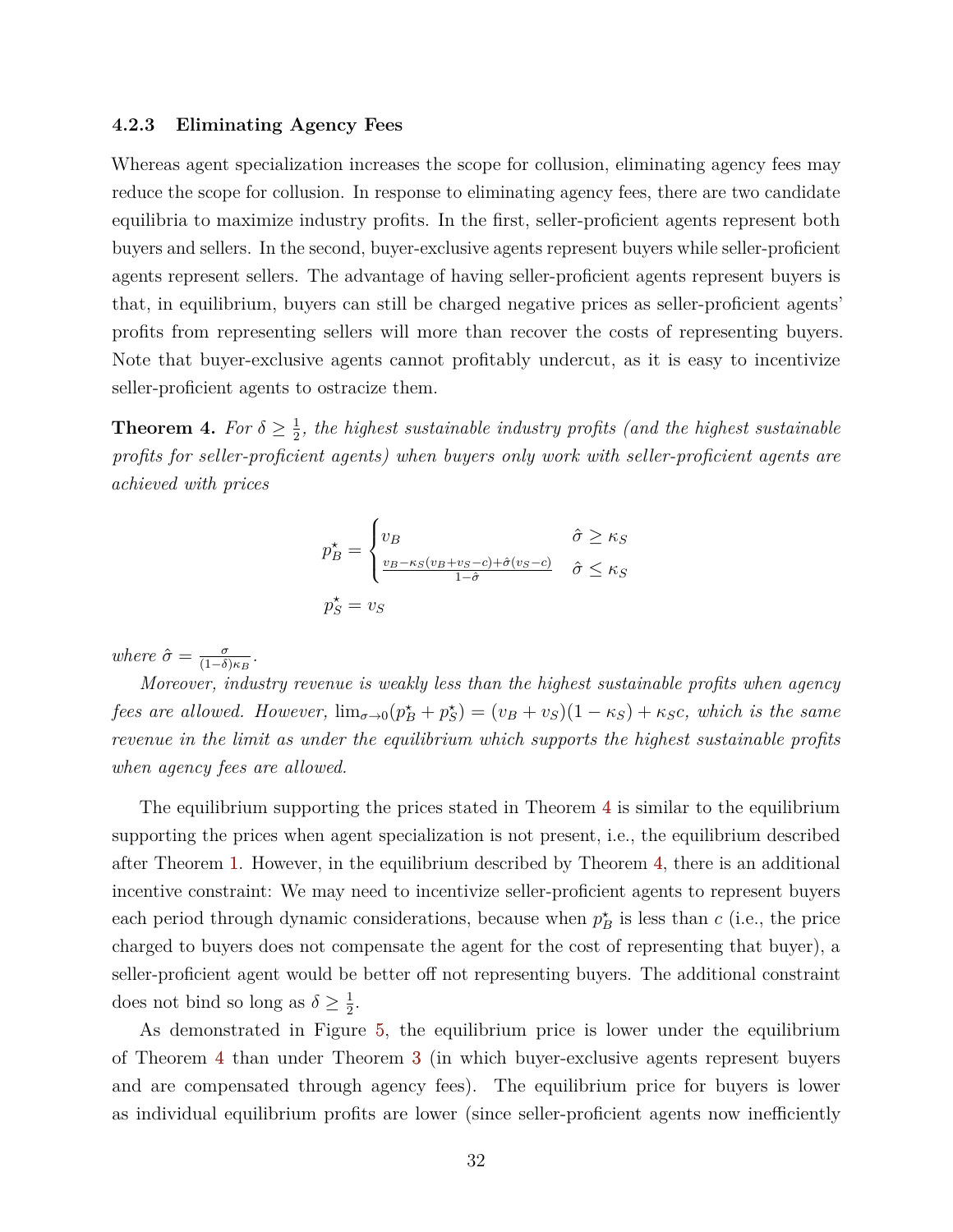<span id="page-34-0"></span>

Figure 5: The prices supporting the highest sustainable profit equilibrium when sellerproficient agents work with buyers. The dark red line is the seller price,  $p^*_{S}$ , and the blue line is the buyer price,  $p_B^*$ . The dashed green line is the buyer price when agency fees are allowed; the seller price is identical in both cases. Here,  $\delta = \frac{3}{4}$  $\frac{3}{4}$ ,  $v_B = 1$ ,  $v_S = 10$ ,  $\kappa_B = \frac{1}{4}$  $\frac{1}{4}$ ,  $\kappa_S = \frac{1}{5}$  $\frac{1}{5}$ , and  $c=1$ .

represent buyers). But individual equilibrium profits go to 0 as the market becomes highly unconcentrated regardless of whether agency fees are allowed; thus, as the market becomes highly unconcentrated, the highest sustainable buyer price when agency fees are allowed (given in Theorem [3\)](#page-27-0) and the highest sustainable buyer price when buyers work with seller-proficient agents (given in Theorem [4\)](#page-33-0) converge.

<span id="page-34-2"></span>**Theorem 5.** *For*  $\delta \geq \frac{1}{2}$  $\frac{1}{2}$ , the highest sustainable industry profits (and the highest sustainable *profits for seller-proficient agents) when buyers work with buyer-exclusive agents are achieved with prices*

$$
p_{B}^{\star} = \begin{cases} v_{B} & \hat{\sigma} \geq \kappa_{S} (1 - \frac{c}{v_{B} + v_{S}}) \\ \frac{v_{B} - \kappa_{S} (v_{B} + v_{S} - c) + \hat{\sigma} v_{S}}{1 - \hat{\sigma}} & \hat{\sigma} \in [\kappa_{S} (1 - \frac{c}{v_{S}} - \frac{v_{B}}{v_{S}} \frac{1 - \kappa_{S}}{\kappa_{S}}), \kappa_{S} (1 - \frac{c}{v_{B} + v_{S}})] \\ 0 & \hat{\sigma} \leq \kappa_{S} (1 - \frac{c}{v_{S}} - \frac{v_{B}}{v_{S}} \frac{1 - \kappa_{S}}{\kappa_{S}}) \end{cases}
$$

$$
p_{S}^{\star} = \begin{cases} v_{S} & \hat{\sigma} \geq \kappa_{S} (1 - \frac{c}{v_{S}} - \frac{v_{B}}{v_{S}} \frac{1 - \kappa_{S}}{\kappa_{S}}) \\ \frac{v_{B} (1 - \kappa_{S}) + \frac{\kappa_{S}}{\kappa_{B}} v_{S} (1 - \kappa_{B}) + \kappa_{S} c}{\frac{\kappa_{S}}{\kappa_{B}} - \hat{\sigma}} & \hat{\sigma} \leq \kappa_{S} (1 - \frac{c}{v_{S}} - \frac{v_{B}}{v_{S}} \frac{1 - \kappa_{S}}{\kappa_{S}}) \end{cases}
$$

*where*  $\hat{\sigma} = \frac{\sigma}{(1-\delta)}$  $\frac{\sigma}{(1-\delta)\kappa_B}$ .<sup>[28](#page-34-1)</sup>

<span id="page-34-1"></span><sup>&</sup>lt;sup>28</sup>Note that we can only have  $\hat{\sigma} = \frac{\sigma}{(1-\delta)\kappa_B} \leq \kappa_S(1-\frac{c}{v_S}-\frac{v_B}{v_S}\frac{1-\kappa_S}{\kappa_S})$  if the buyers' valuations are sufficiently low, i.e.,  $v_B \leq \frac{\kappa_S}{1-\kappa_S}(v_S - c)$ .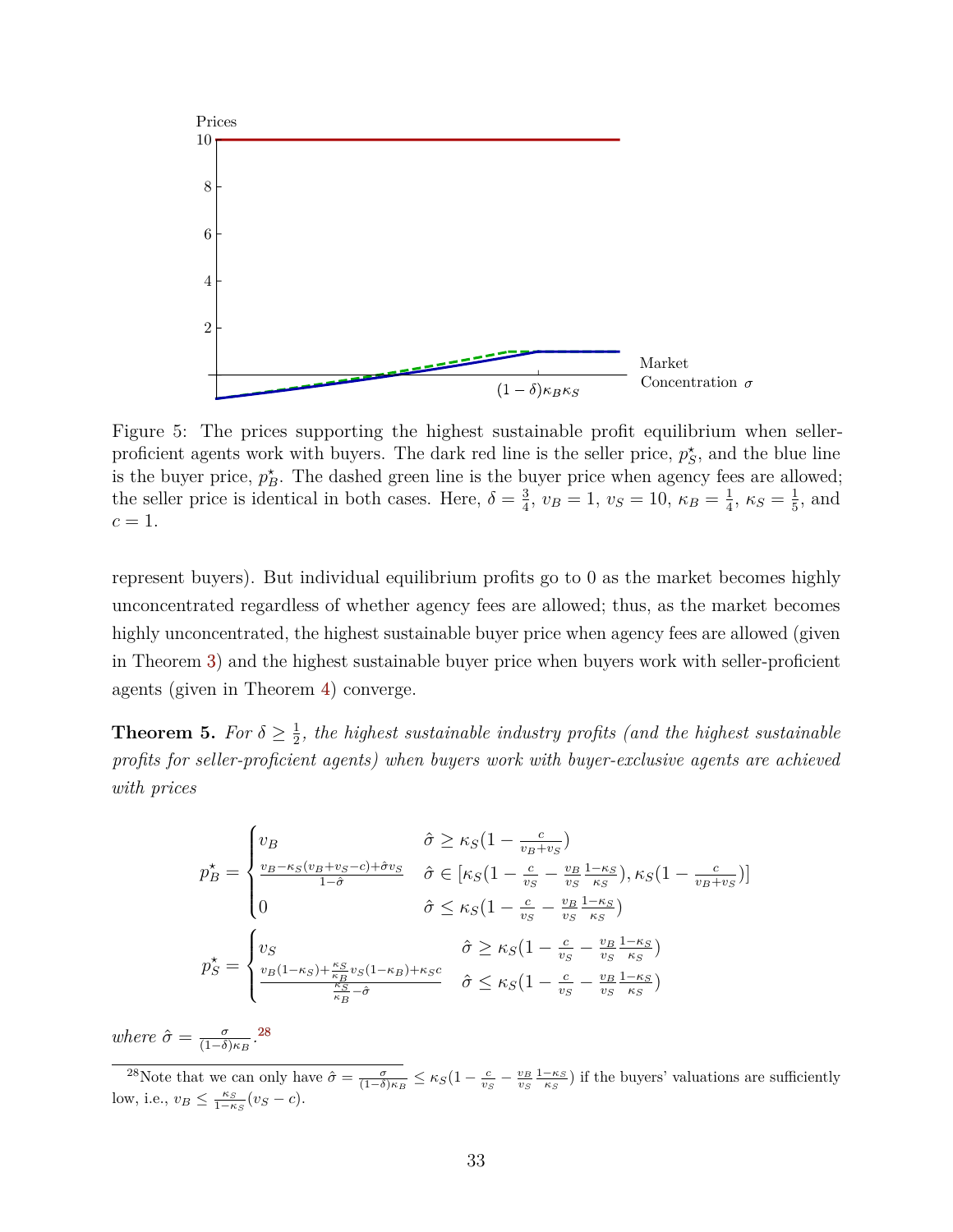<span id="page-35-2"></span><span id="page-35-0"></span>

Figure 6: The prices supporting the highest sustainable profit equilibrium when sellerproficient agents work with buyers. The orange line is the seller price,  $p_S^*$ , and the blue line is the buyer price,  $p_B^*$ . The dashed green line is the buyer price when agency fees are allowed; the dashed red line is the seller price when agency fees are allowed. Here,  $\delta = \frac{3}{4}$  $\frac{3}{4}$ ,  $v_B = 1$ , *v<sub>S</sub>* = 10,  $κ_B = \frac{1}{4}$  $\frac{1}{4}$ ,  $\kappa_S = \frac{1}{5}$  $\frac{1}{5}$ , and  $c = 1$ .

*Moreover, industry revenue is weakly less than in the highest sustainable profit equilibrium with agency fees.*

The interesting case of Theorem [5](#page-34-2) is when buyer valuations are sufficiently low; in that case, buyers are a charged a 0 price and sellers are charged a price less than *vS*. Figure [6](#page-35-0) exhibits this effect: Without agency fees, buyers are charged a 0 price as it is the lowest price for which buyer-exclusive agents will represent buyers. This hard floor for buyer prices limits the set of sustainable seller prices: for any seller price higher than  $p_S^*$ , a seller-proficient agent could choose prices sufficiently low to attract buyers and sellers while still increasing profits. Thus, eliminating agency fees may appreciably decrease the scope for collusion, as suggested by [Barwick](#page-38-7)  $(2018).^{29}$  $(2018).^{29}$  $(2018).^{29}$  $(2018).^{29}$ 

**Corollary 1.** *If*  $\delta \geq \frac{1}{2}$  $\frac{1}{2}$  and the value to buyers relative to sellers is sufficiently low, *i.e.*,  $v_B \frac{1-\kappa_S}{\kappa_S}$  $\frac{-\kappa_S}{\kappa_S} + c < v_S$ , then the prices described in Theorem [5](#page-34-2) for an unconcentrated industry—  $\lim_{\sigma\to 0}(p_B^{\star}+p_S^{\star})=v_B\left(\frac{\kappa_B}{\kappa_S}\right)$  $\left(\frac{\kappa_B}{\kappa_S} - 1\right) + v_S(1 - \kappa_B) + \kappa_B c$ —are less than the prices under the highest *sustainable profit equilibrium with agency fees for an unconcentrated industry (Theorem [3\)](#page-27-0).*

<span id="page-35-1"></span><sup>&</sup>lt;sup>29</sup>Note that whether the equilibrium of Theorem [4](#page-33-0) or the equilibrium of Theorem [5](#page-34-2) is more profitable depends on the cost for seller-proficient agents of representing buyers. It is straightforward to construct examples where  $c$  is sufficiently large that all agents prefer the equilibrium of Theorem  $5$  when agency fees are eliminated.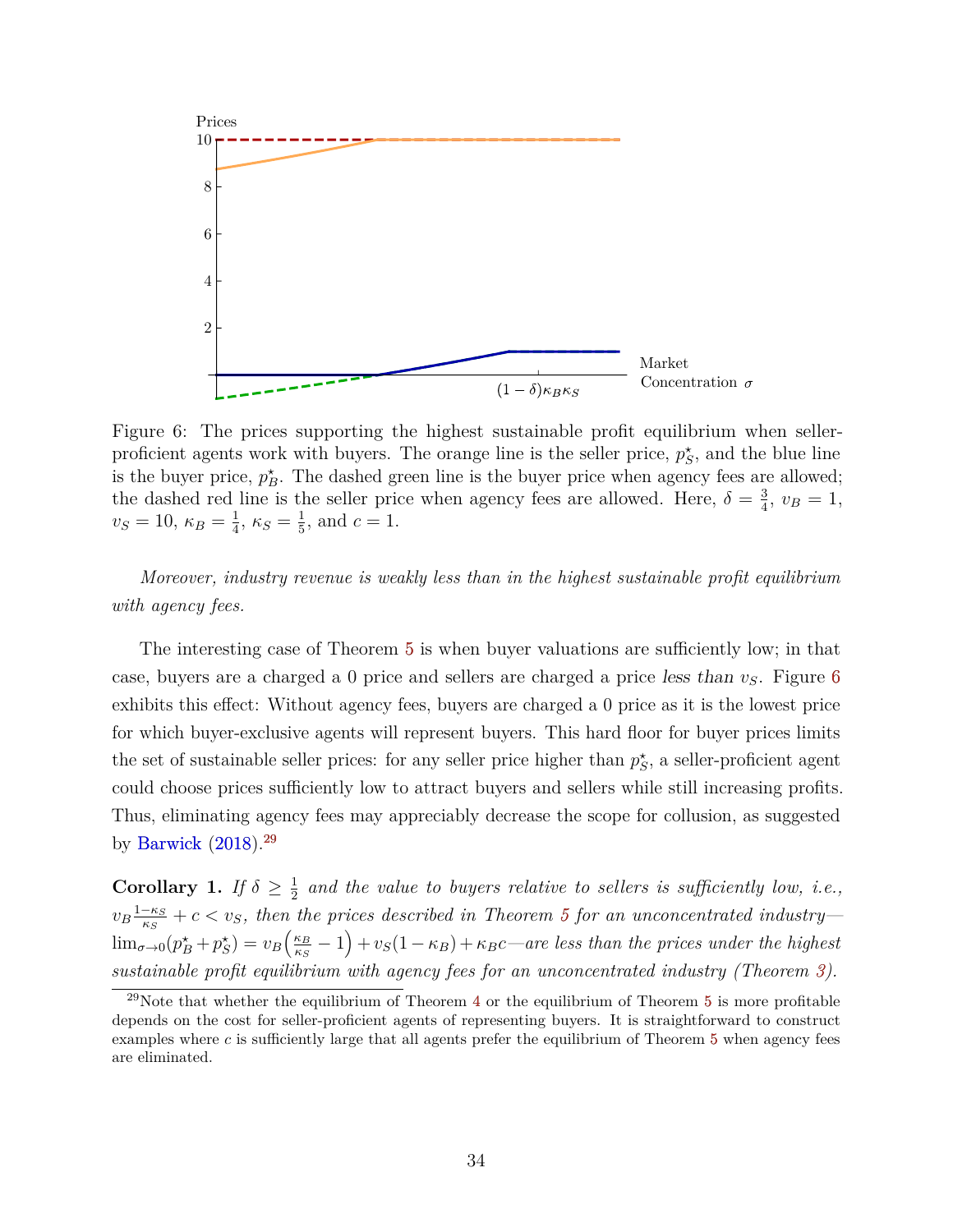# <span id="page-36-4"></span><span id="page-36-0"></span>**4.3 Encouraging For Sale by Owner Properties and Buyer Self-Representation**

An especially simple proposed solution is to simply encourage more "For Sale by Owner" properties; similarly, some have proposed that buyers represent themselves. However, neither of these solutions has seen widespread adoption, $30$  and the dynamics we model here can help us understand why.

If we allowed buyers to represent themselves in our model, real estate agents can still easily enforce the collusive commission rate by either refusing to work with buyers who self-represent or demanding the entire commission in transactions with those buyers. In fact, in many states it is illegal for non-licensed agents to collect a commission (even when representing themselves).[31](#page-36-3)

It is similarly difficult for homeowners to represent themselves in real estate transactions. Should a homeowner do so, buyer agents can ostracize that homeowner just as they would ostracize a price-deviating seller agent; indeed, consistent with this prediction, for-sale-byowner homes take much longer to sell than sales via agents [\(Hendel et al.,](#page-40-6) [2009\)](#page-40-6). And, since most sellers are simultaneously buying a house (and are unwilling or unable to pay two mortgages simultaneously), such delay is very costly. Indeed, arm's-length sales of for-saleby-owner homes make up only 5% of the market and are in decline (hitting an all-time low in 2017) [\(National Association of Realtors,](#page-40-7) [2017\)](#page-40-7).

# <span id="page-36-1"></span>**5 Conclusion**

Our analysis explains how an extremely unconcentrated industry such as real estate brokerage can still support collusive pricing. The brokerage feature is key: our analysis relies on the fact that, after prices have been announced, brokers must work with each other to complete transactions. Brokers can punish a price-deviator within-period by refusing to work with him; this both directly harms the price-deviator and makes the price-deviator's services less appealing to buyers and sellers. As a result, even though the market has low barriers to entry (and thus many brokers), brokers are able to extract a large fraction of total surplus.

Our results suggest that there is substantial potential for intermediaries in residential real estate to extract rents; this rent extraction comes in the form of a high price for brokering transactions. Given that residential real estate is a key component of the U.S. economy, with approximately one and a half trillion dollars in transactions per year

<span id="page-36-2"></span><sup>30</sup>According to the [National Association of Realtors](#page-40-7) [\(2017\)](#page-40-7), only 5% of real estate transactions were sold directly by the owner to a non-personal acquaintance.

<span id="page-36-3"></span><sup>&</sup>lt;sup>31</sup>See, e.g., Florida statute §475.25(1)(h), Texas statute §1101.651, and New York Real Property Law §442.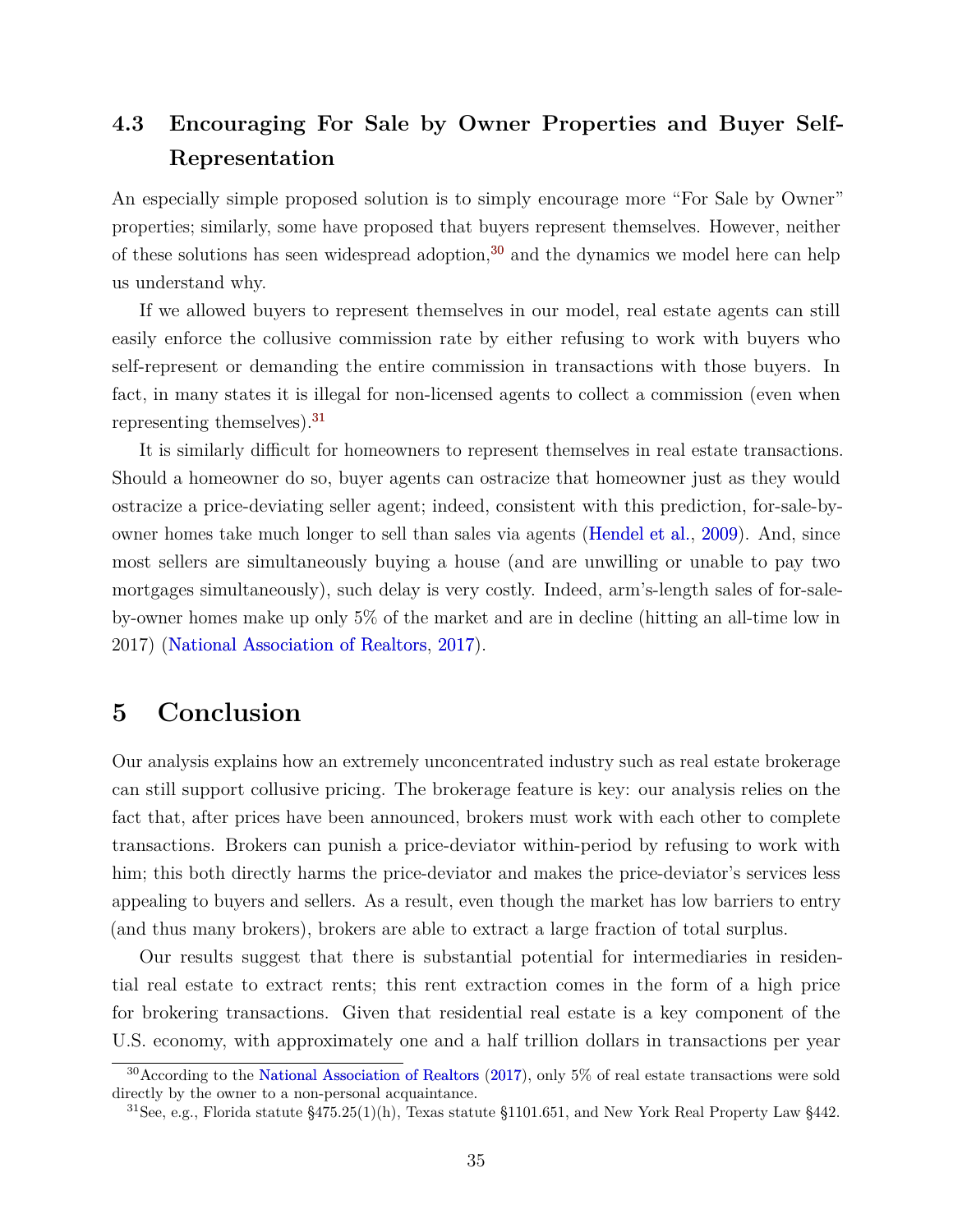<span id="page-37-2"></span>[\(National Association of Realtors,](#page-41-3) [2018\)](#page-41-3), if housing demand is at least somewhat elastic, the allocative distortions resulting from broker rents could be quite economically significant.<sup>[32](#page-37-0)</sup>

By formally modeling brokered intermediation, we can also clarify the roles of proposed and existing policies. Our model indicates that eliminating rebate bans, while not a panacea, reduces the scope for collusion. Similarly, eliminating agency fees can also weaken the ability of industry participants to maintain high prices.

Finally, our work highlights the importance of using repeated extensive form games to model competition in settings with multi-stage interactions among market participants.<sup>[33](#page-37-1)</sup> The strategies analyzed here do not fit the traditional normal form repeated game analysis paradigm, which may partially explain why many economists consider the high commissions of real estate agents puzzling [\(Hsieh and Moretti,](#page-40-0) [2003\)](#page-40-0). Moreover, multi-stage interactions are quite common in intermediated markets, including venture capital, initial public offerings, and syndicated lending [\(Hochberg et al.,](#page-40-8) [2010;](#page-40-8) [Hatfield et al.,](#page-40-9) [2020;](#page-40-9) [Cai et al.,](#page-39-11) [2020\)](#page-39-11). These techniques may also prove useful in analyzing business-to-business transactions and market entry.

<span id="page-37-0"></span> $32$ See [Barwick and Wong](#page-38-11) [\(2019\)](#page-38-11) for an argument that the high commission rates in the United States have significant welfare consequences.

<span id="page-37-1"></span> $33$ Repeated extensive form games have also been used to analyze vertical mergers [\(Nocke and White,](#page-41-4) [2007\)](#page-41-4) and markets with syndicated production [\(Hatfield et al.,](#page-40-9) [2020,](#page-40-9) [2021\)](#page-40-10).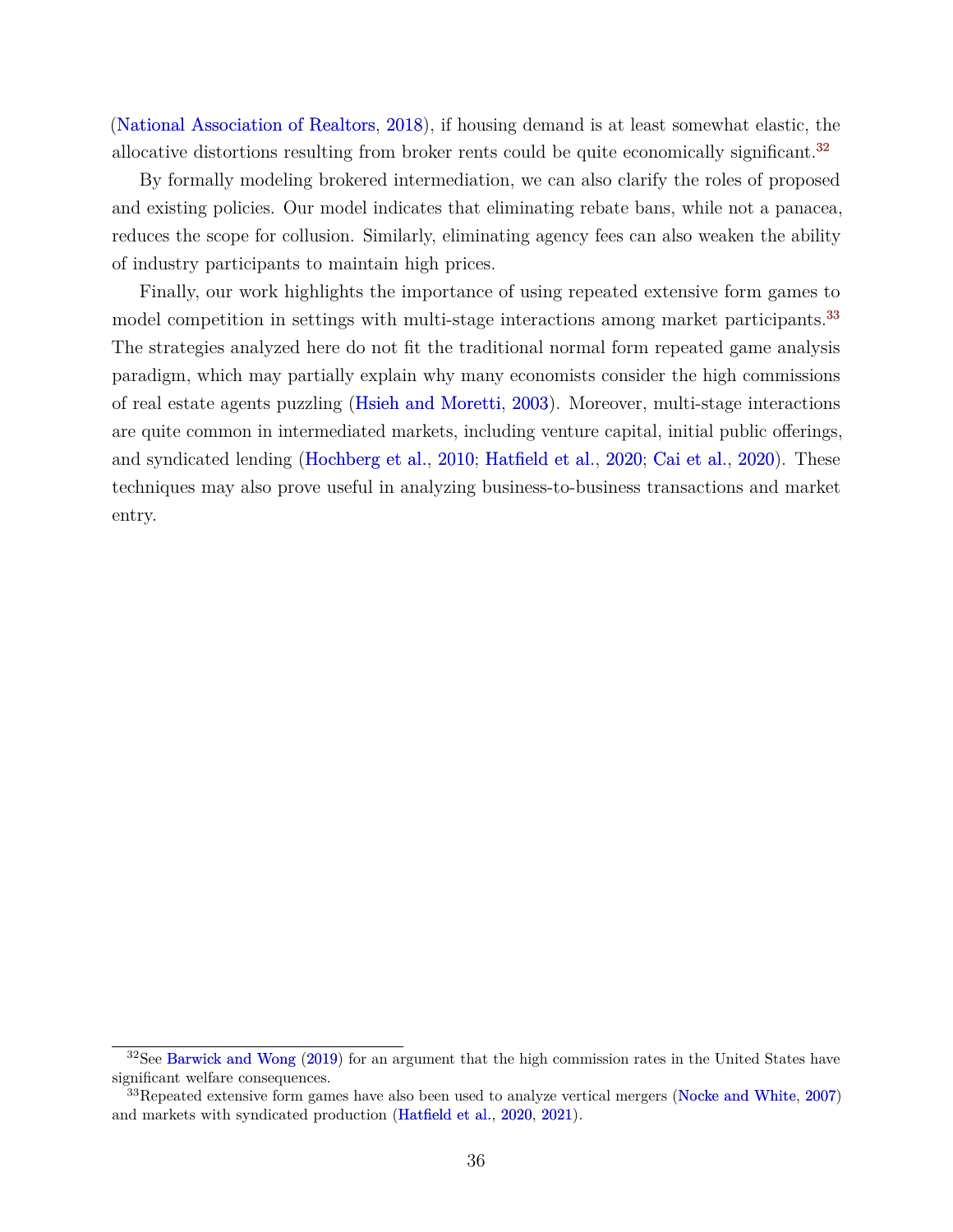# **References**

- <span id="page-38-6"></span>Abreu, D. (1988). On the theory of infinitely repeated games with discounting. *Econometrica 54* (4), 383–396. (Cited on page [4.](#page-5-4))
- <span id="page-38-10"></span>Ali, S. N. and C. Liu (2019). Conventions and coalitions in repeated games. arXiv:1906.00280. (Cited on page [10.](#page-11-3))
- <span id="page-38-9"></span>Ambrus, A. (2006). Coalitional rationalizability. *Quarterly Journal of Economics 121* (3), 903–929. (Cited on page [10.](#page-11-3))
- <span id="page-38-4"></span>Athey, S. and K. Bagwell (2001). Optimal collusion with private information. *The RAND Journal of Economics 32* (3), 428–465. (Cited on page [3.](#page-4-1))
- <span id="page-38-5"></span>Athey, S., K. Bagwell, and C. Sanchirico (2004). Collusion and price rigidity. *Review of Economic Studies 71* (2), 317–349. (Cited on page [3.](#page-4-1))
- <span id="page-38-7"></span>Barwick, P. (2018). Opening remarks on regulatory and industry factors affecting residential real estate competition. What's New in Residential Real Estate Brokerage Competition – An FTC-DOJ Workshop (https://www.ftc.gov/news-events/events-calendar/2018/04/whatsnew-residential-real-estate-brokerage-competition-ftc-doj). (Cited on pages [5,](#page-6-2) [26,](#page-27-1) and [34.](#page-35-2))
- <span id="page-38-2"></span>Barwick, P. J. and P. A. Pathak (2015). The costs of free entry: An empirical study of real estate agents in Greater Boston. *The RAND Journal of Economics 46* (1), 103–145. (Cited on page [2.](#page-3-4))
- <span id="page-38-3"></span>Barwick, P. J., P. A. Pathak, and M. Wong (2017). Conflicts of interest and steering in residential brokerage. *American Economic Journal: Applied Economics 9* (3), 191–222. (Cited on pages [2](#page-3-4) and [4.](#page-5-4))
- <span id="page-38-11"></span>Barwick, P. J. and M. Wong (2019). Competition in the real estate brokerage industry: A critical review. Working paper, Cornell University. (Cited on page [36.](#page-37-2))
- <span id="page-38-0"></span>Beck, J., F. Scott, and A. Yelowitz (2012). Concentration and market structure in local real estate markets. *Real Estate Economics 40*(3), 422–460. (Cited on page [2.](#page-3-4))
- <span id="page-38-1"></span>Bernheim, B. D. and J. Meer (2013). Do real estate brokers add value when listing services are unbundled? *Economic inquiry 51* (2), 1166–1182. (Cited on page [2.](#page-3-4))
- <span id="page-38-8"></span>Bernheim, B. D., B. Peleg, and M. D. Whinston (1987). Coalition-proof Nash equilibria I. concepts. *Journal of Economic Theory 42* (1), 1–12. (Cited on page [9.](#page-10-2))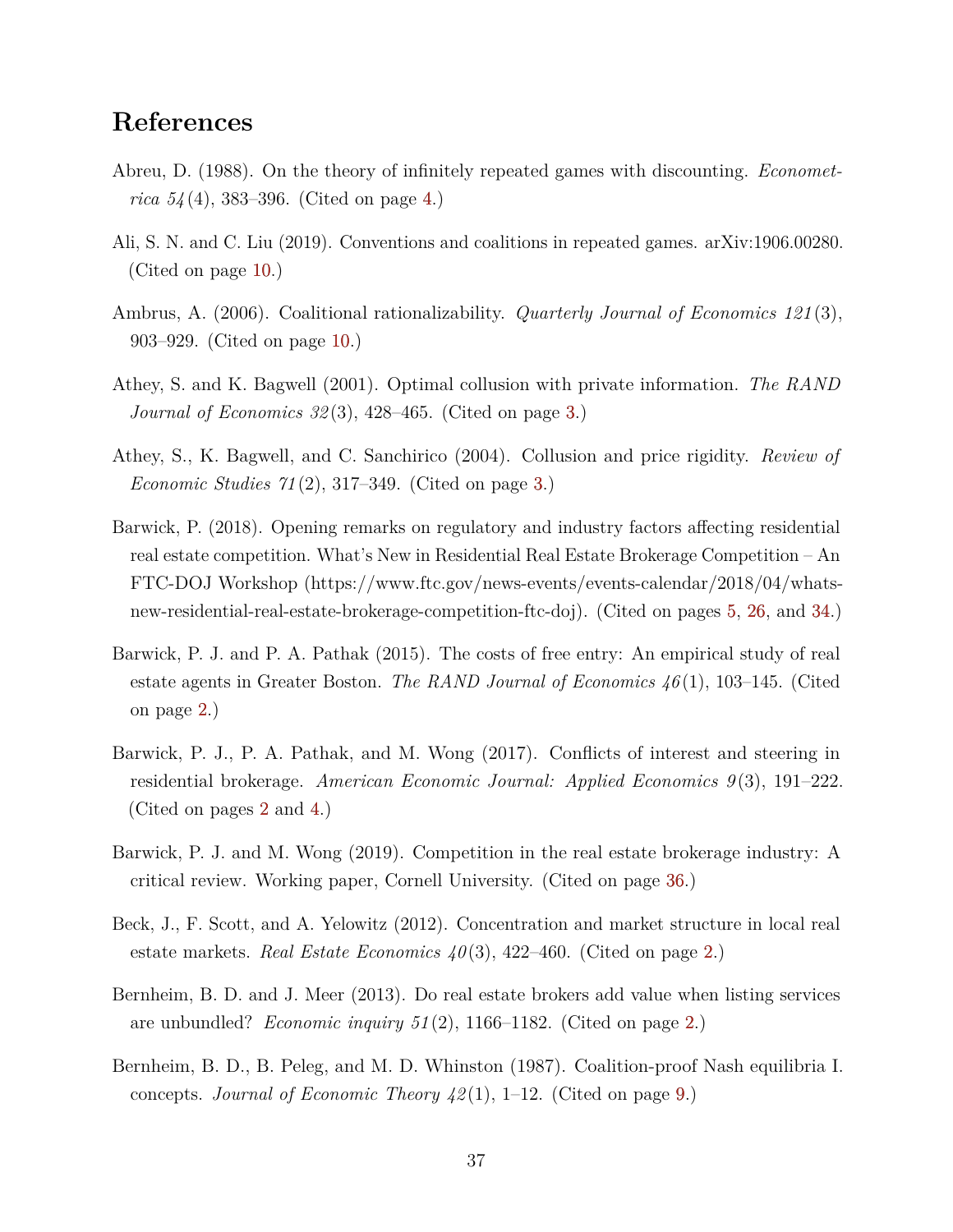- <span id="page-39-1"></span>Birger, J. and J. Caplin (2004). The 4 1/2% solution. *Money 33* (10), 104–109. (Cited on page [3.](#page-4-1))
- <span id="page-39-11"></span>Cai, J., F. Eidam, A. Saunders, and S. Steffen (2020). Loan syndication structures and price collusion. SSRN  $\#3250817$ . (Cited on page [36.](#page-37-2))
- <span id="page-39-6"></span>Cestau, D., B. Hollifield, D. Li, and N. Schürhoff (2019). Municipal bond markets. *Annual Review of Financial Economics 11* (1), 65–84. (Cited on page [5.](#page-6-2))
- <span id="page-39-8"></span>Christie, W. G. and P. H. Schultz (1994). Why do nasdaq market makers avoid odd-eighth quotes? *The Journal of Finance 49* (5), 1813–1840. (Cited on page [5.](#page-6-2))
- <span id="page-39-9"></span>Christie, W. G. and R. B. Thompson (2006). Wall street scandals: The curative effects of law and finance. *Washington University Law Review 84*, 1567–1590. (Cited on page [5.](#page-6-2))
- <span id="page-39-0"></span>Delcoure, N. and N. G. Miller (2002). International residential real estate brokerage fees and implications for the us brokerage industry. *International Real Estate Review 5* (1), 12–39. (Cited on pages [2](#page-3-4) and [21.](#page-22-1))
- <span id="page-39-5"></span>Department of Justice (2005). Complaint. U.S. v. Kentucky Real Estate Commission. (Cited on pages [4](#page-5-4) and [41.](#page-42-2))
- <span id="page-39-2"></span>Department of Justice and Federal Trade Commission (2007). Competition in the real estate brokerage industry. https://www *.*justice *.*[gov/sites/default/files/atr/legacy/2007/05/08/223094](https://www.justice.gov/sites/default/files/atr/legacy/2007/05/08/223094.pdf) *.*pdf. (Cited on pages [3](#page-4-1) and [4.](#page-5-4))
- <span id="page-39-7"></span>Durr, K. and R. Colby (2010). The institution of experience: Self-regulatory organizations in the securities industry, 1972-2010. http://www.sechistorical.org/museum/galleries/sro/index.php. (Cited on page [5.](#page-6-2))
- <span id="page-39-3"></span>Federal Trade Commission (1983). *The residential real estate brokerage industry : a staff report*. Federal Trade Commission. (Cited on page [3.](#page-4-1))
- <span id="page-39-10"></span>Hall, R. E. and P. R. Milgrom (2008). The limited influence of unemployment on the wage bargain. *American economic review 98* (4), 1653–74. (Cited on page [8.](#page-9-1))
- <span id="page-39-4"></span>Han, L. and S.-H. Hong (2011). Testing cost inefficiency under free entry in the real estate brokerage industry. *Journal of Business & Economic Statistics 29* (4), 564–578. (Cited on pages [4](#page-5-4) and [24.](#page-25-2))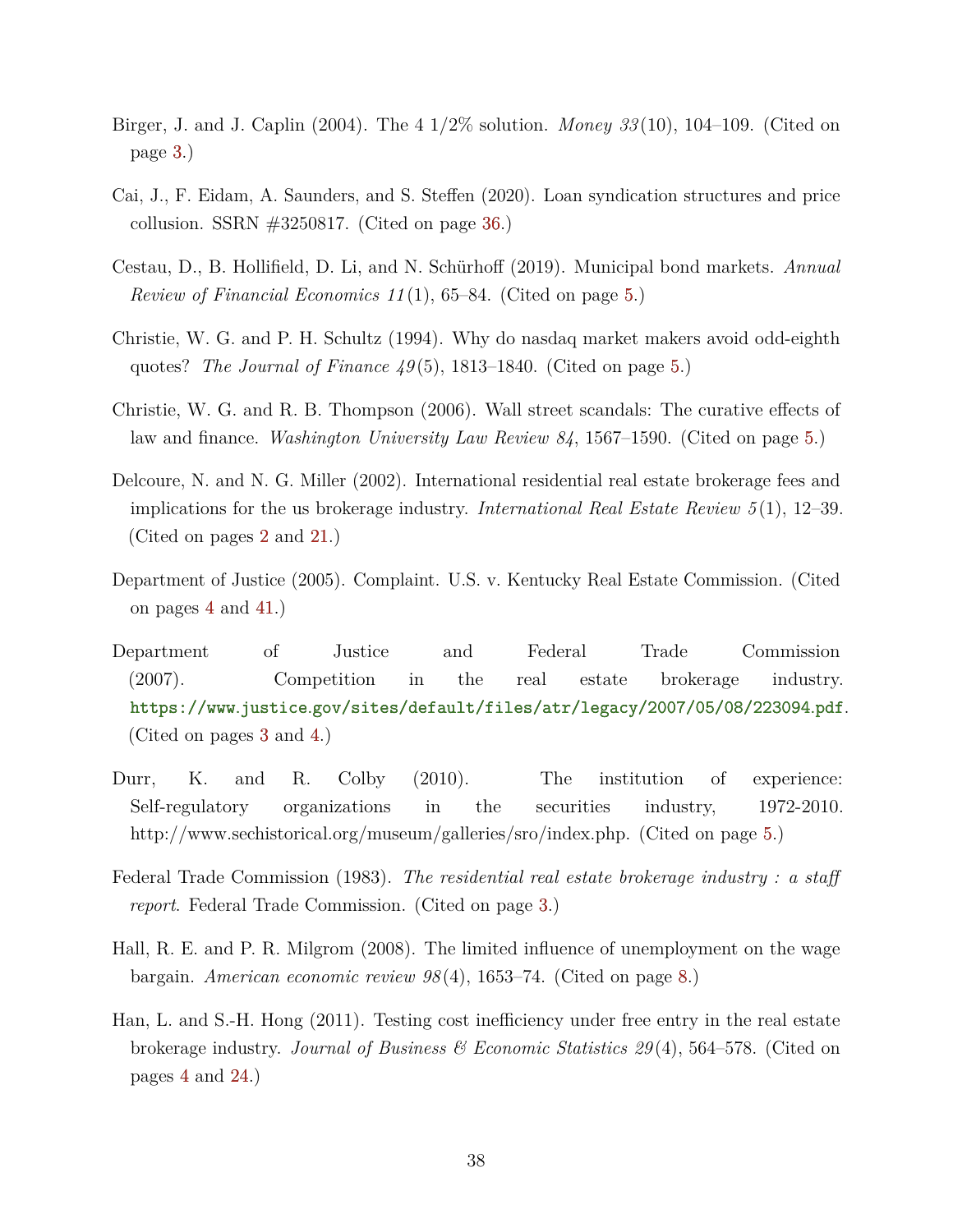- <span id="page-40-10"></span>Hatfield, J. W., S. D. Kominers, and R. Lowery (In preparation, 2021). Collusion with hidden syndication recruiting. University of Texas working paper. (Cited on page [36.](#page-37-2))
- <span id="page-40-9"></span>Hatfield, J. W., S. D. Kominers, R. Lowery, and J. M. Barry (Forthcoming, 2020). Collusion in markets with syndication. *Journal of Political Economy*. (Cited on page [36.](#page-37-2))
- <span id="page-40-6"></span>Hendel, I., A. Nevo, and F. Ortalo-Magné (2009). The relative performance of real estate marketing platforms: MLS versus FSBOMadison.com. *American Economic Review 99* (5), 1878–98. (Cited on page [35.](#page-36-4))
- <span id="page-40-8"></span>Hochberg, Y. V., A. Ljungqvist, and Y. Lu (2010). Networking as a barrier to entry and the competitive supply of venture capital. *Journal of Finance 65* (3), 829–859. (Cited on page [36.](#page-37-2))
- <span id="page-40-0"></span>Hsieh, C.-T. and E. Moretti (2003). Can free entry be inefficient? Fixed commissions and social waste in the real estate industry. *Journal of Political Economy 111* (5), 1076–1122. (Cited on pages [2](#page-3-4) and [36.](#page-37-2))
- <span id="page-40-2"></span>Kang, A. and R. Lowery (2014). The pricing of IPO services and issues: Theory and estimation. *Review of Corporate Finance Studies 2(2)*, 188–234. (Cited on page [3.](#page-4-1))
- <span id="page-40-4"></span>Levitt, S. D. and C. Syverson (2008a). Antitrust implications of outcomes when home sellers use flat-fee real estate agents. *Brookings-Wharton Papers on Urban Affairs*, 47–93. (Cited on page [4.](#page-5-4))
- <span id="page-40-1"></span>Levitt, S. D. and C. Syverson (2008b). Market distortions when agents are better informed: The value of information in real estate transactions. *Review of Economics and Statistics 90*(4), 599–611. (Cited on page [2.](#page-3-4))
- <span id="page-40-5"></span>Magura, M. (2007). How rebate bans, discriminatory MLS listing policies, and minimum service requirements can reduce competition for real estate brokerage services and why it matters. Economic Analysis Group Discussion Paper (EAG07-8), Antitrust Division, Department of Justice. (Cited on page [24.](#page-25-2))
- <span id="page-40-3"></span>Mailath, G. J., V. Nocke, and L. White (2017). When and how the punishment must fit the crime. *International Economic Review 58* (2), 315–330. (Cited on pages [4](#page-5-4) and [12.](#page-13-2))
- <span id="page-40-7"></span>National Association of Realtors (2017). 2017 profile of home buyers and sellers. (Cited on page [35.](#page-36-4))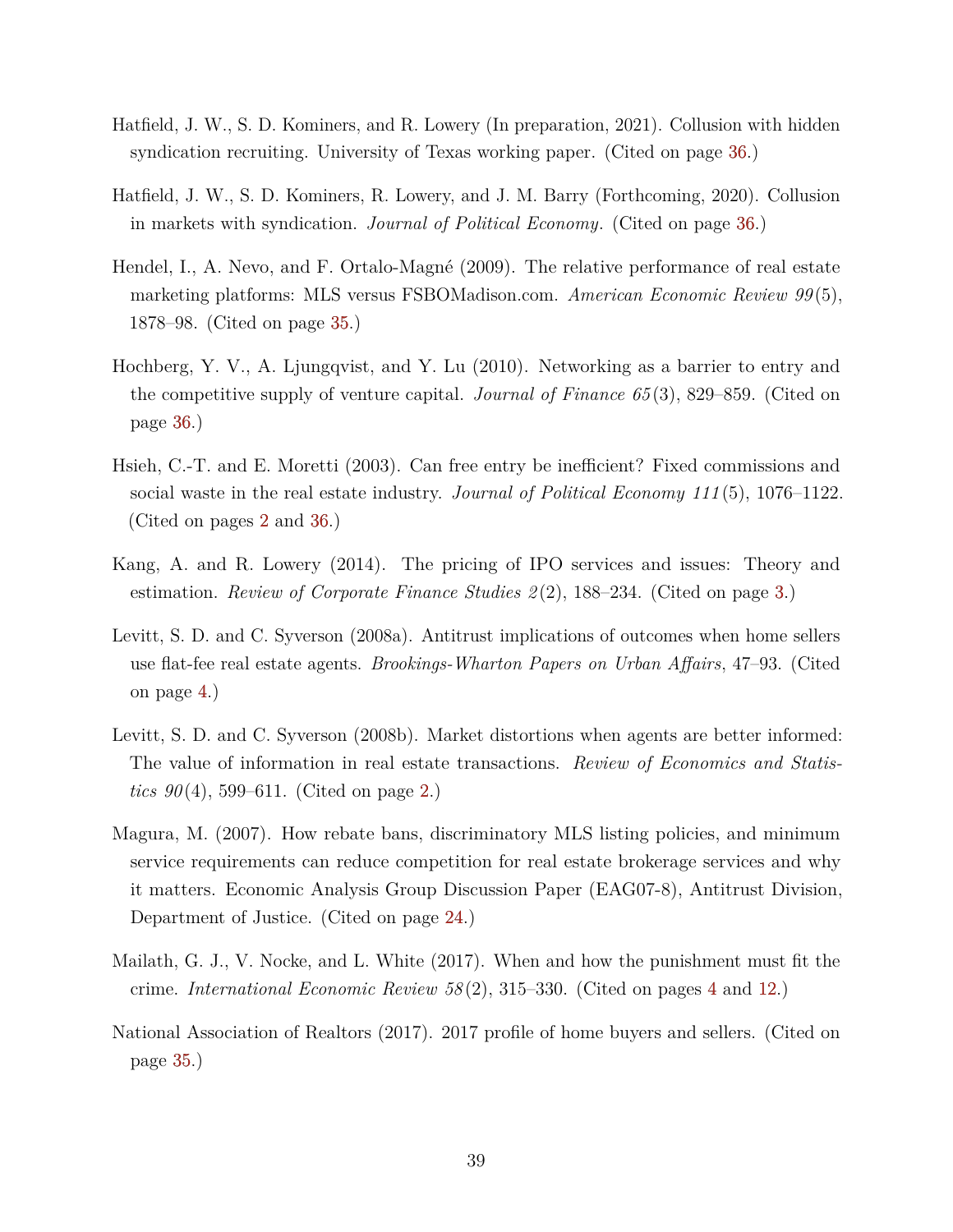- <span id="page-41-3"></span>National Association of Realtors (2018). Existing-home sales overview. https://www.nar.realtor/sites/default/files/documents/ehs-09-2018-overview-2018- 10-19.pdf. (Cited on page [36.](#page-37-2))
- <span id="page-41-4"></span>Nocke, V. and L. White (2007). Do vertical mergers facilitate upstream collusion? *American Economic Review 97* (4), 1321–1339. (Cited on page [36.](#page-37-2))
- <span id="page-41-0"></span>Smith, A. (1776). *An inquiry into the nature and causes of the Wealth of Nations*. W. Strahan and T. Cadell. (Cited on page [2.](#page-3-4))
- <span id="page-41-1"></span>Weyl, E. G. (2010). A price theory of multi-sided platforms. *American Economic Review 100*(4), 1642–72. (Cited on page [9.](#page-10-2))
- <span id="page-41-2"></span>White, A. and E. G. Weyl (2016). Insulated platform competition. Working paper, Tsinghua University. (Cited on page [9.](#page-10-2))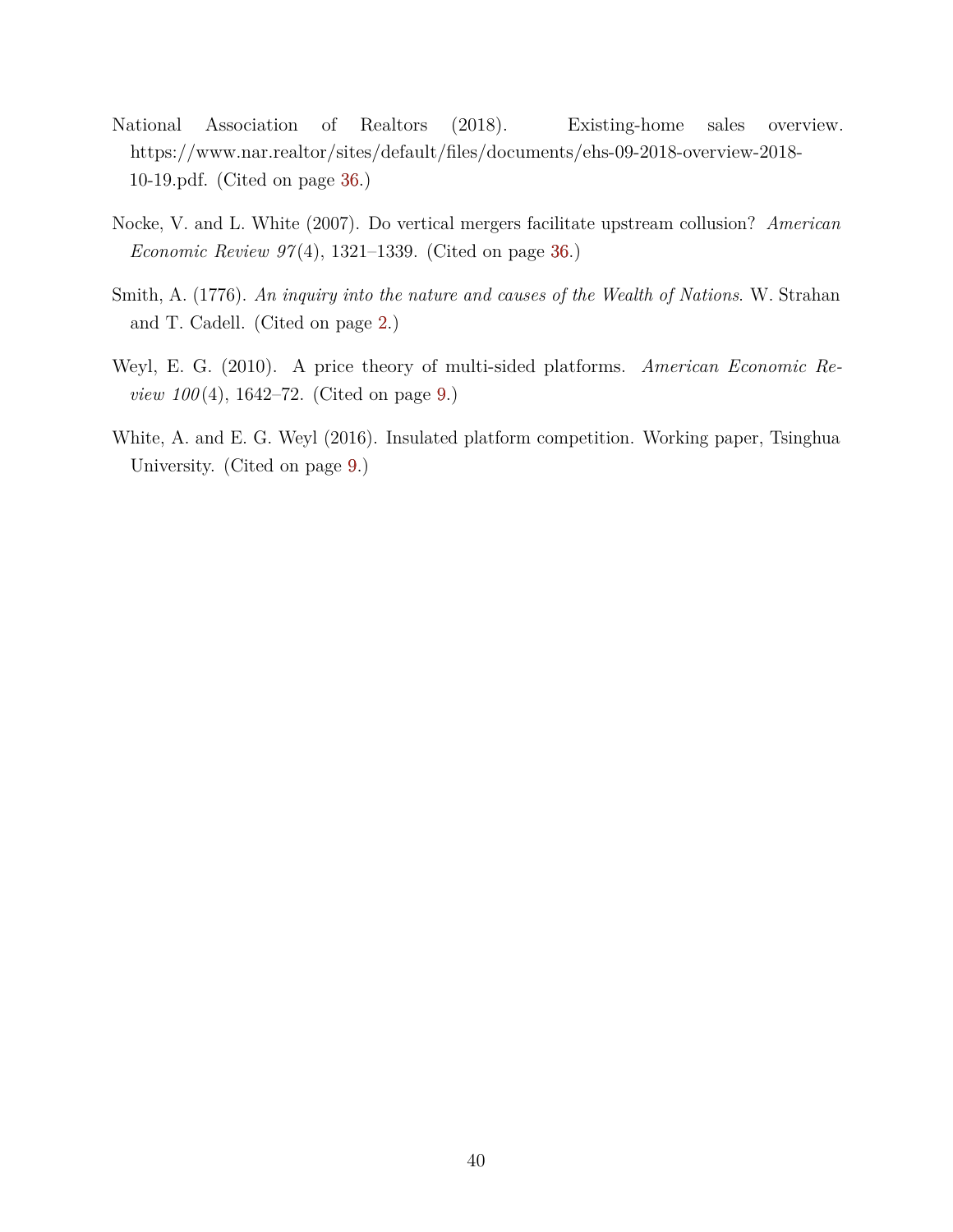# <span id="page-42-2"></span><span id="page-42-0"></span>**A Candid Remarks by Real Estate Agents**

All remarks by real estate agents provided here are as documented by the [Department of Justice](#page-39-5) [\(2005\)](#page-39-5) in their complaint in *U.S.A. v. Kentucky Real Estate Commission*. Many real estate agents argued that the Kentucky rebate ban should not be eliminated, expressly because it forestalled lower prices:

- "If we give rebates and inducements, it would get out of control and all clients would be wanting something. The present law keeps it under control."
- "I am for the law as it stands now. If inducements were allowed, they could lead to competitive behavior, which would make us look unprofessional in the eyes of the public."
- "I think this would just take money right out of our pocket."

Moreover, many agents recognized the explicitly anti-competitive nature of the ban:

- "Rebates and inducements will increase competition and give consumers more choices in service."
- "Current law inhibits free trade."
- "Commissions and sales awards are common in other industries. The bigger wrong being committed by agents and brokers is the informal unspoken price fixing that occurs."

# <span id="page-42-1"></span>**B Random Rationing**

Here, we define an algorithm for allocating buyers to agents given a preference list for each buyer. The procedure for sellers is analogous.

We define the assignment of buyers to agents recursively as

$$
\mathbf{a}(b) = \max_{\succ_b} \Big( \{ a \in A : \mathbf{a}^{-1}([0,b)) \le \kappa_B \} \cup \{ \emptyset \} \Big).
$$

where  $a \succ_b \hat{a}$  if *a* is ranked higher than  $\hat{a}$  in *b*'s preference list (and the outside option  $\emptyset$  is listed immediately after all acceptable agents).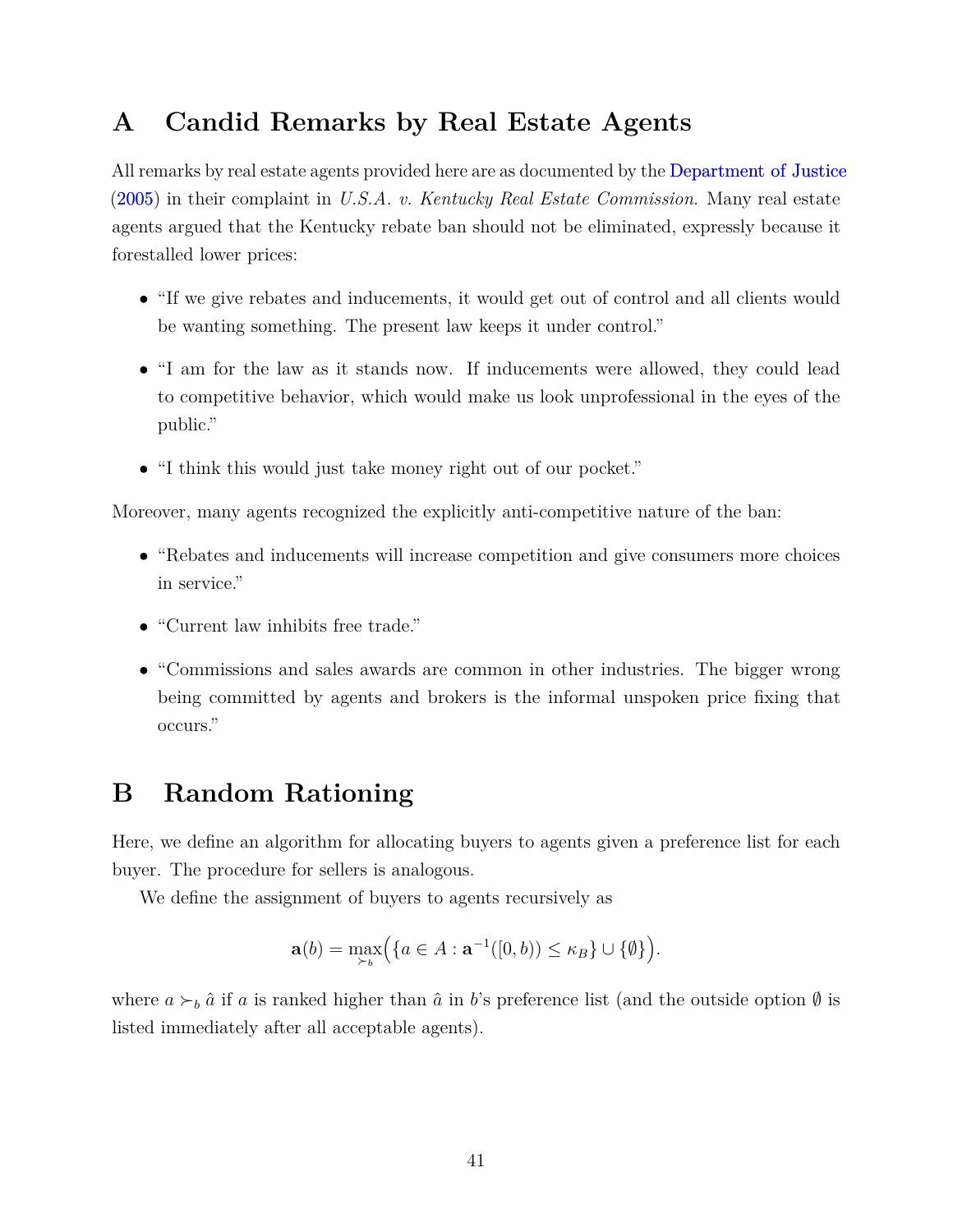# **C Proofs**

## <span id="page-43-1"></span>**C.1 Proof of Proposition [1](#page-12-0)**

## **Existence of a Zero-Profit Equilibrium of the Stage Game**

We define the *Bertrand competition strategy profile* under which every agent obtains a payoff of 0:

- 1. Each agent *a* offers a buyer price  $p_B^a = 0$  and a seller price  $p_S^a = 0$ .
- 2. If every agent offers non-negative buyer and seller prices, then:
	- Each buyer reports a ranking over all agents *a* who offer a buyer price  $p_B^a \in [0, v_B]$ , where agents offering lower buyer prices are listed before agents offering higher buyer prices; each such ranking is reported with equal probability by each buyer.
	- Each seller reports a ranking over all agents *a* who offer a seller price  $p_S^a \in [0, v_S]$ , where agents offering lower seller prices are listed before agents offering higher seller prices; each such ranking is reported with equal probability by each seller.

Otherwise, if some agent offers a negative buyer or seller price, buyers and sellers play coordination-proof Nash equilibrium strategies of the subgame in Step 2 (given the network formation in Steps 3 and 4 of this period).<sup>[34](#page-43-0)</sup>

- 3. Regardless of the price offers, each agent  $a$  invites every other agent  $\tilde{a}$ , offering a transfer of  $f^{\tilde{a} \leftarrow a} = -\max\{p_B^{\tilde{a}}, -p_S^a\}$ ; that is, *a* demands either all of the surplus that  $\tilde{a}$  will receive from a buyer (i.e.,  $-p_B^{\tilde{a}}$ ) or surplus sufficient to ensure that *a*'s profits from a transaction are non-negative.
- 4. Regardless of the price offers, each agent  $\tilde{a}$  accepts the invitation from  $a$  so long as  $f^{\tilde{a} \leftarrow a} \geq -p_B^{\tilde{a}}$ .

Agents' actions with respect to accepting or rejecting invitations are clearly optimal, as an agent accepts an invitation if and only if any transaction facilitated by that invitation provides that agent with non-negative surplus. It is then immediate that agents' actions with respect to making invitations are optimal, as each invitation made by  $a$  to  $\tilde{a}$  is either the lowest fee offer that will be accepted by  $\tilde{a}$  or is an offer that will be rejected by  $\tilde{a}$  (and no fee that obtains a positive payoff for *a* will be accepted).

<span id="page-43-0"></span><sup>&</sup>lt;sup>34</sup>Note that here and in the sequel, players have correct conjectures about network formation via backward induction.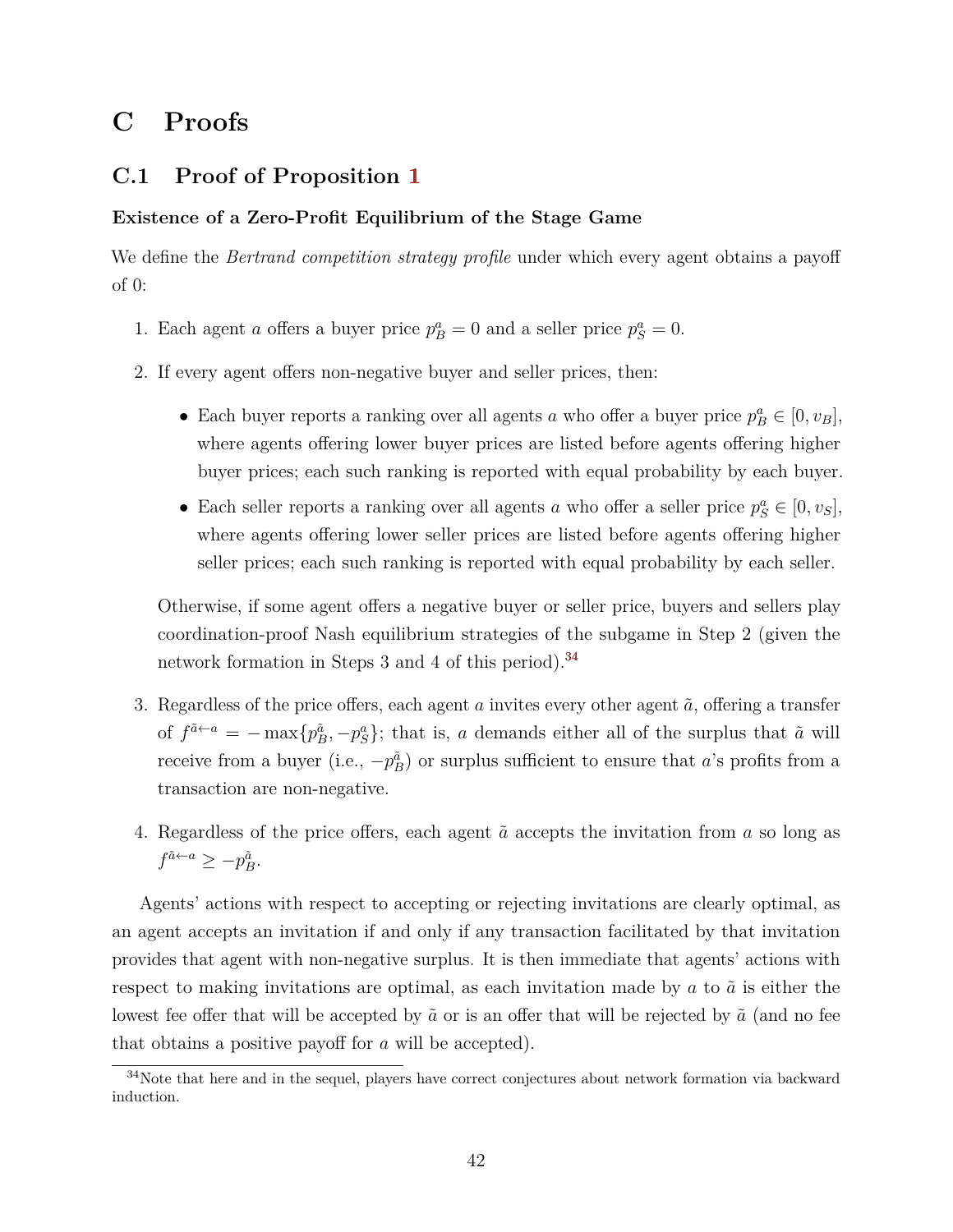It is also clear that buyer and seller actions are optimal and coordination-proof; when no agent offers a negative price, it is immediate that the full network forms. Thus, buyers and sellers prefer lower prices, as every agent offers access to the entire other side of the market. If any agent offers a negative buyer or seller price, then we simply require that buyers and sellers play coordination-proof Nash equilibrium strategies.

Finally, agents' price offers are optimal; given that every other agent offers a buyer price of 0 and a seller price of 0, if *a* offers a positive buyer price, *a* will not represent any buyers and, if *a* offers a positive seller price, *a* will not represent any sellers.<sup>[35](#page-44-0)</sup> Thus, *a* cannot increase his profits by increasing his buyer or seller price. It is immediate that *a* cannot increase his profits by decreasing his buyer or seller price.[36](#page-44-1)

#### **Proof that Profits Must Be** 0 **in the Stage Game**

We now show that there does not exist any positive-profit symmetric subgame-perfect equilibrium of the stage game.

Consider a positive profit symmetric subgame-perfect equilibrium of the stage game; we will show that any such equilibrium is not coordination-proof. In any such equilibrium, each agent  $a \in A$  is offering the same price  $p_B$  to buyers and the same price  $p_S$  to sellers; moreover  $p_B + p_S > 0.$ 

<span id="page-44-2"></span>**Lemma 1.** *Consider the network formation subgame.* If  $p_B^a + p_S^{\bar{a}} > 0$ ,  $B(a) > 0$ , and  $\mathbf{S}(\bar{a}) > 0$ , then  $a \in A^{\Rightarrow \bar{a}}$ . Moreover,  $f^{a \leftarrow \bar{a}} = -p_B^a$ .

*Proof.* Agent *a* will accept any fee  $f^{a \leftarrow \bar{a}} > -p_B^a$  as this increases the payoff for *a* (since  $\mathbf{B}(a) > 0$  and  $\mathbf{S}(\bar{a}) > 0$ ). Thus, if  $\bar{a}$  offers a fee such that *a* rejects  $\bar{a}$ 's invitation,  $\bar{a}$  can offer  $-p_B^a + \epsilon$  which *a* will accept if  $\epsilon > 0$ . But, for  $\epsilon$  small enough, offering such a fee and having it accepted strictly increases  $\bar{a}$ 's profits.

If  $f^{a \leftarrow \bar{a}} > -p_B^a$ , then  $\bar{a}$  could increase his profits by choosing to offer *a* a fee of  $f^{a \leftarrow \bar{a}} - \epsilon$ (where  $\epsilon > 0$ ) if this invitation was accepted; agent *a* would still accept this fee so long as  $\epsilon$  is sufficiently small.  $\Box$ 

Lemma [1](#page-44-2) implies that every agent with a positive mass of buyers accepts the fee of every other agent with a positive mass of sellers since  $p_B + p_S > 0$ .

There exists at least one agent *a* such that  $\mathbf{S}(a) \equiv \mu_S^a < \kappa_S$ . Suppose that *a* deviates to offer a seller price of  $p_s - \epsilon$  (where  $\epsilon > 0$ ). After such a deviation, if  $\mathbf{S}(a) > 0$  and  $\epsilon$  is sufficiently small, Lemma [1](#page-44-2) implies that every agent with a positive mass of buyers accepts

<span id="page-44-0"></span> $35$ Recall that we have assumed that there is sufficient capacity to serve all of the buyers and sellers even if one agent leaves the economy, i.e.,  $(|A| - 1)\kappa_B \geq 1$  and  $(|A| - 1)\kappa_S \geq 1$ .

<span id="page-44-1"></span> $36\text{We show in Appendix C.1 that all symmetric coordination-proof Nash equilibria have 0 profits.}$  $36\text{We show in Appendix C.1 that all symmetric coordination-proof Nash equilibria have 0 profits.}$  $36\text{We show in Appendix C.1 that all symmetric coordination-proof Nash equilibria have 0 profits.}$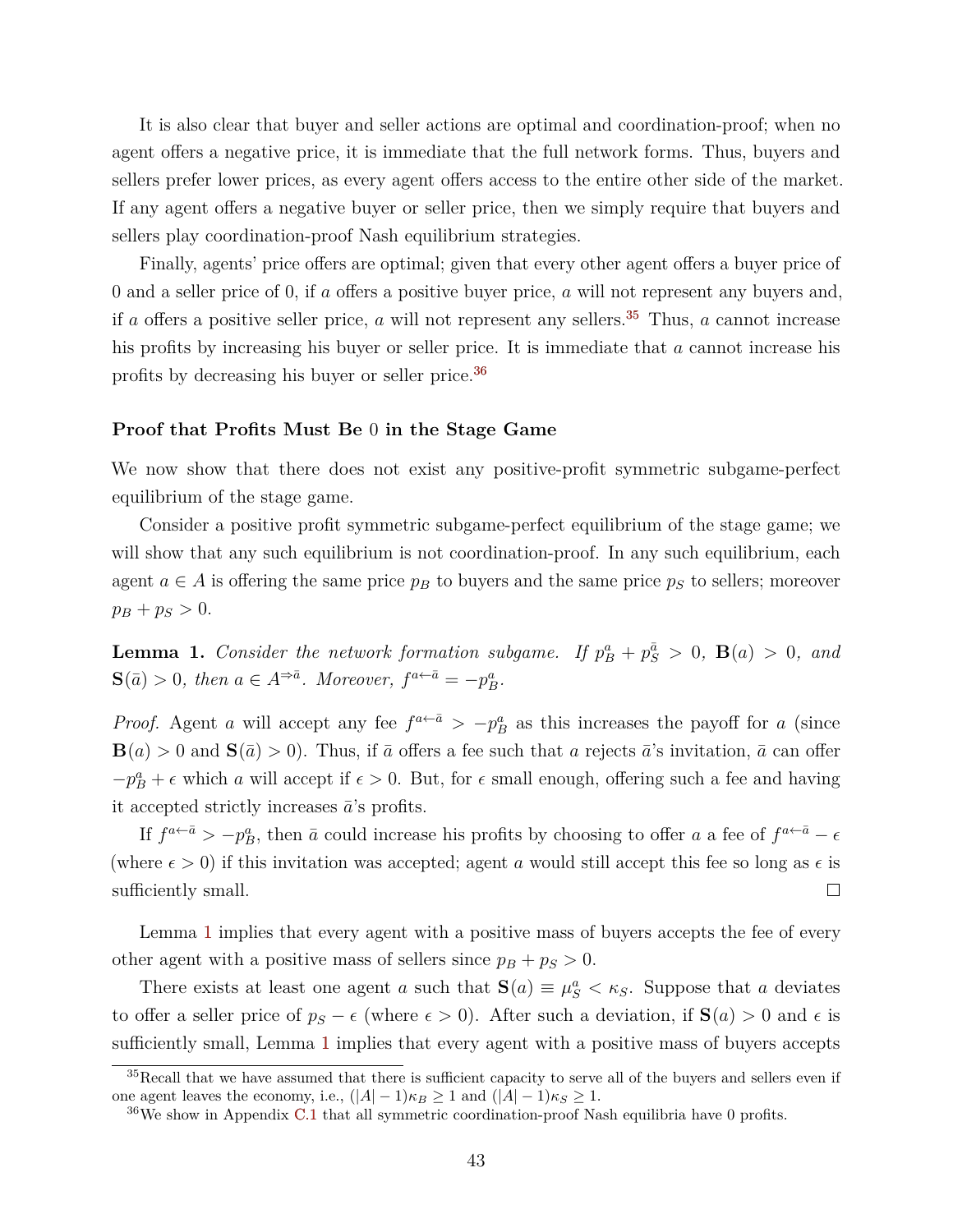an invitation with a fee of  $-p_B$  from *a*. It is then immediate that a mass of sellers of size *κ<sup>S</sup>* is strictly better off by listing *a* first, since those sellers receive a better price and still have access to all the buyers. Thus, the profits of agent *a* have increased as (for  $\epsilon$  sufficiently small)

$$
\mu_S^a(p_B + p_S) < \kappa_S(p_B + p_S - \epsilon).
$$

## <span id="page-45-0"></span>**C.2 Details of the Proof of Theorem [1](#page-11-1)**

## **Making and Responding to Invitations in the Cooperation Phase**

There are four cases to consider:

**Case 1: Collusive Pricing.** For an agent *a*, if either

- *a* offered a fee other than  $-p_B^*$  (or did not invite some agent), or
- some agent offered *a* a fee other than  $-p_B^*$ ,

then play will proceed to the Bertrand reversion phase (regardless of *a*'s actions at this point); thus, it is immediate that *a* will accept an invitation if and only if the fee is at least  $-p_B^*$  (as this maximizes in-period profits). Otherwise, it is optimal for *a* to accept each offered fee of  $-p_B^*$  as this has no effect on in-period profits and, by doing so, ensures that play continues in the cooperation phase.

It is also immediate that it is optimal to invite every other agent with a fee of  $-p_B^*$  as this maximizes in-period profits as well as ensuring that play continues in the cooperation phase.

- **Case 2: Ineffective price deviation by**  $\aa$ . Showing that all agents other than  $\aa$  follow prescribed play with respect to making invitations to and accepting invitations from agents other than  $\aa$  is exactly as in the collusive pricing case. It is also immediate that *a* should follow the prescribed strategy with respect to any invitation from  $\hat{a}$ , as  $\hat{a}$  has no sellers (so this period's profits are unaffected). Furthermore, *a* should follow the prescribed strategy of not making an invitation to  $\hat{a}$ , as  $\hat{a}$  has no buyers (so this period's profits are unaffected). Finally, any set of invitations and fees is optimal for  $\dot{a}$  since  $\aa$  has no sellers and receives 0 following equilibrium continuation play; moreover, any acceptance/rejection of invitations is optimal for  $\hat{a}$  since  $\hat{a}$  has no buyers and receives 0 following equilibrium continuation play.
- **Case 3: Effective price deviation by**  $\aa$ . Showing that all agents other than  $\aa$  follow prescribed play with respect to making invitations to and accepting invitations from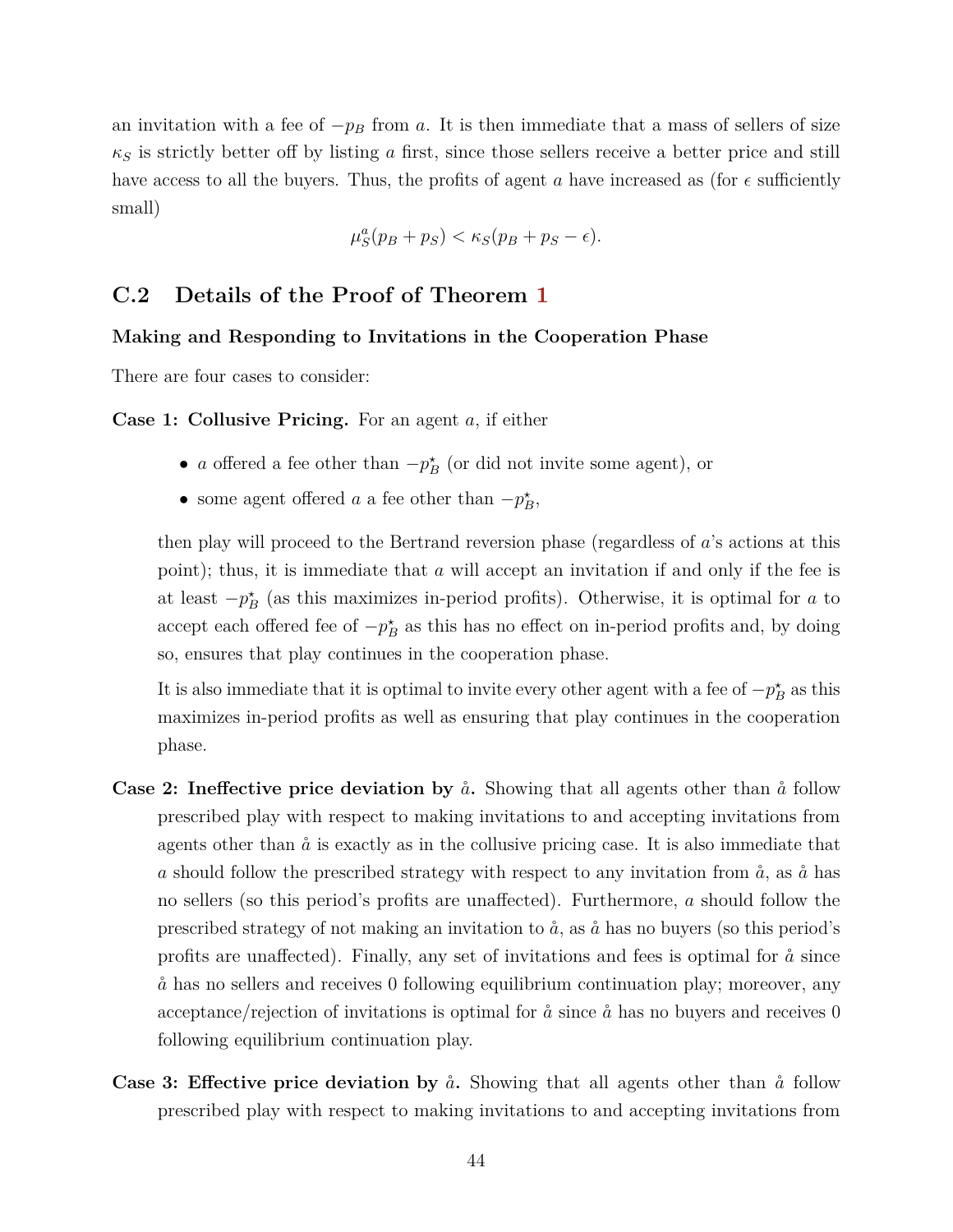agents other than  $\aa$  is exactly as in the collusive pricing case. Moreover, it is immediate that  $\hat{a}$ 's prescribed actions are optimal:

- Making any invitation with a fee greater than  $p_S^{\hat{a}}$  is not optimal as such an invitation will be accepted but result in lower profits this period and have no effect on profits in future periods for  $\aa$ .
- Making any invitation with a fee less than  $p_S^{\hat{a}}$  is not optimal as no such invitation will be accepted and have no effect on profits in future periods for  $\aa$ .
- Accepting an invitation with a fee less than  $-p_B^{\hat{a}}$  is not optimal as it results in lower profits this period and has no effect on profits in future periods.
- Not accepting an invitation with a fee greater than  $-p_B^{\hat{a}}$  is not optimal as it results in lower profits this period and has no effect on profits in future periods.

That an agent  $\alpha$  is better off following his prescribed actions than if he invited  $\alpha$  with a fee of  $-p_B^{\hat{a}}$  and accepted an invitation from  $\hat{a}$  with a fee of  $p_S^{\hat{a}}$  (and followed his prescribed actions with respect to other agents) is proven in the text.

## **Making and Responding to Invitations in the Collusive Punishment Phase**

- **Cases 1 and 2: Collusive Pricing and Ineffective Price Deviations by** *a*ˆ**.** The analysis here is analogous to that of Case 2 during the cooperation phase.
- **Case 3: Effective price deviation by**  $\hat{a}$ . The analysis here follows as in the analysis of Case 3 of the cooperation phase, except that the in-period profits from working with other agents now depend on  $q_B^*$  and  $q_S^*$  instead of  $p_B^*$  and  $p_S^*$ . In particular, the total payoff for *a* from following his prescribed actions is (cf. [\(2\)](#page-18-3))

$$
\underbrace{\frac{\alpha}{1-\alpha}(1-\kappa_S)}_{\text{Mass of sellers}} \underbrace{\frac{(1-\kappa_B)}{\text{Mass of buyers}}_{\text{represented by a}} \underbrace{\frac{(q_B^\star+q_S^\star)}{\text{Profit per}}}_{\text{transaction}} + \underbrace{\frac{\delta}{1-\delta}\frac{\alpha}{1-\alpha}(q_B^\star+q_S^\star)}_{\text{Payoff in future periods from adhering}}
$$

Profits from working with agents other than *a*ˆ this period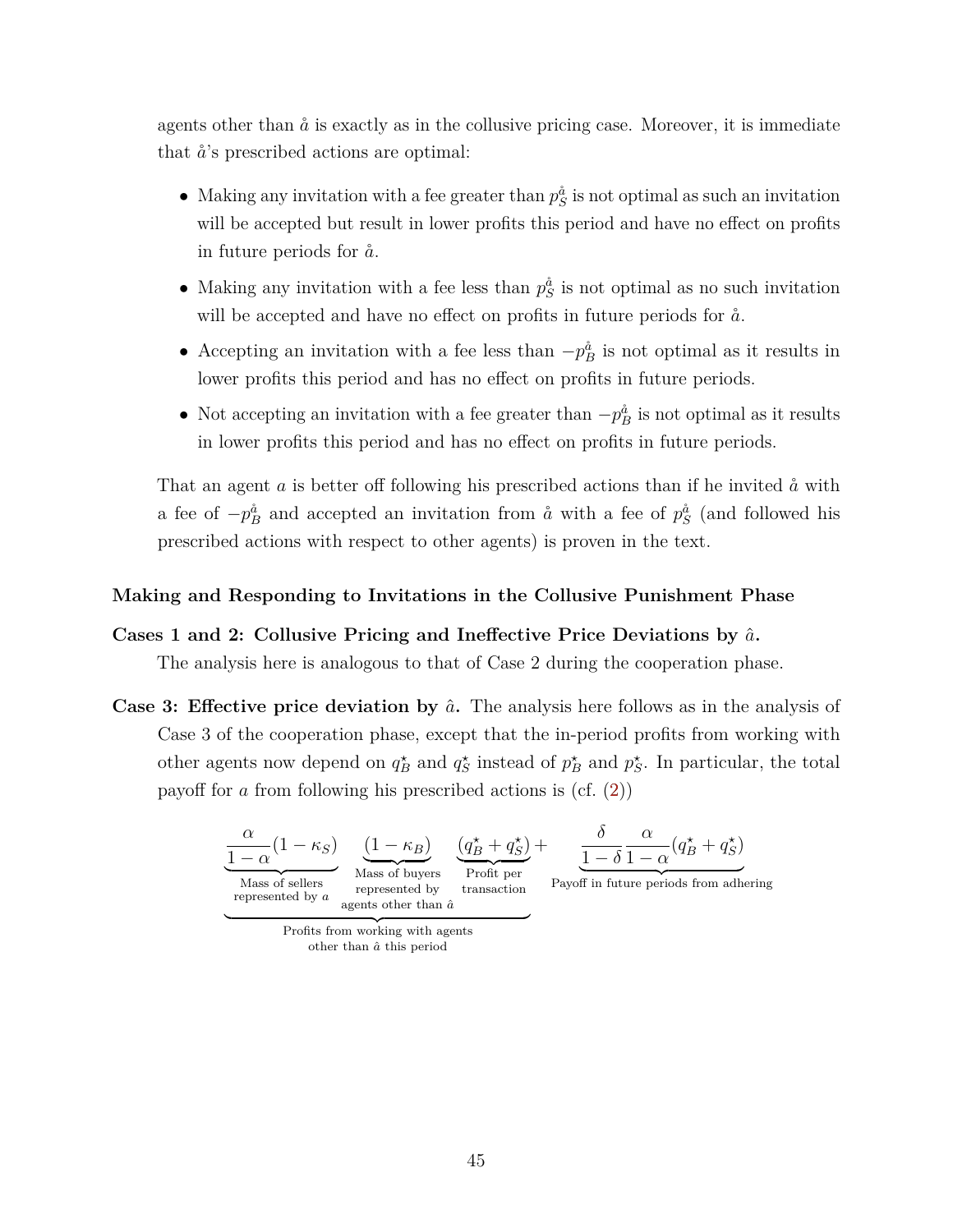while the payoff for working with  $\hat{a}$  is given by (cf.  $(1)$ )

$$
\underbrace{\frac{\alpha}{1-\alpha}(1-\kappa_S)(1-\kappa_B)(q_B^\star+q_S^\star)}_{\text{Profits from working with agents}}_{\text{there than }\hat{a} \text{ this period}} + \underbrace{\frac{\alpha}{1-\alpha}(1-\kappa_S)}_{\text{Mass of sellers}} \underbrace{\kappa_B}_{\text{Profit per}} \underbrace{\frac{\alpha}{1-\alpha}(1-\kappa_B)}_{\text{Profit per}} + \underbrace{\frac{\alpha}{1-\alpha}(1-\kappa_B)}_{\text{Mass of buyers}} \underbrace{\kappa_S}_{\text{Mass of sellers}} \underbrace{\frac{\alpha}{q_B^\star+p_S^{\hat{a}}}}_{\text{represented by }a}.
$$

Since  $p_B^{\hat{a}} \le q_B^*$  and  $p_S^{\hat{a}} \le q_S^*$ , the analysis that it is optimal for *a* to reject working with  $\hat{a}$  so long as  $\delta \geq \frac{1}{2}$  $\frac{1}{2}$  is analogous.

#### **Agent Selection in the Collusive Punishment Phase**

The analysis after collusive pricing (Case 1) is identical. After a effective or ineffective price deviation by an agent *a*ˆ (Cases 2–3) the analysis is similar to that of price deviations in the cooperation phase, except that the other agents are now offering prices of  $q_B^*$  and  $q_S^*$  instead of  $p_B^*$  and  $p_S^*$ . Thus, we find that, for a price deviation to be effective during a collusive punishment phase, we need that

$$
p_B^{\hat{a}} \le v_B - \frac{1}{\kappa_S}(v_B - q_B^*) = q_B^{\circ}
$$
 and  $p_S^{\hat{a}} \le v_S - \frac{1}{\kappa_B}(v_S - q_S^*) = q_S^{\circ}$ .

## **C.3 Proof of Theorem [2](#page-25-3)**

The proof proceeds as the proof of Theorem [1](#page-11-1) except that the buyer deviation prices are now

$$
p_B^{\circ} = \max\left\{0, v_B - \frac{1}{\kappa_S}(v_B - p_B^{\star})\right\}
$$

$$
q_B^{\circ} = \max\left\{0, v_B - \frac{1}{\kappa_S}(v_B - q_B^{\star})\right\}.
$$

Intuitively, these buyer deviation prices reflect the fact that, under a rebate ban, no agent (including a price-deviating agent) can charge a price less than 0; thus, the most tempting price offer you can make to buyers after a price deviation is 0. The proof follows *mutatis mutandis* to the proof of Theorem [1](#page-11-1) with these substitutions.<sup>[37](#page-47-0)</sup>

<span id="page-47-0"></span><sup>&</sup>lt;sup>37</sup>Note that in our proof that agents will not work with a price deviator during the cooperation phase, we used the fact that  $p_B^* + p_S^* \leq v_B + v_S$  and  $p_B^* + p_S^* \leq v_B + v_S$  to place an upper bound on the profit per transaction; see [\(1\)](#page-18-4) and [\(2\)](#page-18-3). A similar argument holds for the collusive punishment phase.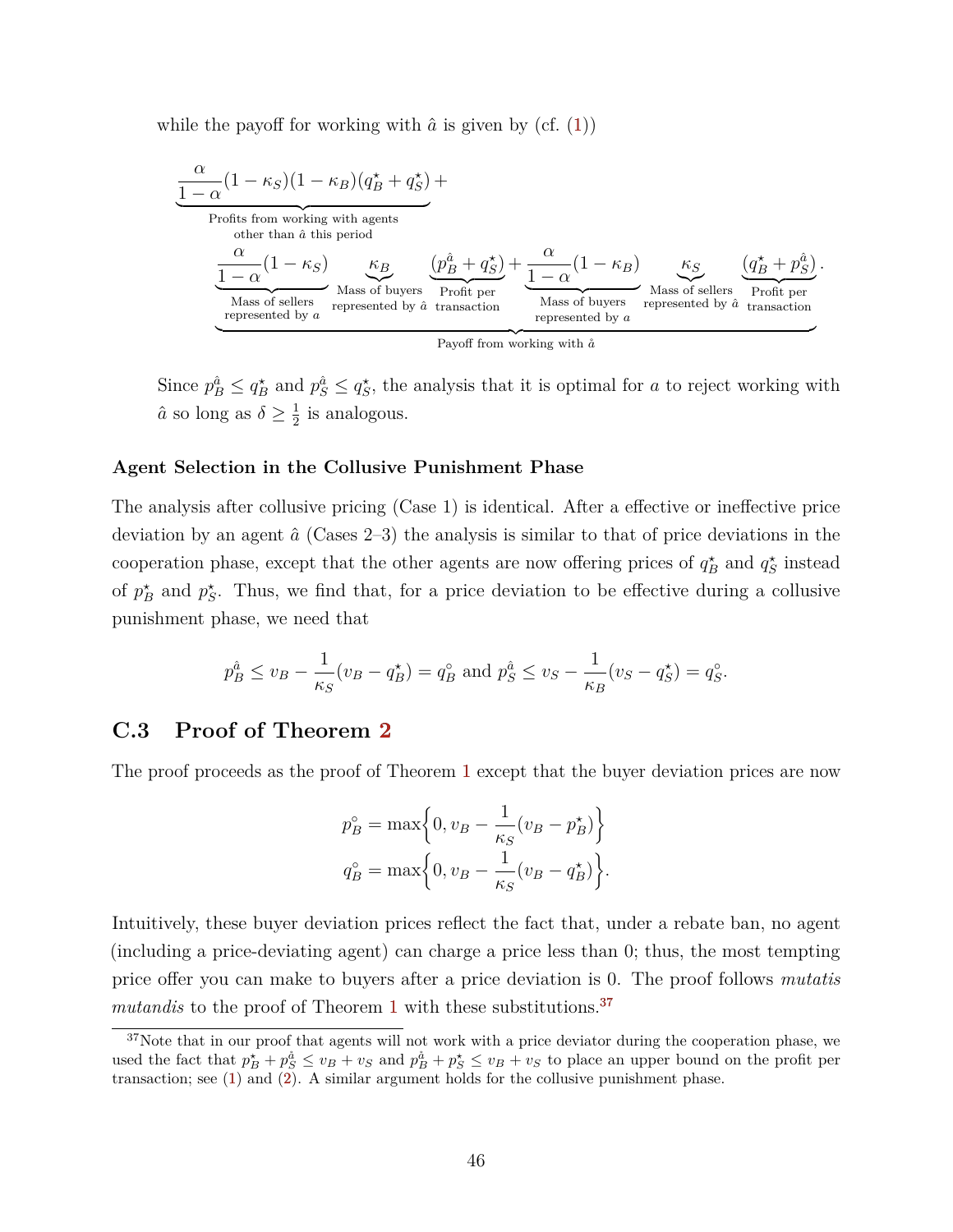

Figure 7: Simplified automaton representation of the equilibrium we consider; in particular, we do not show how play may evolve from the sell-side and two-sided collusive punishment phases. Labeled nodes are phases; unlabeled nodes are intermediate phases, which represent the branching of transitions based on behavior in the later steps of the game.

## **C.4 Proof of Theorem [3](#page-27-0)**

We now formally construct a strategy profile that sustains  $(p_B^*, p_S^*)$ . To simplify the exposition, we first define distinguished actions for buyers and sellers:

- 1. A buyer *lists buyer-exclusive agents arbitrarily* by reporting with equal probability each ranking that includes every buyer-exclusive agent; similarly, a seller *lists seller-proficient agents arbitrarily* by reporting with equal probability each ranking that includes every seller-proficient agent.
- 2. A buyer *prioritizes agent a among buyer-exclusive agents* by reporting with equal probability each ranking that both includes every buyer-exclusive agent and ranks *a* first; similarly, *prioritizes agent a among seller-proficient agents* by reporting with equal probability each ranking that both includes every seller-proficient agent and ranks *a* first.
- 3. A buyer *deprioritizes agent a among buyer-exclusive agents* by reporting with equal probability each ranking that both includes every buyer-exclusive agent and ranks *a*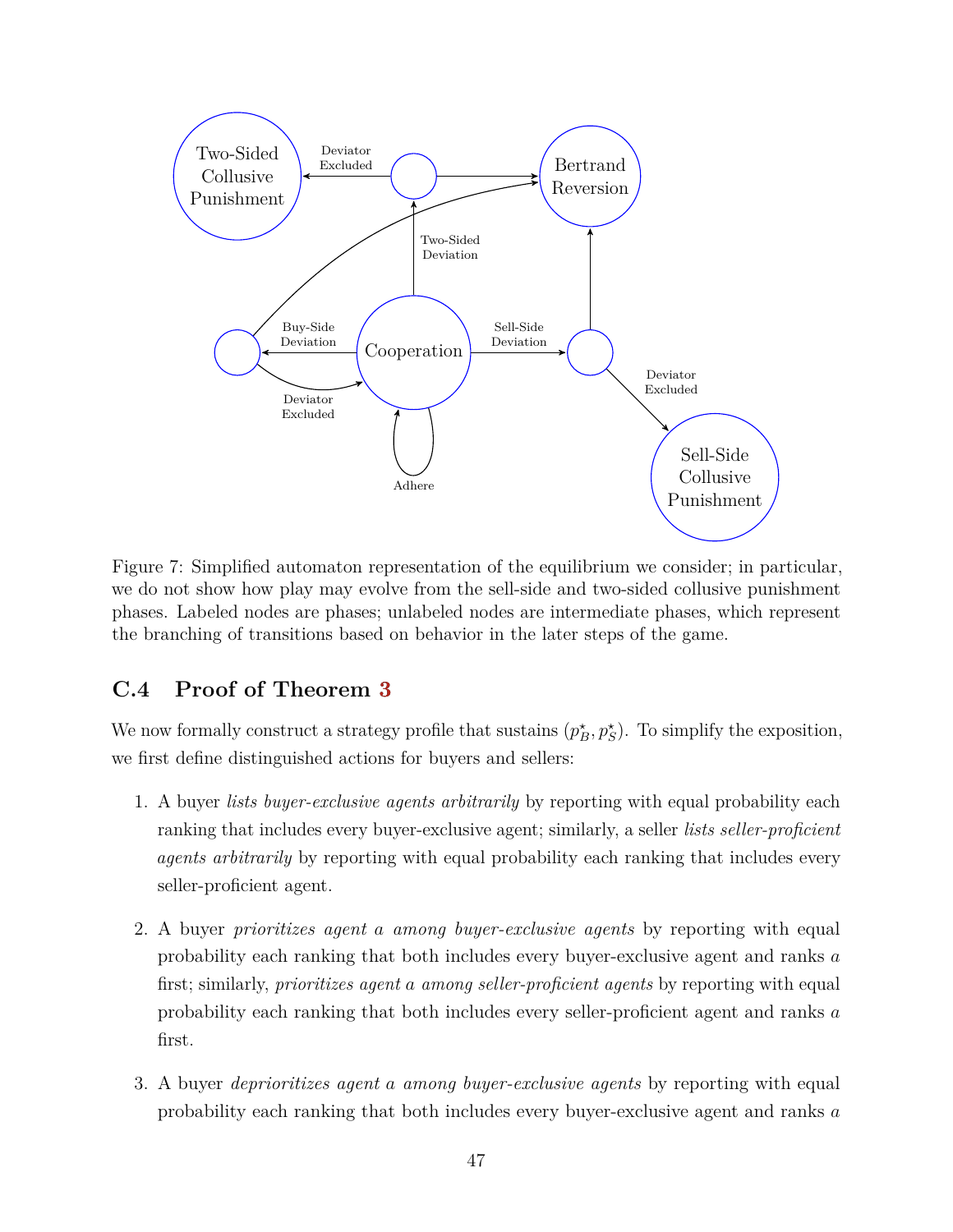last; similarly, *deprioritizes agent a among seller-proficient agents* by reporting with equal probability each ranking that both includes every seller-proficient agent and ranks *a* last.

We further define distinguished actions for agents in the network formation steps:

- 1. The *regular network forms with standard fees* when:
	- Each seller-proficient agent  $a$  invites each buyer-exclusive agent  $\tilde{a}$  with a fee that demands  $\tilde{a}$ 's buyer price when transactions create non-negative surplus, i.e., a fee of  $-\max\{p_B^{\tilde{a}}, -p_S^a\}$  and does not invite any other seller-proficient agent.
	- Each seller-proficient agent rejects any invitation from another seller-proficient agent.
	- Each buyer-exclusive agent  $\tilde{a}$  accepts every invitation with a fee greater than or equal to  $-p_B^{\tilde{a}}$ .
- 2. The *network excluding (the seller-proficient agent) a forms with standard fees* when:
	- Each seller-proficient agent other than  $a$  invites each buyer-exclusive agent  $\tilde{a}$ with a fee that demands  $\tilde{a}$ 's buyer price when transactions create non-negative surplus, i.e., a fee of  $-\max\{p_B^{\tilde{a}}, -p_S^a\}$ , and every buyer-exclusive agent  $\tilde{a}$  accepts every invitation with an offer greater than or equal to  $-p_B^{\tilde{a}}$ . Moreover, each seller-proficient agent other than *a* does not invite any other seller-proficient agent and each seller-proficient agent other than *a* rejects any invitation from another seller-proficient agent.
	- The seller-proficient agent *a* invites each buyer-exclusive agent with a fee of  $p_S^a$ and does not invite any other seller-proficient agent. The seller-proficient agent *a* accepts the invitation from any other seller-proficient agent  $\check{a}$  if and only if  $p_B^a + f^{a \leftarrow \check{a}} - c \geq 0.$
	- Each buyer-exclusive agent  $\tilde{a}$  accepts every invitation from a seller-proficient agent other than *a* with a fee greater than or equal to  $-p_B^{\tilde{a}}$ ;  $\tilde{a}$  accepts an invitation from *a* if and only  $f^{\tilde{a} \leftarrow a} > p_S^a$ .

Thus, the regular network forms among agents other than *a* and no agent forms any links with *a*.

3. The *network treating (the seller-proficient agent) a as a buyers' agent forms with standard fees* when: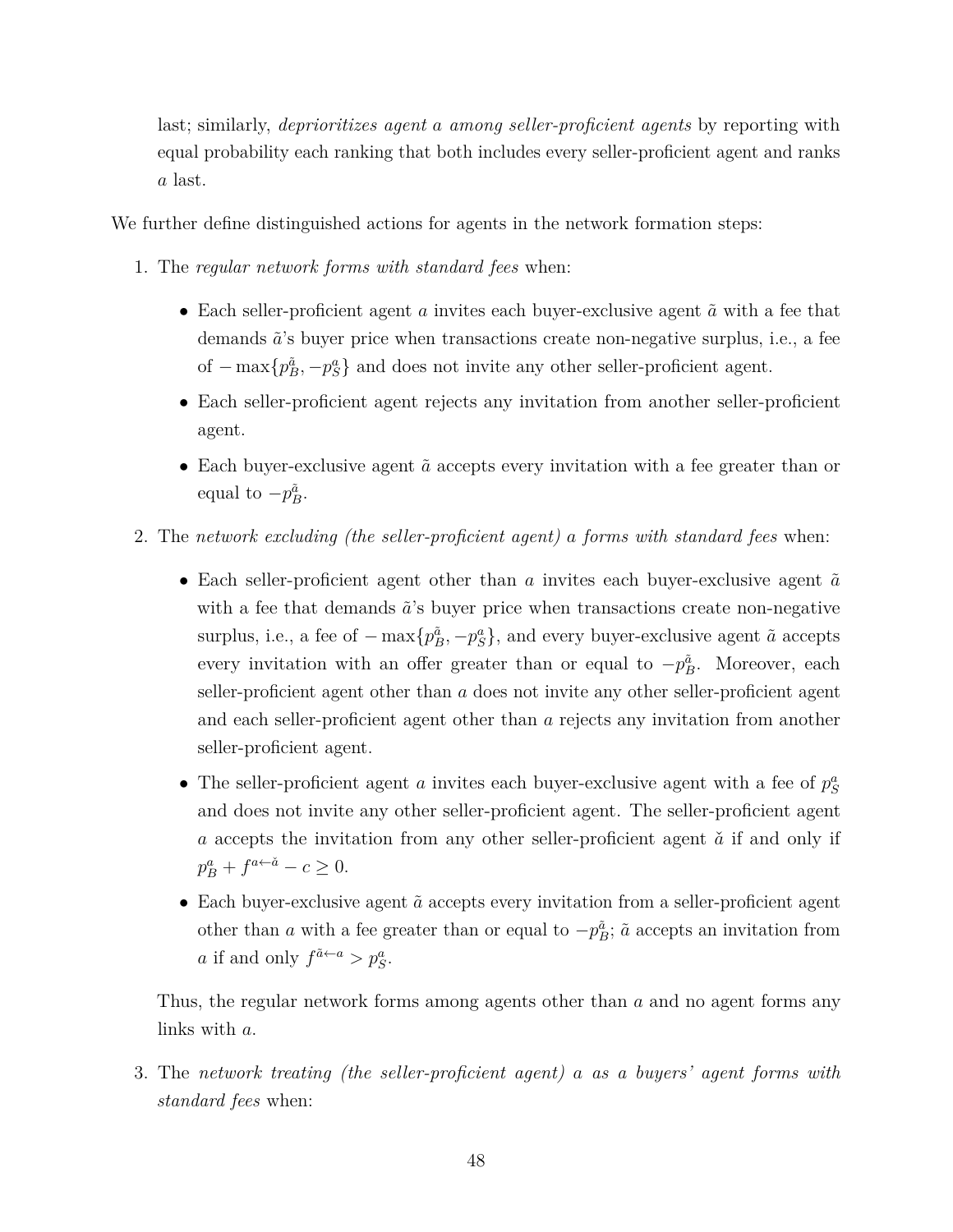- Each seller-proficient agent  $\hat{a}$  other than *a* invites each buyer-exclusive agent  $\tilde{a}$ with a fee that demands  $\tilde{a}$ 's buyer price when transactions create non-negative surplus, i.e., a fee of  $-\max\{p_B^{\tilde{a}}, -p_S^{\hat{a}}\}\$ , invites *a* with a fee of  $-\max\{p_B^{\tilde{a}} - c, -p_S^{\hat{a}}\}\$ , and does not invite any other seller-proficient agent.
- The seller-proficient agent *a* does not make any invitations.
- Each seller-proficient agent other than *a* rejects any invitation from another seller-proficient agent.
- The seller-proficient agent *a* accepts every invitation with a fee greater than or equal to  $-p_B^a + c$ .
- Each buyer-exclusive agent  $\tilde{a}$  accepts every invitation with a fee greater than or equal to  $-p_B^{\tilde{a}}$ .

We also define the buyer deviation price in the cooperation phase as  $p_B^{\circ} = v_B - \frac{1}{\kappa s}$  $\frac{1}{\kappa_S}(v_B - p_B^{\star})$ and the seller deviation price  $p_S^{\circ} = v_S - \frac{1}{\kappa_l}$  $\frac{1}{\kappa_B}(v_S - p_S^*) = v_S$ ; these are the prices at which buyers and sellers will be willing to work with a deviating agent in the cooperation phase. During the collusive punishment phase, prices are  $q_B^* = (1 - \kappa_S)v_B - \kappa_S v_S + \kappa_S c$  and  $q_S^* = v_S$ . We define the buyer deviation price during the collusive punishment phase as  $q_B^{\circ} = v_B - \frac{1}{\kappa_s}$  $\frac{1}{\kappa_S}(v_B - q_B^{\star})$ and the seller deviation price as  $q_S^{\circ} = v_S - \frac{1}{\kappa_l}$  $\frac{1}{\kappa_B}(v_S - q_S^*) = v_S$ ; these are the prices at which buyers and sellers will be willing to work with an agent who deviates in the collusive punishment phase. We also define the fees  $g^*$  and  $h^*$  during the two-sided and sell-side collusive punishment phases, respectively, as in the text. Finally, we suppress here detailing the strategies after mutual deviations, i.e., after two or more agents simultaneously deviate: since no agent expects any other agent to deviate, such cases have no effect on incentives.

The strategy profile that sustains  $p_B^*$  and  $p_S^*$  consists of four phases. In the *cooperation phase*:

- 1. Each buyer-exclusive agent offers a buyer price  $p_B^*$  and each seller-proficient agent offers a seller price  $p_S^*$ .
- 2. Buyer and seller behavior depend on the pricing behavior of the agents in Step 1:
	- **Case 1:** *Collusive pricing***:** Each buyer-exclusive agent has offered a buyer price  $p^*$  and each seller-proficient agent has offered a seller price  $p^*$ . Buyers list buyerexclusive agents arbitrarily and sellers list seller-proficient agents arbitrarily.
	- **Case 2a:** *Appealing price deviation by*  $\check{a} \in A_B$ : Each buyer-exclusive agent except  $\check{a}$  has offered a buyer price  $p_B^*$ , the buyer-exclusive agent  $\check{a}$  has offered a buyer price  $p_B^{\check{a}} \in [-p_S^{\star}, p_B^{\star})$ , and each seller-proficient agent has offered a seller price  $p_S^{\star}$ .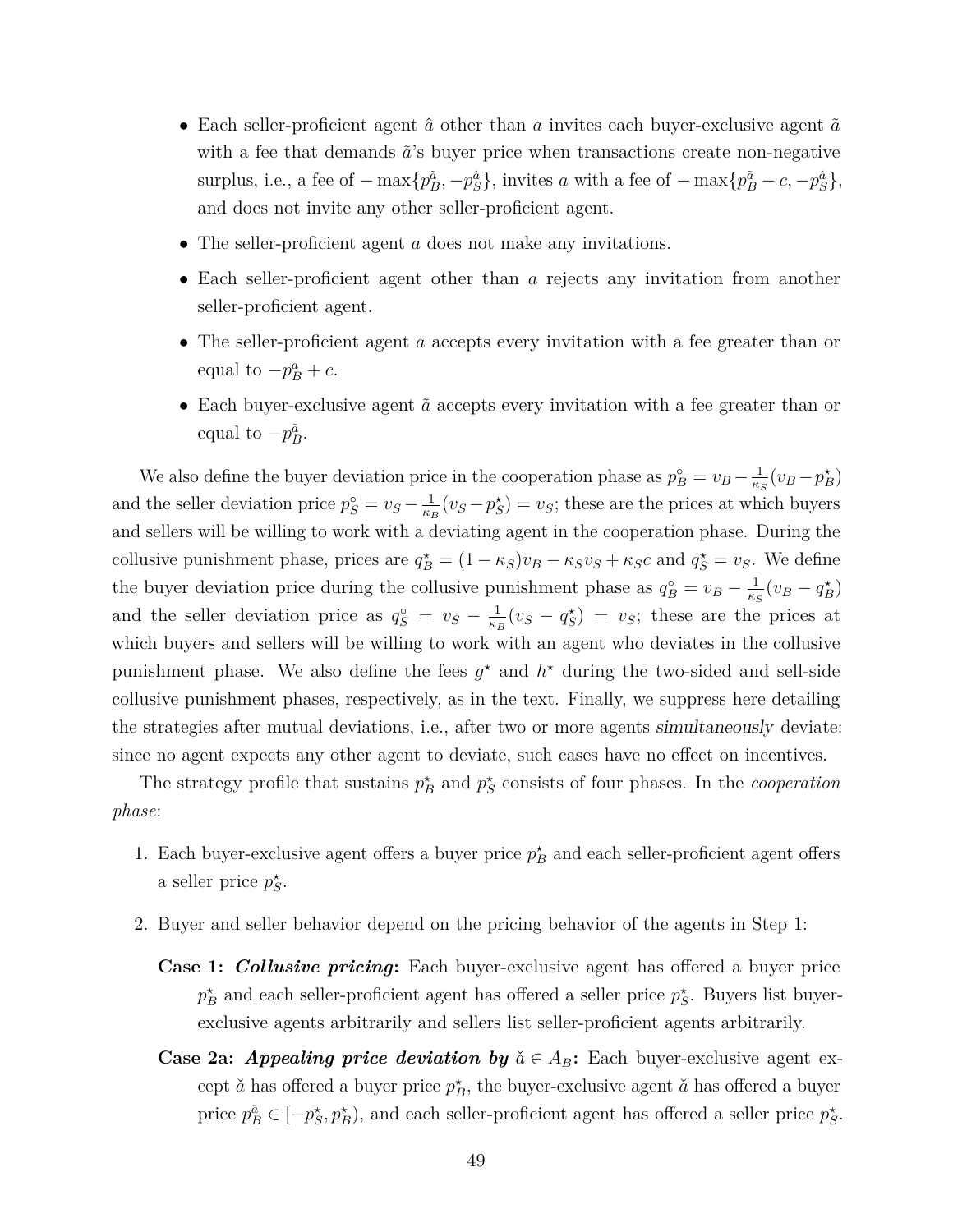Buyers prioritize  $\check{a}$  among buyer-exclusive agents<sup>[38](#page-51-0)</sup> and sellers list seller-proficient agents arbitrarily.

- **Case 2b:** *Unappealing price deviation by*  $\check{a} \in A_B$ : Each buyer-exclusive agent except  $\check{a}$  has offered a buyer price  $p_B^*$ , the buyer-exclusive agent  $\check{a}$  has offered a buyer price  $p_B^{\check{a}} \in (-\infty, -p_S^*) \cup (p_B^*, \infty),$ <sup>[39](#page-51-1)</sup> and each seller-proficient agent has offered a seller price  $p_S^*$ . Buyers deprioritize  $\check{a}$  among buyer-exclusive agents and sellers list seller-proficient agents arbitrarily.
- **Case 3:** *Ineffective price deviation by*  $\aa \in A_S$ : Each buyer-exclusive agent has offered a buyer price  $p_B^*$ , each seller-proficient agent except  $\hat{a}$  has offered a seller price  $p_S^*$ , and  $\aa$  has offered  $(p_B^{\aa}, p_S^{\aa}) \neq (p_B^*, p_S^*)$  such that  $(p_B^{\aa}, p_S^{\aa}) \geq (p_B^{\circ}, p_S^{\circ})$  but not  $(p_B^{\circ}, p_S^{\circ})$ .<sup>[40](#page-51-2)</sup> Buyers list buyer-exclusive agents arbitrarily and sellers deprioritize  $\aa$  among seller-proficient agents.
- **Case 4a:** *Appealing buy-side price deviation by*  $\aa \in A_S$ : Each buyer-exclusive agent has offered a buyer price  $p_B^*$ , each seller-proficient agent except  $\mathring{a}$  has offered a seller price  $p_S^*$ , and  $\aa$  has offered  $(p_B^{\aa}, p_S^{\aa}) \neq (p_B^*, p_S^*)$  such that  $p_B^{\aa} \in [-p_S^* + c, p_B^*)$ and  $p_S^{\hat{a}} > p_S^{\circ} = v_S$ . Buyers prioritize  $\hat{a}$  among buyer-exclusive agents and sellers deprioritize  $\hat{a}$  among seller-proficient agents.
- **Case 4b:** *Unappealing buy-side price deviation by*  $\aa \in A_S$ : Each buyer-exclusive agent has offered a buyer price  $p_B^*$ , each seller-proficient agent except  $\mathring{a}$  has offered a seller price  $p_S^*$ , and  $\aa$  has offered  $(p_B^{\aa}, p_S^{\aa}) \neq (p_B^*, p_S^*)$  such that  $p_B^{\aa} \in$  $(-\infty, -p^*_{\mathcal{S}} + c) \cup (p^*_{\mathcal{B}}, \infty)$  and  $p^{\hat{a}}_{\mathcal{S}} > p^{\circ}_{\mathcal{S}} = v_{\mathcal{S}}$ . Buyers list buyer-exclusive agents arbitrarily and sellers deprioritize  $\hat{a}$  among seller-proficient agents.
- **Case 5:** Sell-side price deviation by  $\check{a} \in A_S$ : Each buyer-exclusive agent has offered a buyer price  $p_B^*$ , each seller-proficient agent except  $\aa$  has offered a seller price  $p_S^*$ , and  $\aa$  has offered  $(p_B^{\aa}, p_S^{\aa}) \neq (p_B^*, p_S^*)$  such that  $p_B^{\aa} > p_B^{\circ}$  and  $p_S^{\aa} < p_S^{\circ} = v_S$ . Buyers list buyer-exclusive agents arbitrarily and sellers deprioritize  $\hat{a}$  among seller-proficient agents.
- **Case 6:** *Effective price deviation by*  $\hat{a}$ *:* Each buyer-exclusive agent has offered a buyer price  $p_B^*$ , each seller-proficient agent except  $\aa$  has offered a seller price  $p_S^*$ , and

<span id="page-51-0"></span><sup>&</sup>lt;sup>38</sup>We could also construct an equilibrium (with the same prices) in which a buyer-exclusive agent who deviates on price does not attract any buyers and is excluded from the network. This requires checking additional incentive constraints and so, for simplicity, we use the strategies delineated here.

<span id="page-51-1"></span><sup>&</sup>lt;sup>39</sup>Note that a price deviation can be unappealing for two reasons: If the buyer price is too low,  $\check{a}$  will not receive any acceptable invitations from seller-proficient agents. If the buyer price is too high, buyers are better off working with agents offering the lower price  $p_B^*$ .

<span id="page-51-2"></span><sup>&</sup>lt;sup>40</sup>Throughout, when considering off-path price offers, we consider an agent who does not make an offer to buyers (sellers) to have offered buyers (sellers) an infinite buyer (seller) price.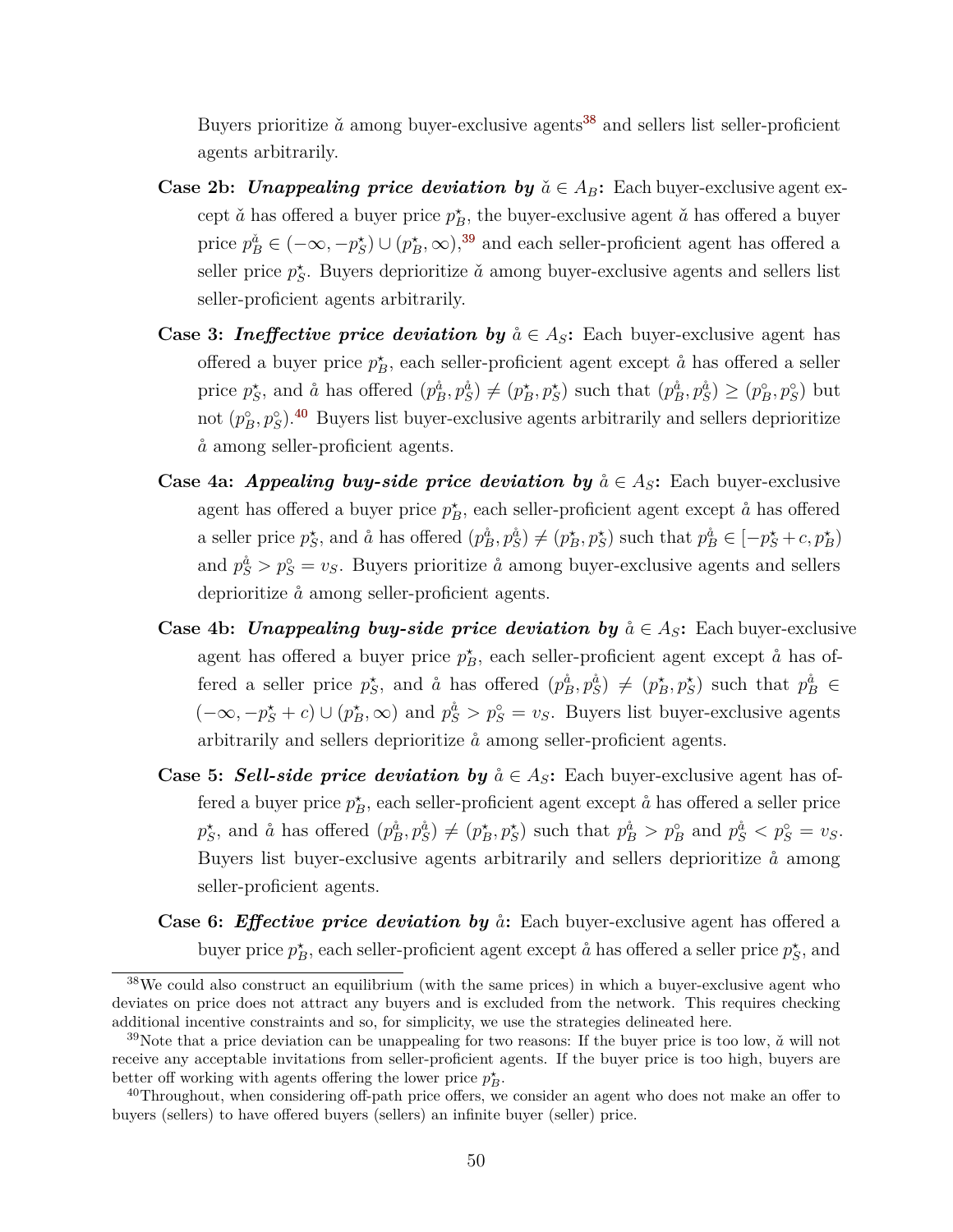$\aa$  has offered  $(p_B^{\dot{a}}, p_S^{\dot{a}}) \neq (p_B^{\star}, p_S^{\star})$  such that  $(p_B^{\dot{a}}, p_S^{\dot{a}}) \leq (p_B^{\circ}, p_S^{\circ})$ . Buyers prioritize  $\dot{a}$  among buyer-exclusive agents and sellers prioritize  $\dot{a}$  among seller-proficient agents.

- 3. The invitations made and accepted also depend on the pricing behavior of the agents in Step 1:
	- **Case 1: Collusive pricing.** The regular network forms with standard fees.
	- **Case 2: Price deviation by a buyer-exclusive agent**  $\check{a} \in A_B$ . The regular network forms with standard fees.<sup>[41](#page-52-0)</sup>
	- **Case 3: Ineffective price deviation by**  $\aa \in A_S$ . The network excluding  $\aa$  forms with standard fees.
	- **Case 4: Buy-side price deviation by**  $\aa \in A_S$ . The network treating  $\aa$  as a buyers' agent forms with standard fees.
	- **Case 5: Sell-side price deviation by**  $\aa \in A_S$ . The network excluding  $\aa$  forms with standard fees.
	- **Case 6: Effective price deviation by**  $\aa \in A_S$ . The network excluding  $\aa$  forms with standard fees.
- 4. Under collusive pricing or after a price deviation by a buyer-exclusive agent, if the regular network with standard fees forms, play continues in the cooperation phase. After an effective or ineffective price deviation by  $\aa \in A_S$ , if the network excluding  $\aa$ forms with standard fees, play proceeds to the two-sided  $\hat{a}$ -collusive punishment phase. After a buy-side price deviation by  $\aa \in A_S$ , if the network treating *a* as a buyers' agent forms with standard fees forms, then play continues in the cooperation phase. After a sell-side price deviation by  $\aa \in A_S$ , if the network excluding  $\aa$  forms with standard fees, play proceeds to the sell-side ˚*a*-collusive punishment phase. Otherwise, play proceeds to the Bertrand reversion phase.

In the *two-sided*  $\aa$ -*collusive punishment phase*:

- 1. Each buyer-exclusive agent offers a buyer price  $q_B^{\star}$  and each seller-proficient agent offers a seller price  $q_S^*$ .
- 2. Buyer and seller behavior depend on the pricing behavior of the agents in Step 1:

<span id="page-52-0"></span><sup>&</sup>lt;sup>41</sup>Recall that both "standard fees" as well as the "regular network" itself depend on the prices offered by buyer-exclusive agents.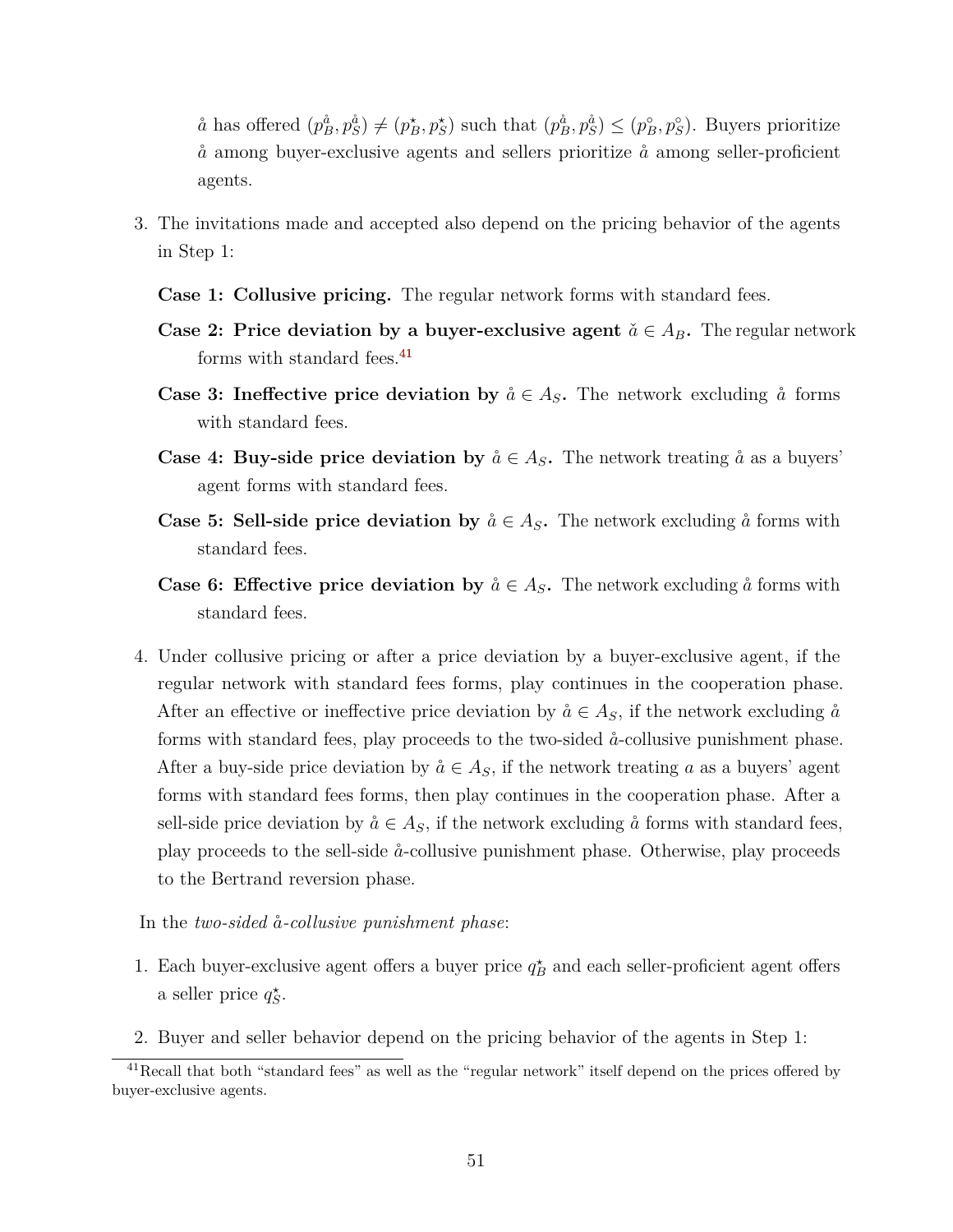- **Case 1: Collusive pricing:** Each buyer-exclusive agent has offered a buyer price  $q_B^*$ and each seller-proficient agent has offered a seller price  $q_S^*$ . Buyers list buyerexclusive agents arbitrarily and sellers deprioritize  $\dot{a}$  among seller-proficient agents.
- **Case 2a:** *Appealing price deviation by*  $\check{a} \in A_B$ : Each buyer-exclusive agent except  $\check{a}$  has offered a buyer price  $q_B^*$ , the buyer-exclusive agent  $\check{a}$  has offered a buyer price  $p_B^{\check{a}} \in [-q_S^{\star}, q_B^{\star})$ , and each seller-proficient agent has offered a seller price  $q_S^{\star}$ . Buyers prioritize  $\check{a}$  among buyer-exclusive agents and sellers deprioritize  $\mathring{a}$  among seller-proficient agents.
- **Case 2b:** *Unappealing price deviation by*  $\check{a} \in A_B$ : Each buyer-exclusive agent except  $\check{a}$  has offered a buyer price  $q_B^*$ , the buyer-exclusive agent  $\check{a}$  has offered a buyer price  $p_B^{\check{a}} \in (-\infty, -q_S^*) \cup (q_B^*, \infty)$ , and each seller-proficient agent has offered a seller price  $q_S^*$ . Buyers deprioritize  $\check{a}$  among buyer-exclusive agents and sellers deprioritize  $\hat{a}$  among seller-proficient agents.
- **Case 3:** *Ineffective price deviation by*  $\hat{a} \in A_S$ : Each buyer-exclusive agent has offered a buyer price  $q_B^*$ , each seller-proficient agent except  $\hat{a}$  has offered a seller price  $q_S^*$ , and  $\hat{a}$  has offered  $(p_B^{\hat{a}}, p_S^{\hat{a}}) \neq (q_B^*, q_S^*)$  such that  $(p_B^{\hat{a}}, p_S^{\hat{a}}) \geq (q_B^{\circ}, q_S^{\circ})$  but not  $(q_B^{\circ}, q_S^{\circ})$ . Buyers list buyer-exclusive agents arbitrarily and sellers deprioritize  $\hat{a}$  among seller-proficient agents.
- **Case 4a:** *Appealing buy-side price deviation by*  $\hat{a} \in A_S$ : Each buyer-exclusive agent has offered a buyer price  $q_B^*$ , each seller-proficient agent except  $\hat{a}$  has offered a seller price  $q_S^*$ , and  $\hat{a}$  has offered  $(p_B^{\hat{a}}, p_S^{\hat{a}}) \neq (q_B^*, q_S^*)$  such that  $p_B^{\hat{a}} \in [-q_S^* + c, q_B^*)$ and  $p_S^{\hat{a}} > q_S^{\circ} = v_S$ . Buyers prioritize  $\hat{a}$  among buyer-exclusive agents and sellers deprioritize *a*ˆ among seller-proficient agents.
- **Case 4b:** *Unappealing buy-side price deviation by*  $\hat{a} \in A_S$ : Each buyer-exclusive agent has offered a buyer price  $q_B^*$ , each seller-proficient agent except  $\hat{a}$  has offered a seller price  $q_S^*$ , and  $\hat{a}$  has offered  $(p_B^{\hat{a}}, p_S^{\hat{a}}) \neq (q_B^*, q_S^*)$  such that  $p_B^{\hat{a}} \in$  $(-\infty, -q_S^* + c) \cup (q_B^*, \infty)$  and  $p_S^{\hat{a}} > q_S^{\circ} = v_S$ . Buyers list buyer-exclusive agents arbitrarily and sellers deprioritize *a*ˆ among seller-proficient agents.
- **Case 5:** Sell-side price deviation by  $\hat{a} \in A_S$ : Each buyer-exclusive agent has offered a buyer price  $q_B^*$ , each seller-proficient agent except  $\hat{a}$  has offered a seller price  $q_S^*$ , and  $\hat{a}$  has offered  $(p_B^{\hat{a}}, p_S^{\hat{a}}) \neq (q_B^*, q_S^*)$  such that  $p_B^{\hat{a}} > p_B^{\circ}$  and  $p_S^{\hat{a}} < q_S^{\circ} = v_S$ . Buyers list buyer-exclusive agents arbitrarily and sellers deprioritize *a*ˆ among seller-proficient agents.
- **Case 6:** *Effective price deviation by*  $\hat{a}$ : Each buyer-exclusive agent has offered a buyer price  $q_B^*$ , each seller-proficient agent except  $\hat{a}$  has offered a seller price  $q_S^*$ , and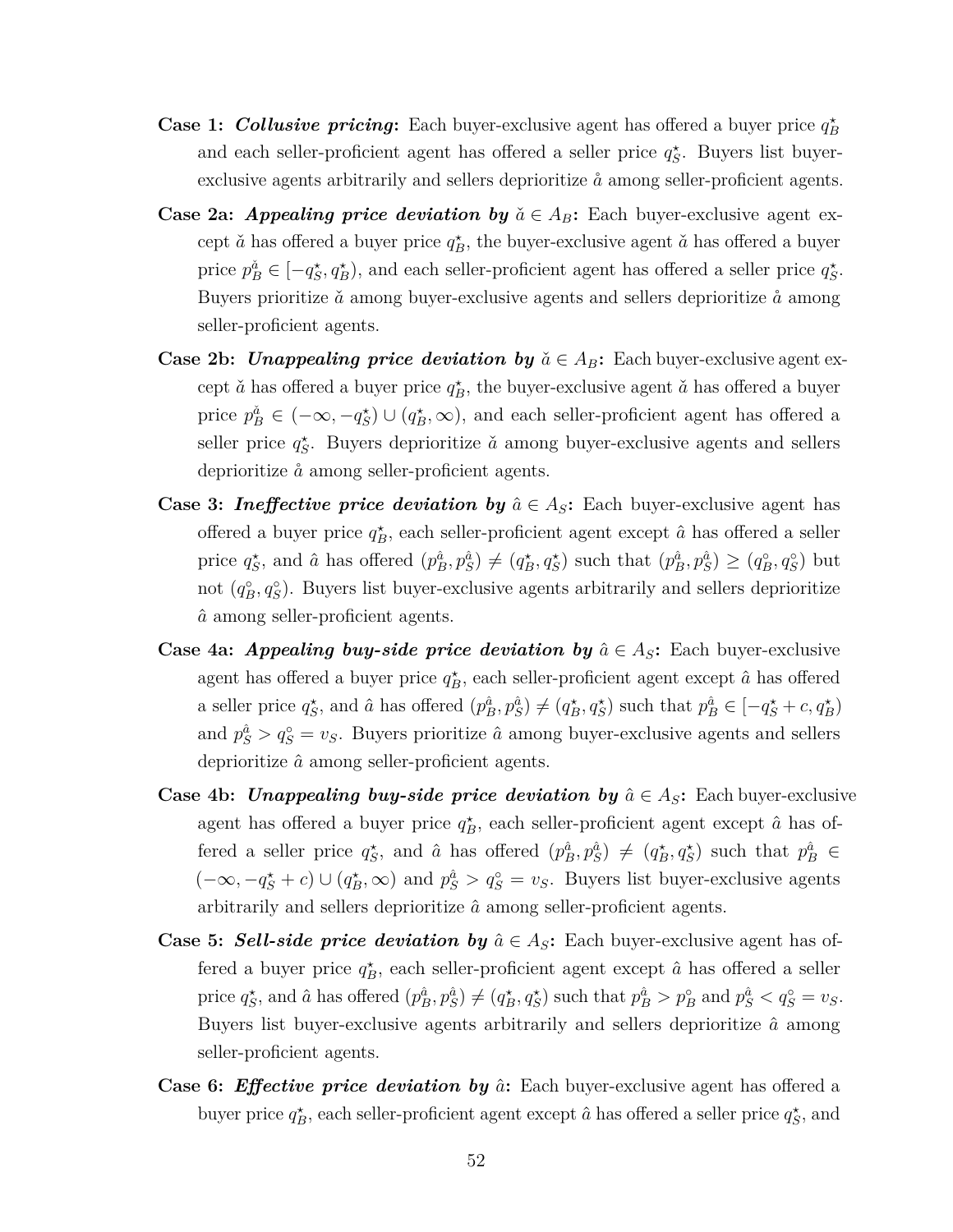$\hat{a}$  has offered  $(p_B^{\hat{a}}, p_S^{\hat{a}}) \neq (q_B^*, q_S^*)$  such that  $(p_B^{\hat{a}}, p_S^{\hat{a}}) \leq (q_B^{\circ}, q_S^{\circ})$ . Buyers prioritize *a*ˆ among buyer-exclusive agents and sellers prioritize *a*ˆ among seller-proficient agents.

- 3. The invitations made and accepted also depend on the pricing behavior of the agents in Step 1:
	- **Case 1: Collusive pricing.** The network excluding  $\hat{a}$  forms with standard fees.
	- **Case 2: Price deviation by a buyer-exclusive agent**  $\check{a} \in A_B$ . The network excluding  $\aa$  forms with standard fees.
	- **Case 3: Ineffective price deviation by**  $\hat{a} \in A_S$ . The network excluding  $\hat{a}$  forms with standard fees.
	- **Case 4: Buy-side price deviation by**  $\hat{a} \in A_S$ . The network treating  $\hat{a}$  as a buyers' agent forms with standard fees.
	- **Case 5: Sell-side price deviation by**  $\hat{a} \in A_S$ . The network excluding  $\hat{a}$  forms with standard fees.
	- **Case 6: Effective price deviation by**  $\hat{a} \in A_S$ . The network excluding  $\hat{a}$  forms with standard fees.
- 4. Under collusive pricing or after a price deviation by a buyer-exclusive agent, if the network (including fees) implied by equilibrium play forms, then play continues in the two-sided  $\aa$ -collusive punishment phase phase. After an effective or ineffective price deviation by  $\hat{a} \in A_S$ , if the network excluding  $\hat{a}$  forms with standard fees forms, then play proceeds to the two-sided *a*ˆ-collusive punishment phase. After a buy-side price deviation by  $\hat{a} \in A_S$ , if network treating  $\hat{a}$  as a buyers' agent forms with standard fees, then play continues in the two-sided  $\aa$ -collusive punishment phase. After a sell-side price deviation by  $\hat{a} \in A_S$ , if the network excluding  $\hat{a}$  forms with standard fees, then play proceeds to the sell-side *a*ˆ-collusive punishment phase. Otherwise, play proceeds to the Bertrand reversion phase.

The *sell-side* ˚*a-collusive punishment phase* proceeds exactly as the two-sided ˚*a*-collusive punishment phase except that, under collusive pricing, each seller-proficient agent invites each buyer-exclusive agent, offering a fee of  $h^*$ , each buyer-exclusive agent accepts every invitation with an offer greater than or equal to  $h^*$ , and, play continues in the sell-side  $\aa$ -collusive punishment phase (instead of the two-sided ˚*a*-collusive punishment phase) as appropriate.

The Bertrand reversion phase proceeds as expected, with each buyer-exclusive agent announcing a price of 0 on the buy side, each seller-proficient agent announcing a price of 0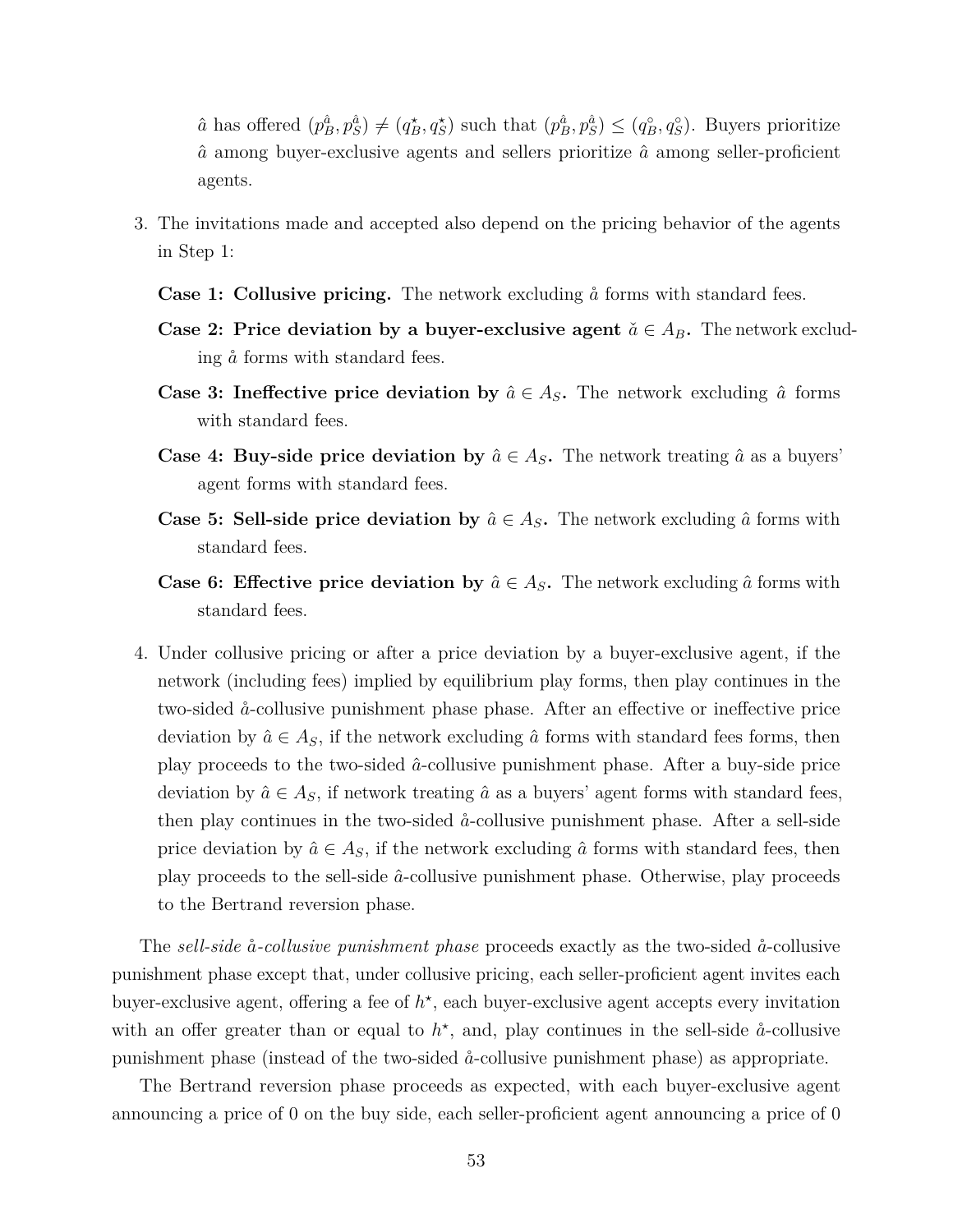on the sell side, buyers and sellers allocating themselves optimally given subsequent network formation (given prices), and statically optimal network formation.

The proof proceeds as in Theorem [1](#page-11-1) *mutatis mutandis* except for the differences described in Section [4.2.2.](#page-27-2)

## **C.5 Proof of Theorem [4](#page-33-0)**

As in our prior proofs, to simplify the exposition, we first define distinguished actions for buyers and sellers:

- 1. A buyer *lists seller-proficient agents arbitrarily* by reporting each ranking with equal probability that includes every seller-proficient agent; similarly, a seller *lists sellerproficient agents arbitrarily* by reporting each ranking with equal probability that includes every seller-proficient agent.
- 2. A buyer *prioritizes agent a among seller-proficient agents* by reporting with equal probability each ranking that both includes every seller-proficient agent and ranks *a* first; similarly, a seller *prioritizes agent a among seller-proficient agents* by reporting with equal probability each ranking that both includes every seller-proficient agent and ranks *a* first.
- 3. A buyer *deprioritizes agent a among seller-proficient agents* by reporting with equal probability each ranking that both includes every seller-proficient agent and ranks *a* last; similarly, a seller *deprioritizes agent a among seller-proficient agents* by reporting with equal probability each ranking that both includes every seller-proficient agent and ranks *a* last.

We further define distinguished actions for agents in the network formation steps:

- 1. The *full network among seller-proficient agents forms* when each seller-proficient agent *a* invites every other seller-proficient agent  $\tilde{a}$ , and every seller-proficient agent  $\tilde{a}$  accepts every invitation.
- 2. The *network among seller-proficient agents excluding a forms* when:
	- Each seller-proficient agent other than *a* does not invite *a* and invites every other seller-proficient agent  $\tilde{a}$ .
	- Agent *a* invites every other agent.
	- Each seller-proficient agent  $\tilde{a}$  other than  $a$  accepts every invitation he receives except invitations from *a*.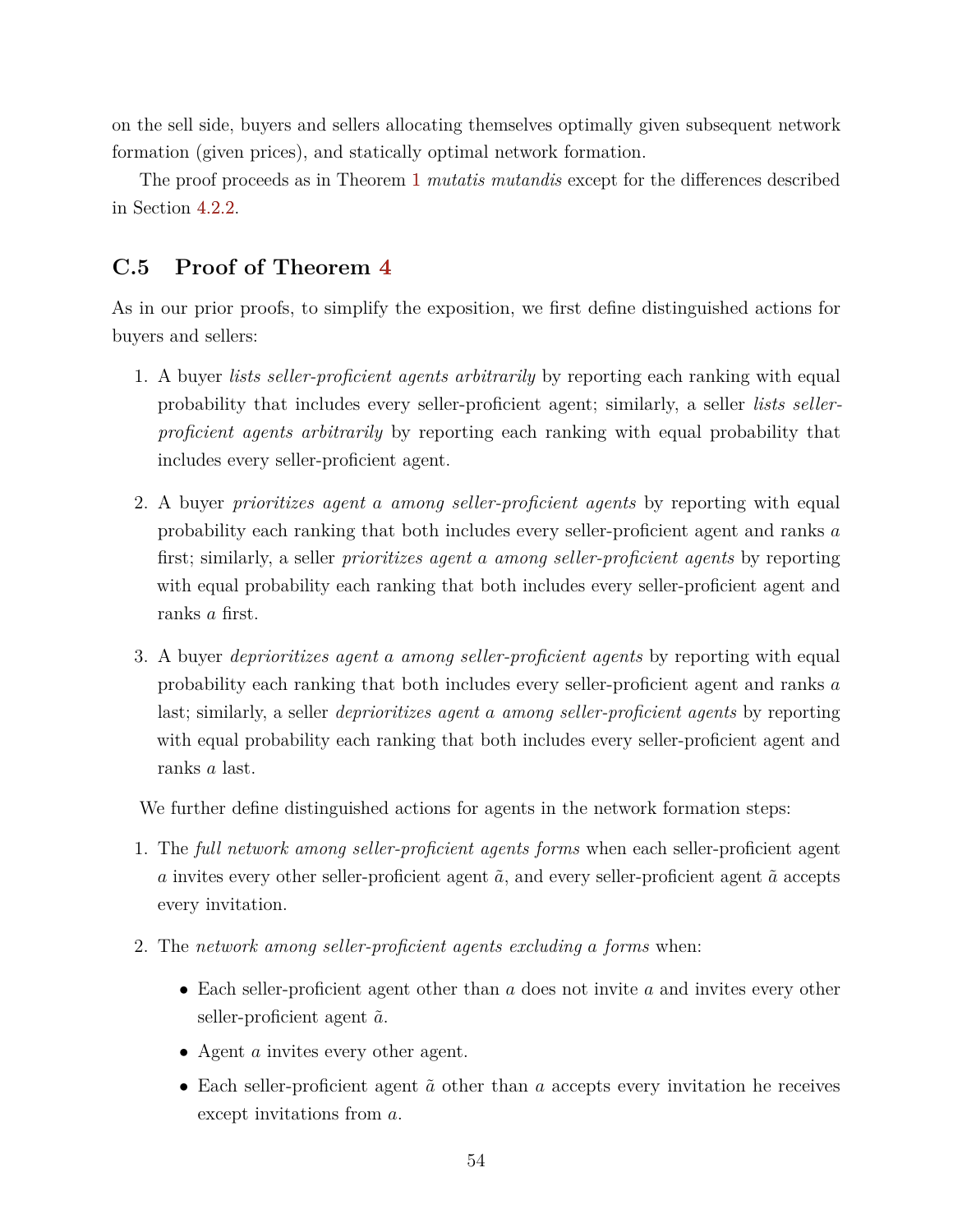• Agent *a* accepts an invitation from any other agent.

Thus, the full network forms among seller-proficient agents other than *a* and no (sellerproficient) agent forms any links with *a*.

3. *No network forms* when no (seller-proficient) agent invites any other (seller-proficient) and a (seller-proficient) agent *a* accepts an invitation if and only if  $p_B^a - c \ge 0$ .

We also define the buyer deviation price in the cooperation phase as  $p_B^{\circ} = v_B - \frac{1}{\kappa^2}$  $\frac{1}{\kappa_S}(v_B - p_B^{\star})$ and the seller deviation price  $p_S^{\circ} = v_S - \frac{1}{\kappa_l}$  $\frac{1}{\kappa_B}(v_S - p_S^*) = v_S$ ; these are the prices at which buyers and sellers will be willing to work with a deviating agent in the cooperation phase. During the collusive punishment phase, prices are  $q_B^* = (1 - \kappa_S)v_B - \kappa_S v_S$  and  $q_S^* = v_S$ . We define the buyer deviation price during the collusive punishment phase as  $q_B^{\circ} = v_B - \frac{1}{\kappa^2}$  $\frac{1}{\kappa_S}(v_B - q_B^{\star})$  and the seller deviation price as  $q_S^{\circ} = v_S - \frac{1}{\kappa_l}$  $\frac{1}{\kappa_B}(v_S - q_S^*) = v_S$ ; these are the prices at which buyers and sellers will be willing to work with an agent who deviates in the collusive punishment phase. Finally, we suppress here detailing the strategies after mutual deviations, i.e., after two or more agents simultaneously deviate: since no agent expects any other agent to deviate, such cases have no effect on incentives.

As in Theorem [1,](#page-11-1) the strategy profile that sustains  $p_B^*$  and  $p_S^*$  consists of three phases: In the *cooperation phase*:

- 1. Every seller-proficient agent offers a buyer price  $p_B^*$  and a seller price  $p_S^*$  and buyerexclusive agents do not make offers.
- 2. Buyer and seller behavior depend on the pricing behavior of the agents in Step 1:
	- **Case 1:** *Collusive pricing***:** Each seller-proficient agent has offered  $(p_B^*, p_S^*)$ . Buyers and sellers list seller-proficient agents arbitrarily.
	- **Case 2:** *Ineffective price deviation by*  $\aa \in A_S$ : Each seller-proficient agent except  $\aa$  has offered  $(p_B^*, p_S^*)$  and  $\aa$  has offered  $(p_B^{\aa}, p_S^{\aa}) \neq (p_B^*, p_S^*)$  such that  $(p_B^{\hat{a}}, p_S^{\hat{a}}) \nleq (p_B^{\circ}, p_S^{\circ})$ . Buyers and sellers deprioritize agent  $\hat{a}$  among seller-proficient agents.
	- **Case 3:** *Effective price deviation by*  $\aa \in A_S$ : Each agent except  $\aa$  has offered  $(p_B^*, p_S^*)$  and  $\aa$  has offered  $(p_B^{\aa}, p_S^{\aa}) \neq (p_B^*, p_S^*)$  such that  $(p_B^{\aa}, p_S^{\aa}) \leq (p_B^{\circ}, p_S^{\circ})$ . Buyers and sellers prioritize agent  $\aa$  among seller-proficient agents.
	- **Case 4:** *Price deviation by*  $\check{a} \in A_B$ : Each seller-proficient agent has offered  $(p_B^*, p_S^*)$ and a buyer-exclusive agent  $\check{a}$  has offered a price of  $p_B^{\check{a}}$ . Buyer list seller-proficient agents arbitrarily (and, in particular, do not rank  $\check{a}$ ) and sellers list seller-proficient agents arbitrarily.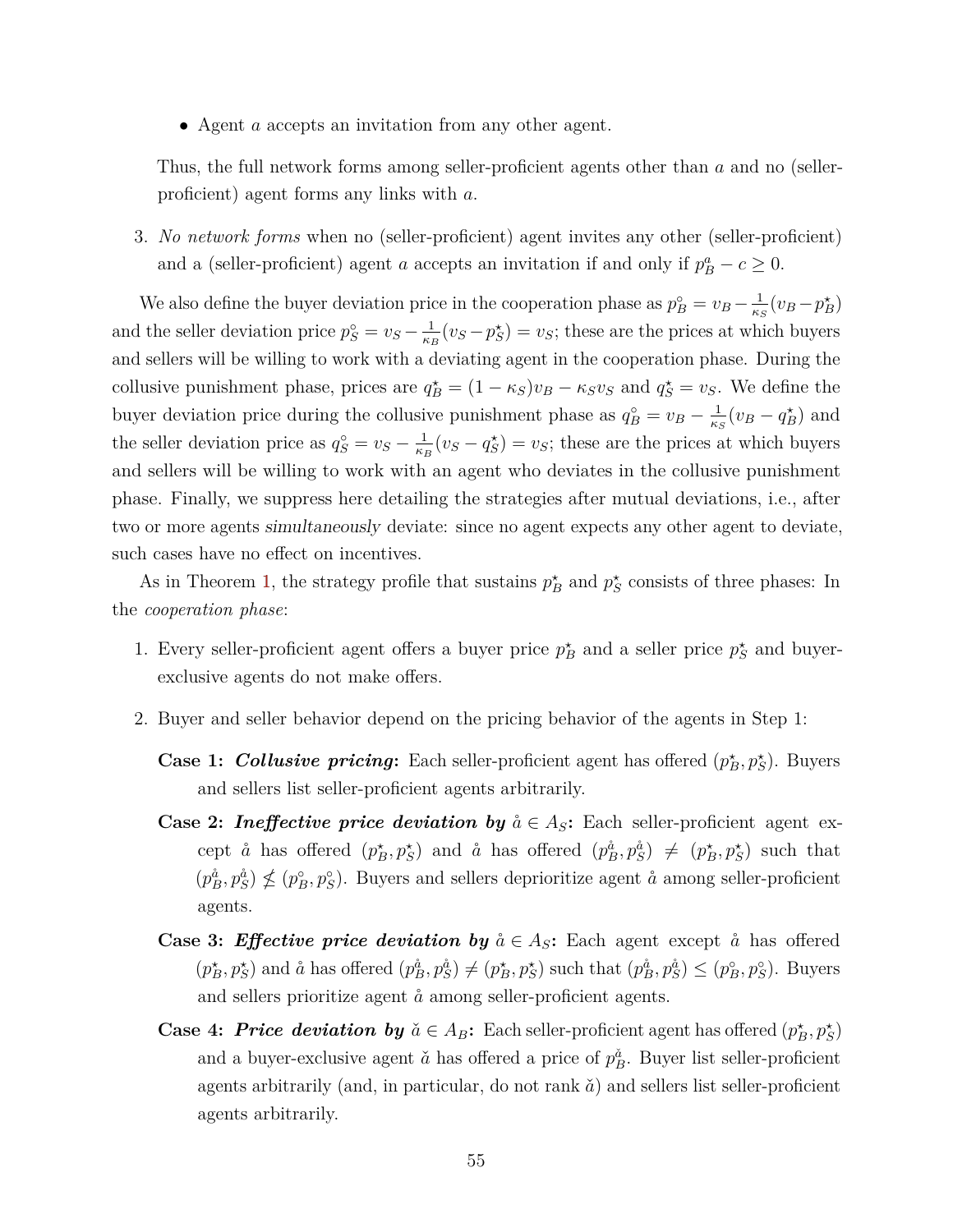- 3. The invitations made and accepted also depend on the pricing behavior of the agents in Step 1:
	- **Case 1: Collusive pricing.** The full network among seller-proficient agents forms.
	- **Cases 2 and 3: Price deviation by**  $\aa \in A_S$ . If  $p_B^* c \geq 0$  then the network among seller-proficient agents excluding *a* forms; otherwise, no network forms.
	- **Case 4: Price deviation by**  $\check{a} \in A_B$ . The full network among seller-proficient agents forms.
- 4. Under collusive pricing or a price deviation by a buyer-exclusive agent, if the network implied by equilibrium play forms, play continues in the cooperation phase. After a price deviation by a seller-proficient agent  $\aa$ , if the network implied by equilibrium play forms, play proceeds to the ˚*a*-collusive punishment phase. Otherwise, play proceeds to the Bertrand reversion phase.
- In the  $\aa$ -*collusive punishment phase*:
- 1. Every seller-proficient agent other than  $\hat{a}$  offers a buyer price  $q_B^*$  and a seller price  $q_S^*$ and buyer-exclusive agents do not make offers.
- 2. Buyer and seller behavior depend on the pricing behavior of the agents in Step 1:
	- **Case 1:** *Collusive pricing***:** Each seller-proficient agent has offered  $(p_B^{\star}, p_S^{\star})$ . Buyers and sellers deprioritize agent  $\hat{a}$  among seller-proficient agents.
	- **Case 2:** *Ineffective price deviation by*  $\hat{a} \in A_S$ : Each seller-proficient agent except  $\hat{a}$  has offered  $(q_B^*, q_S^*)$  and  $\hat{a}$  has offered  $(p_B^{\hat{a}}, p_S^{\hat{a}}) \neq (q_B^*, q_S^*)$  such that  $(p_B^{\hat{a}}, p_S^{\hat{a}}) \nleq$  $(q_B^{\circ}, q_S^{\circ})$ . Buyers and sellers deprioritize agent  $\hat{a}$  among seller-proficient agents.
	- **Case 3:** *Effective price deviation by*  $\hat{a} \in A_S$ : Each agent except  $\hat{a}$  has offered  $(q_B^{\star}, q_S^{\star})$  and  $\hat{a}$  has offered  $(p_B^{\hat{a}}, p_S^{\hat{a}}) \neq (q_B^{\star}, q_S^{\star})$  such that  $(p_B^{\hat{a}}, p_S^{\hat{a}}) \leq (q_B^{\circ}, q_S^{\circ})$ . Buyers and sellers prioritize agent  $\hat{a}$  among seller-proficient agents.
	- **Case 4:** *Price deviation by*  $\check{a} \in A_B$ : Each seller-proficient agent has offered  $(q_B^*, q_S^*)$ and a buyer-exclusive agent  $\check{a}$  has offered a price of  $p_B^{\check{a}}$ . Buyer list seller-proficient agents arbitrarily (and, in particular, do not rank  $\check{a}$ ) and sellers list seller-proficient agents arbitrarily.
- 3. The invitations made and accepted also depend on the pricing behavior of the agents in Step 1: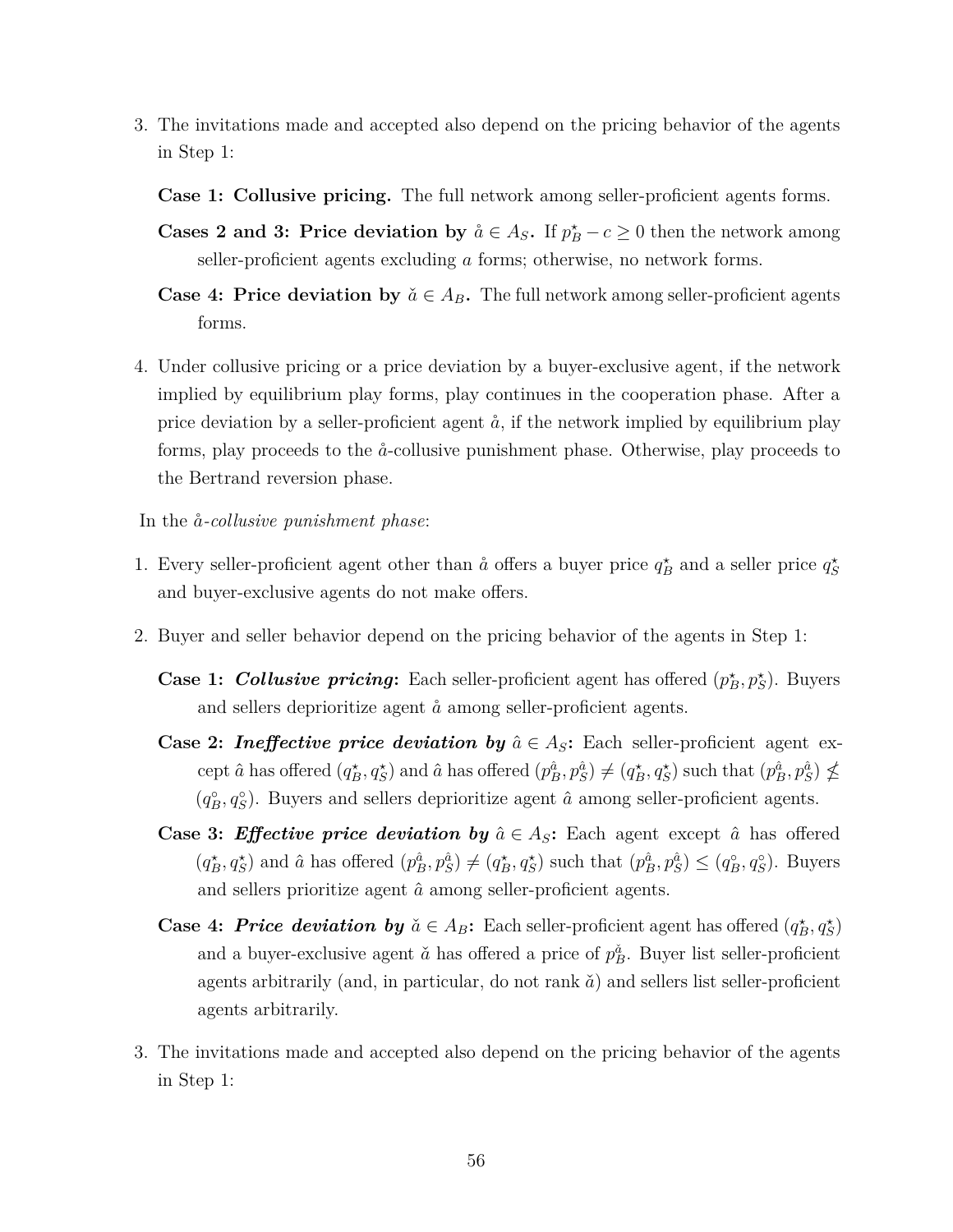- **Case 1: Collusive pricing.** The network among seller-proficient agents excluding *a* forms.
- **Cases 2 and 3: Price deviation by**  $\hat{a} \in A_S$ . If  $q_B^* c \geq 0$  then the network among seller-proficient agents excluding  $\hat{a}$  forms; otherwise, no network forms.
- **Case 4: Price deviation by**  $\check{a} \in A_B$ . The full network among seller-proficient agents forms.
- 4. Under collusive pricing or a price deviation by a buyer-exclusive agent, if the network implied by equilibrium play forms, play continues in the  $\aa$ -collusive punishment phase. After a price deviation by a seller-proficient agent  $\hat{a}$ , if the network implied by equilibrium play forms, play proceeds to the *a*ˆ-collusive punishment phase. Otherwise, play proceeds to the Bertrand reversion phase.

In the Bertrand reversion phase, each buyer-exclusive agent offers a price of 0 to buyers and each seller-proficient agent offers a price of 0 to sellers. Buyers rank all buyer-exclusive agents offering non-negative prices, with those agents offering lower prices ranked higher; similarly, sellers rank all seller-proficient agents offering non-negative prices, with those agents offering lower prices ranked higher. Finally, the full network forms.

The proof then proceeds as in Theorem [3](#page-27-0) *mutatis mutandis* except for the differences described in Section [4.2.3.](#page-33-1)

## **C.6 Proof of Theorem [5](#page-34-2)**

We will show the highest sustainable profits when buyers are represented by buyer-exclusive agents are found by solving

<span id="page-58-0"></span>
$$
\max_{p_B^{\star}, p_S^{\star}} \{ p_B^{\star} + p_S^{\star} \} \tag{5}
$$

subject to the constraint that no seller-proficient agent can profitably deviate by attracting both buyers and sellers and not working other agents,

$$
\frac{\sigma}{1-\delta}(p_B^\star+p_S^\star) \ge \left(\left(v_B-\frac{1}{\kappa_S}(v_B-p_B^\star)\right)+\left(v_S-\frac{1}{\kappa_B}(v_S-p_S^\star)\right)\right)\kappa_B\kappa_S,
$$

the individual rationality constraints for the buyers and sellers that  $p_B^* \le v_B$  and  $p_S^* \le v_S$ , and the individual rationality constraint for buyer-exclusive agents that  $p_B^* \geq 0$ . Solving this linear program yields the price of Theorem [5.](#page-34-2)

As in our prior proofs, to simplify the exposition, we first define distinguished actions for buyers and sellers: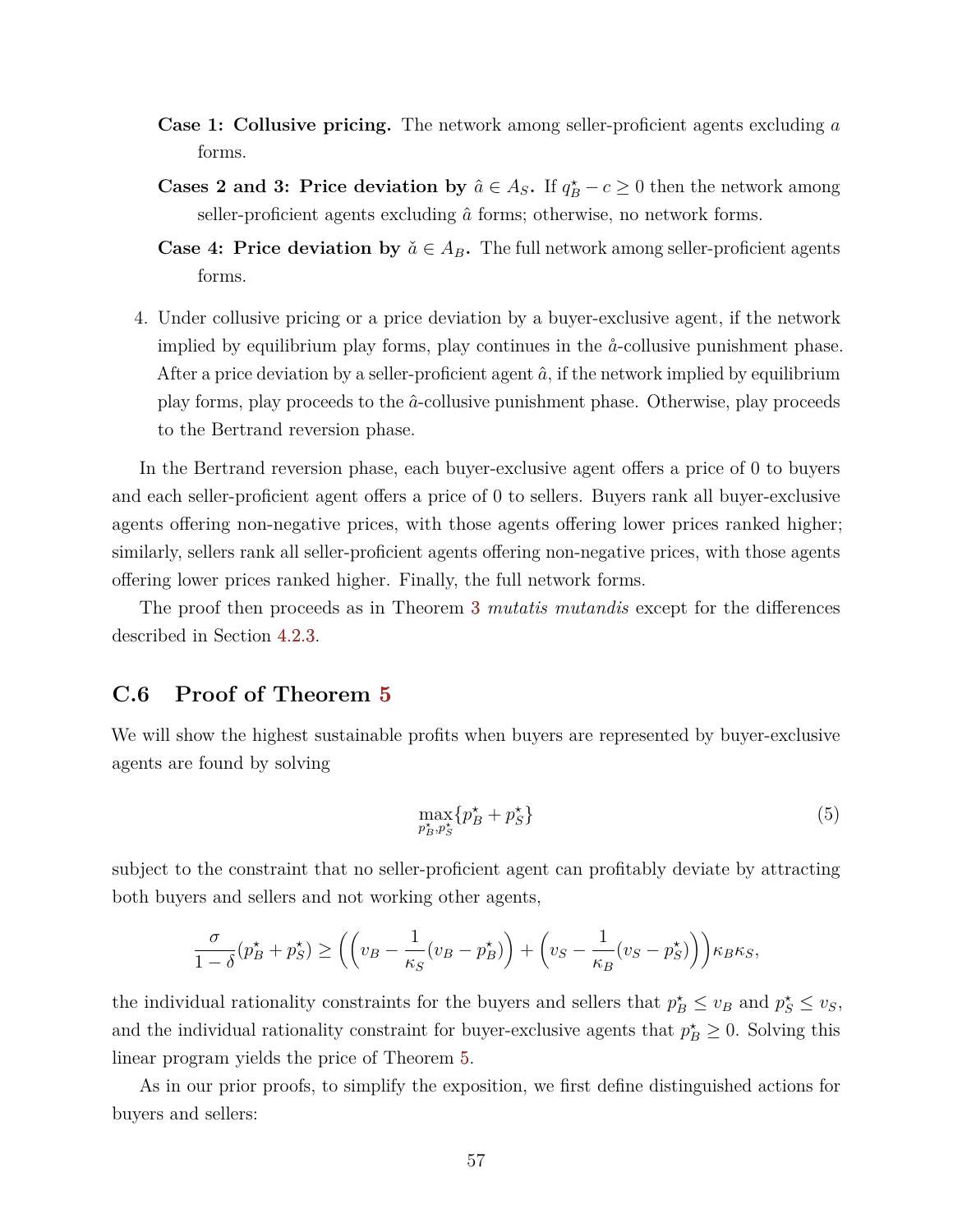- 1. A buyer *lists buyer-exclusive agents arbitrarily* by reporting each ranking with equal probability that includes every buyer-exclusive agent; similarly, a seller *lists sellerproficient agents arbitrarily* by reporting each ranking with equal probability that includes every seller-proficient agent.
- 2. A buyer *prioritizes agent a among buyer-exclusive agents* by reporting with equal probability each ranking that both includes every buyer-exclusive agent and ranks *a* first; similarly, *prioritizes agent a among seller-proficient agents* by reporting with equal probability each ranking that both includes every seller-proficient agent and ranks *a* first.
- 3. A buyer *deprioritizes agent a among buyer-exclusive agents* by reporting with equal probability each ranking that both includes every buyer-exclusive agent and ranks *a* last; similarly, *deprioritizes agent a among seller-proficient agents* by reporting with equal probability each ranking that both includes every seller-proficient agent and ranks *a* last.

We further define distinguished actions for agents in the network formation steps:

- 1. The *regular network forms* when each seller-proficient agent *a* invites every buyerexclusive agent  $\tilde{a}$ , and every buyer-exclusive agent  $\tilde{a}$  accepts every invitation.
- 2. The *network excluding (the seller-proficient agent) a forms* when:
	- Each seller-proficient agent other than *a* does not invite *a* and invites every buyer-exclusive agent  $\tilde{a}$ .
	- Agent *a* invites every other agent.
	- Each buyer-exclusive agent  $\tilde{a}$  accepts every invitation he receives except invitations from *a*.
	- Agent *a* accepts an invitation from any other agent.

Thus, the regular network forms among buyer-exclusive agents and seller-proficient agents other than *a*.

- 3. The *network excluding (the buyer-exclusive agent) a forms* when:
	- Each seller-proficient agent invites every buyer-exclusive agent except *a*.
	- Each buyer-exclusive agent accepts every invitation he receives.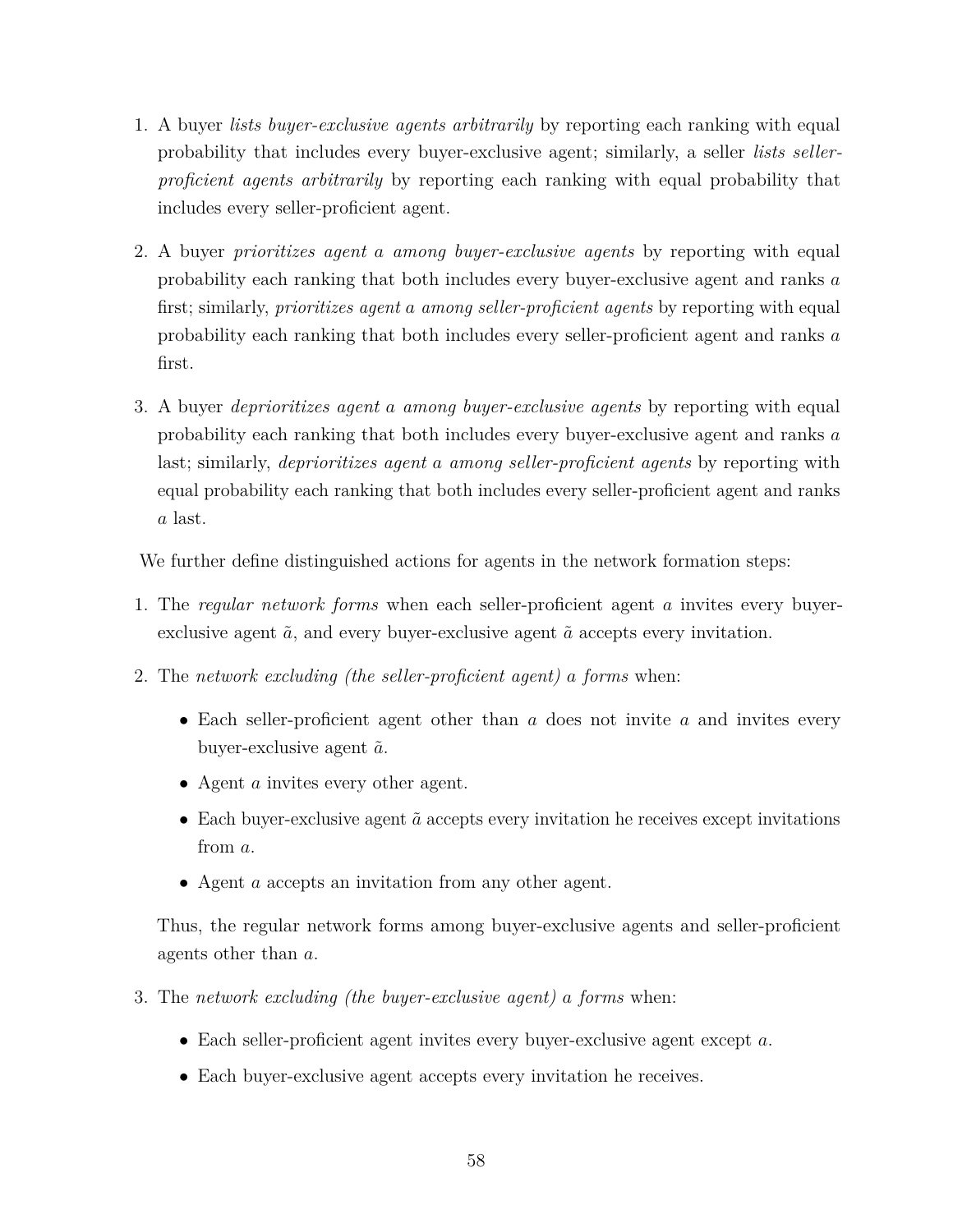Thus, the regular network forms among buyer-exclusive agents other than *a* and seller-proficient agents.

We also define the buyer deviation price in the cooperation phase as  $p_B^{\circ} = v_B - \frac{1}{\kappa s}$  $\frac{1}{\kappa_S}(v_B - p_B^{\star})$ and the seller deviation price  $p_S^{\circ} = v_S - \frac{1}{\kappa_l}$  $\frac{1}{\kappa_B}(v_S - p_S^*) = v_S$ ; these are the prices at which buyers and sellers will be willing to work with a deviating seller-proficient agent in the cooperation phase. During the collusive punishment phase, prices are depend on whether  $\hat{\sigma}$  <  $\kappa_S(1-\frac{c}{v_s})$  $\frac{c}{v_S} - \frac{v_B}{v_S}$ *vS* 1−*κ<sup>S</sup> f*<sub>*KS</sub> S S C S S B**C***<sub>***S***</sub>** *C<sub><i>S***</sub>** *C<sub><i>S***</sub>** *C<sub><i>S***</sub>** *C<sub><i>S***</sub>** *C<sub><i>S***</sub>** *C<sub><i>S***</sub>** *C<sub><i>S***</sub>** *C<sub><i>S***</sub>** *C<sub><i>S***</sub>** *C<sub><i>S***</sub>** *C<sub><i>S***</sub>** *C<sub><i>S***</sub>** *C<sub><i>S***</sub>** *C<sub><i>S***</sub>** *C<sub><i>S***</sub>** *C<sub><i>S***</sub>** *C<sub><i>S***</sub>** *C<sub><i>S***</sub>** *C<sub><i>S***</sub>** *</sub>*  $\frac{c}{v_S} - \frac{v_B}{v_S}$ *vS* 1−*κ<sup>S</sup>*  $\frac{-\kappa_S}{\kappa_S}$ ); we have that  $q_B^* = 0$  and  $q_S^* = v_B \frac{\kappa_B}{\kappa_S}$  $\frac{\kappa_B}{\kappa_S}(1-\kappa_S)+v_S(1-\kappa_B)+\kappa_B c$  when  $\hat{\sigma} \geq \kappa_S(1-\frac{c}{v_S})$  $\frac{c}{v_S} - \frac{v_B}{v_S}$ *vS* 1−*κ<sup>S</sup>*  $\frac{-\kappa_S}{\kappa_S}$ ) We define the buyer deviation price during the collusive punishment phase as  $q_B^{\circ} = v_B - \frac{1}{\kappa}$  $\frac{1}{\kappa_S}(v_B-q_B)$ and the seller deviation price as  $q_S^{\circ} = v_S - \frac{1}{\kappa_I}$  $\frac{1}{\kappa_B}(v_S - q_S^*) = v_S$ ; these are the prices at which buyers and sellers will be willing to work with an agent who deviates in the collusive punishment phase. Finally, we suppress here detailing the strategies after mutual deviations, i.e., after two or more agents simultaneously deviate: since no agent expects any other agent to deviate, such cases have no effect on incentives.

As elsewhere, the strategy profile that sustains  $p_B^*$  and  $p_S^*$  consists of three phases: In the *cooperation phase*:

- 1. Every buyer-exclusive agent offers a buyer price  $p_B^*$  and every seller-proficient agent offers a seller price  $p_S^*$ .
- 2. Buyer and seller behavior depend on the pricing behavior of the agents in Step 1:
	- **Case 1: Collusive pricing:** Each buyer-exclusive agent has offered a buyer price  $p_B^*$ and each seller-proficient agent has offered a seller price  $p_S^*$ . Buyers list buyerexclusive agents arbitrarily and sellers list seller-proficient agents arbitrarily.
	- **Case 2: Price deviation by a buyer-exclusive agent**  $\check{a} \in A_B$ : Each buyer-exclusive agent except  $\check{a}$  has offered a buyer price  $p_B^*$ , the buyer-exclusive agent  $\check{a}$  has offered a price  $p_B^{\check{a}} \neq p_B^*$ , and each seller-proficient agent has offered a seller price  $p_S^*$ . Buyers deprioritize agent  $\check{a}$  among buyer-exclusive agents and sellers list seller-proficient agents arbitrarily.
	- **Case 3: Ineffective price deviation by**  $\aa \in A_S$ : Each buyer-exclusive agent has offered a buyer price  $p_B^*$ , each seller-proficient agent other than  $\aa$  has offered a seller price  $p_S^*$ , and agent  $\aa$  has offered prices  $(p_B^{\aa}, p_S^{\aa}) \neq (p_B^*, p_S^*)$  such that  $(p_B^{\hat{a}}, p_S^{\hat{a}}) \nleq (p_B^{\circ}, p_S^{\circ})$ . Buyers list buyer-exclusive agents arbitrarily and sellers deprioritize  $\aa$  among seller-proficient agents.
	- **Case 4: Effective price deviation by**  $\aa \in A_S$ : Each buyer-exclusive agent has offered a buyer price  $p_B^*$ , each seller-proficient agent other than  $\hat{a}$  has offered a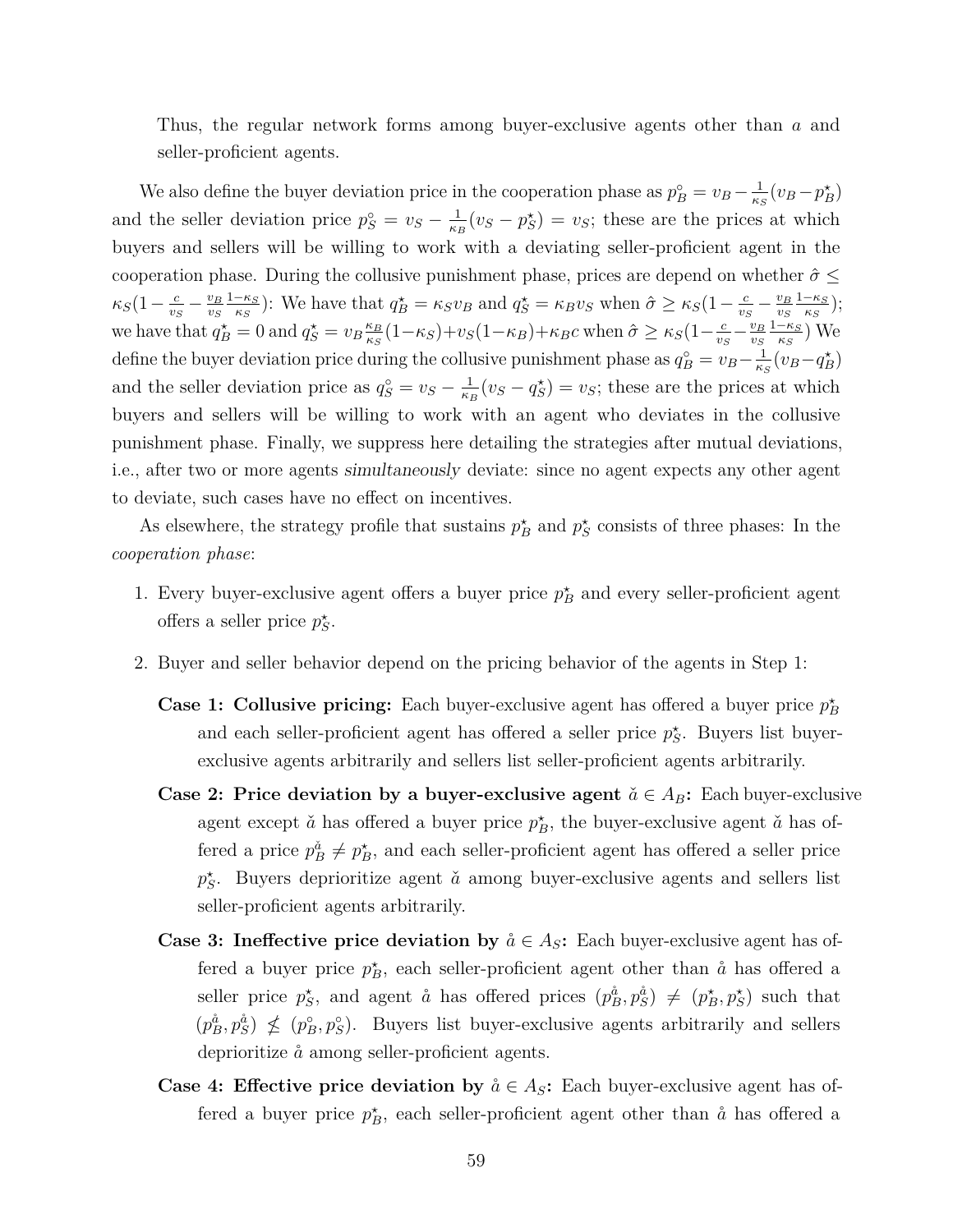seller price  $p_S^*$ , and agent  $\aa$  has offered prices  $(p_B^{\aa}, p_S^{\aa}) \neq (p_B^*, p_S^*)$  such that  $(p_B^{\hat{a}}, p_S^{\hat{a}}) \leq (p_B^{\circ}, p_S^{\circ})$ . Buyers prioritize  $\hat{a}$  among buyer-exclusive agents and sellers prioritize  $\aa$  among seller-proficient agents.

- 3. The invitations made and accepted also depend on the pricing behavior of the agents in Step 1:
	- **Case 1: Collusive pricing.** The regular network forms.
	- **Case 2: Price deviation by a buyer-exclusive agent**  $\check{a} \in A_B$ . The network excluding the buyer-exclusive agent  $\check{a}$  forms.
	- **Cases 3 and 4: Price deviation by**  $\aa \in A_S$ . The network excluding the seller-proficient agent  $\aa$  forms.
- 4. Under collusive pricing or a price deviation by a buyer-exclusive agent, if the network implied by equilibrium play forms, play continues in the cooperation phase. After a price deviation by a seller-proficient agent  $\dot{a}$ , if the network implied by equilibrium play forms, play proceeds to the ˚*a*-collusive punishment phase. Otherwise, play proceeds to the Bertrand reversion phase.

In the  $\aa$ -*collusive punishment phase*:

- 1. Every buyer-exclusive agent offers a buyer price  $q_B^*$  and every seller-proficient agent offers a seller price  $q_S^*$ .
- 2. Buyer and seller behavior depend on the pricing behavior of the agents in Step 1:
	- **Case 1: Collusive pricing:** Each buyer-exclusive agent has offered a buyer price  $q_B^*$ and each seller-proficient agent has offered a seller price  $q_S^*$ . Buyers list buyerexclusive agents arbitrarily and sellers list seller-proficient agents arbitrarily.
	- **Case 2: Price deviation by a buyer-exclusive agent**  $\check{a} \in A_B$ : Each buyer-exclusive agent except  $\check{a}$  has offered a buyer price  $q_B^{\star}$ , the buyer-exclusive agent  $\check{a}$  has offered a price  $p_B^{\check{a}} \neq q_B^*$ , and each seller-proficient agent has offered a seller price  $q_S^*$ . Buyers deprioritize agent  $\check{a}$  among buyer-exclusive agents and sellers list seller-proficient agents arbitrarily.
	- **Case 3: Ineffective price deviation by**  $\hat{a} \in A_S$ : Each buyer-exclusive agent has offered a buyer price  $q_B^*$ , each seller-proficient agent other than  $\hat{a}$  has offered a seller price  $q_S^*$ , and agent  $\hat{a}$  has offered prices  $(p_B^{\hat{a}}, p_S^{\hat{a}}) \neq (q_B^*, q_S^*)$  such that  $(p_B^{\hat{a}}, p_S^{\hat{a}}) \nleq (q_B^{\circ}, q_S^{\circ})$ . Buyers list buyer-exclusive agents arbitrarily and sellers deprioritize *a*ˆ among seller-proficient agents.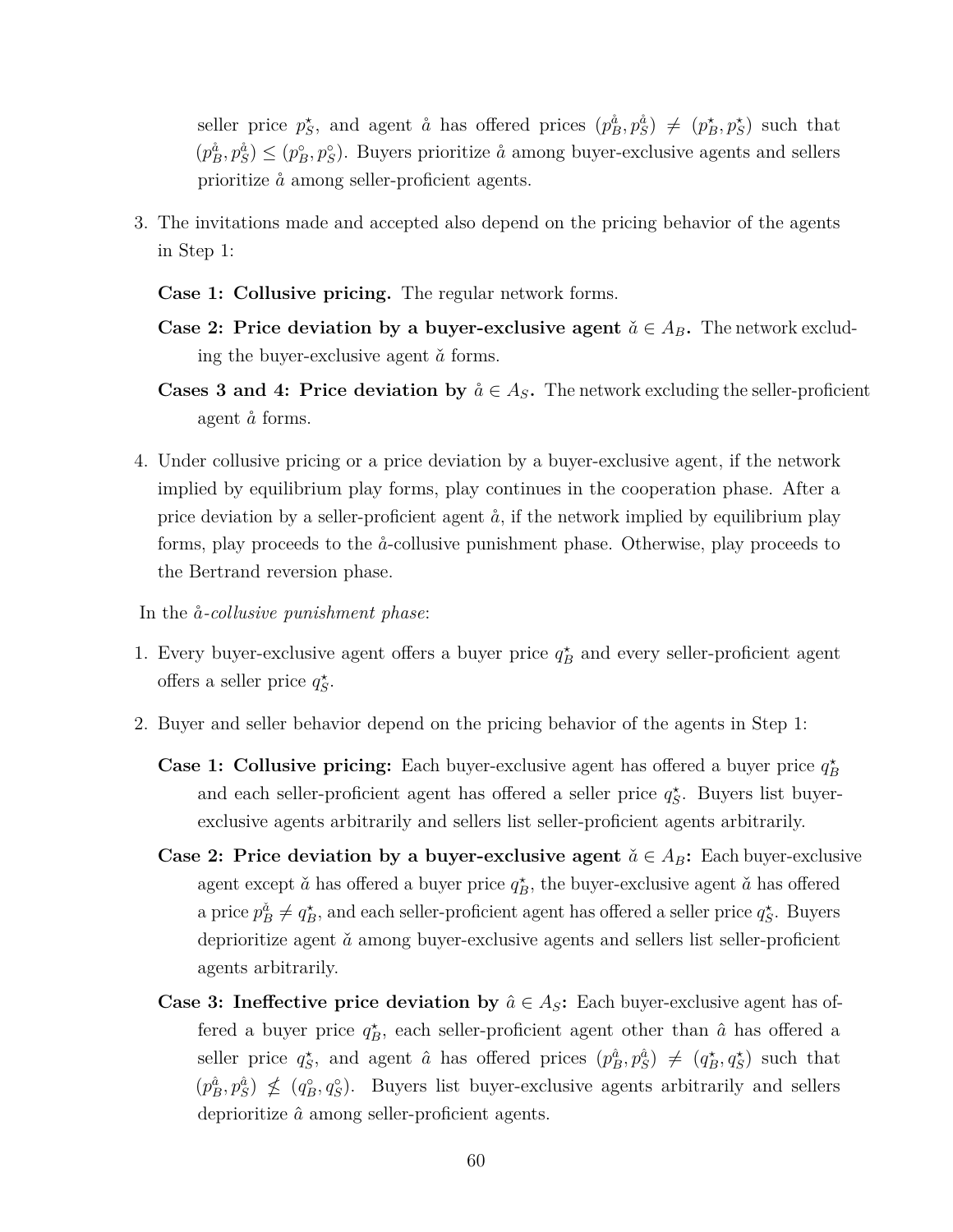- **Case 4: Effective price deviation by**  $\hat{a} \in A_S$ : Each buyer-exclusive agent has offered a buyer price  $q_B^*$ , each seller-proficient agent other than  $\hat{a}$  has offered a seller price  $q_S^*$ , and agent  $\hat{a}$  has offered prices  $(p_B^{\hat{a}}, p_S^{\hat{a}}) \neq (q_B^*, q_S^*)$  such that  $(p_B^{\hat{a}}, p_S^{\hat{a}}) \leq (q_B^{\circ}, q_S^{\circ})$ . Buyers prioritize  $\hat{a}$  among buyer-exclusive agents and sellers prioritize  $\aa$  among seller-proficient agents.
- 3. The invitations made and accepted also depend on the pricing behavior of the agents in Step 1:
	- **Case 1: Collusive pricing.** The regular network forms.
	- **Case 2: Price deviation by a buyer-exclusive agent**  $\check{a} \in A_B$ . The network excluding the buyer-exclusive agent  $\check{a}$  forms.
	- **Cases 3 and 4: Price deviation by**  $\hat{a} \in A_S$ . The network excluding the seller-proficient agent *a*ˆ forms.
- 4. Under collusive pricing or a price deviation by a buyer-exclusive agent, if the network implied by equilibrium play forms, play continues in the  $\aa$ -collusive punishment phase. After a price deviation by a seller-proficient agent  $\hat{a}$ , if the network implied by equilibrium play forms (i.e.,  $\hat{a}$  is the only player excluded from the network), play proceeds to the *a*ˆ-collusive punishment phase. Otherwise, play proceeds to the Bertrand reversion phase.

In the Bertrand reversion phase, each buyer-exclusive agent offers a price of 0 to buyers and each seller-proficient agent offers a price of 0 to sellers. Buyers rank all buyer-exclusive agents offering non-negative prices, with those agents offering lower prices ranked higher; similarly, sellers rank all seller-proficient agents offering non-negative prices, with those agents offering lower prices ranked higher. Finally, the regualar network forms.

The solution of the program [\(5\)](#page-58-0) depends on whether  $\hat{\sigma} \leq \kappa_S(1 - \frac{c}{n_c})$  $\frac{c}{v_S} - \frac{v_B}{v_S}$ *vS* 1−*κ<sup>S</sup>*  $\frac{-\kappa_S}{\kappa_S}$ ). There are two cases:

1. If  $\hat{\sigma} \leq \kappa_S(1 - \frac{c}{n_s})$  $\frac{c}{v_S} - \frac{v_B}{v_S}$ *vS* 1−*κ<sup>S</sup>*  $\frac{-\kappa_S}{\kappa_S}$ ), it is immediate that buyer-exclusive agents are willing to exclude a price-deviating seller since they receive 0 payoffs regardless of their actions. Moreover, to attract buyers, a price-deviator would have to offer a buyer price less than 0, and so would not be willing to take his buyers to other agents' sellers in any case. Thus, a price-deviator will not work with any other agents.

The proof then proceeds as in Theorem [4](#page-33-0) *mutatis mutandis*.

2. If  $\hat{\sigma} > \kappa_S (1 - \frac{c}{v_s})$  $\frac{c}{v_S} - \frac{v_B}{v_S}$ *vS* 1−*κ<sup>S</sup>*  $\frac{-\kappa_S}{\kappa_S}$ ), then recall that  $q_B^* = \kappa_S v_B$  and  $q_S^* = \kappa_B v_S$ , and we can calculate  $p_B^{\circ} = v_B - \frac{1}{\kappa \kappa}$  $\frac{1}{\kappa_S}(v_B - q_B^{\star})$  and  $p_S^{\circ} = v_S - \frac{1}{\kappa_B}$  $\frac{1}{\kappa_B}(v_S - q_S^*).$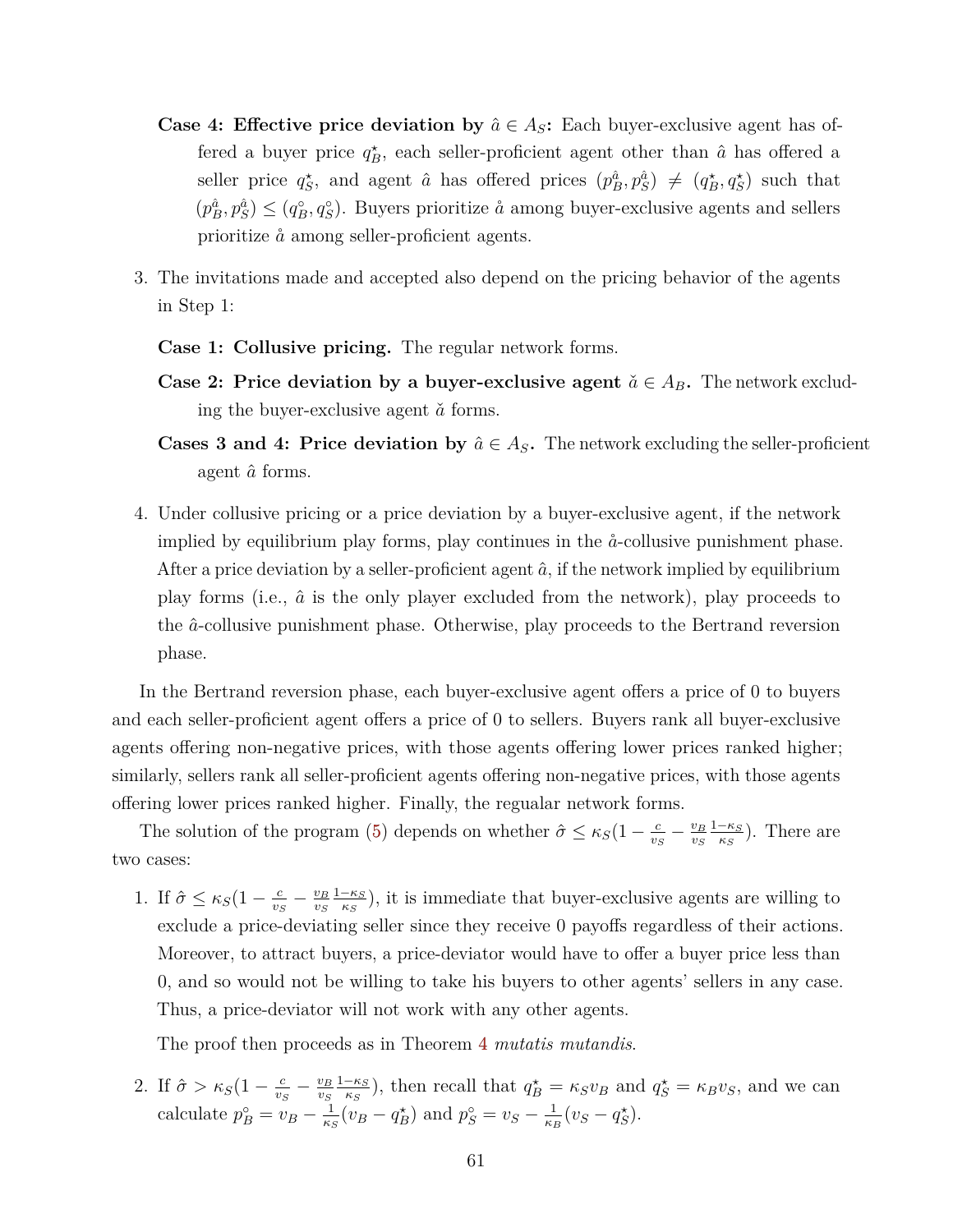In this case, both prices are positive, and so barring dynamic incentives agents will be tempted to work with a price deviator. Thus, we need to check that seller-proficient agents will not work with a buyer-exclusive agent if he deviates on price. In the cooperation phase, the payoff to a seller-proficient agent from refusing to invite a price-deviating buyer-exclusive agent is

$$
\frac{\delta}{1-\delta}\sigma p_S^\star
$$

while the payoff from inviting the price-deviating buyer-exclusive agent is

*κBσp? S*

and so it is sufficient that  $\delta \geq \frac{1}{2}$  $\frac{1}{2}$ . A similar calculation holds in the collusive punishment phase.

We also need to check that if a seller-proficient agent deviates on prices both buyerexclusive and seller-proficient agents will not work with the deviator. To see that buyer-exclusive agents will not work with a deviator, note that a buyer-exclusive agent gets

$$
\frac{\delta}{1-\delta}\beta q_B^\star = \frac{\delta}{1-\delta}\beta \kappa_S v_B
$$

by refusing to work with the deviator, but at most

$$
\beta\kappa_S p_B^\star \leq \beta\kappa_S v_B
$$

by working with the deviator; thus for  $\delta \geq \frac{1}{2}$  $\frac{1}{2}$  it is optimal to refuse an invitation from the deviator. To see that seller-proficient agents will not work with a deviator, note that a seller-proficient agent gets

$$
\frac{\delta}{1-\delta}\sigma q_S^\star = \frac{\delta}{1-\delta}\sigma\kappa_B v_S
$$

by refusing to work with the deviator, but at most

$$
\sigma\kappa_B p_S^\star = \sigma\kappa_B v_S
$$

by working with the deviator; thus for  $\delta \geq \frac{1}{2}$  $\frac{1}{2}$  it is optimal to refuse an invitation from the deviator.

Finally, we need to show that at prices  $(q_B^{\star}, q_S^{\star})$  no agent will wish to offer prices of  $(q_B^{\circ}, q_S^{\circ})$ —in particular, that an agent getting 0 in the collusive punishment phase will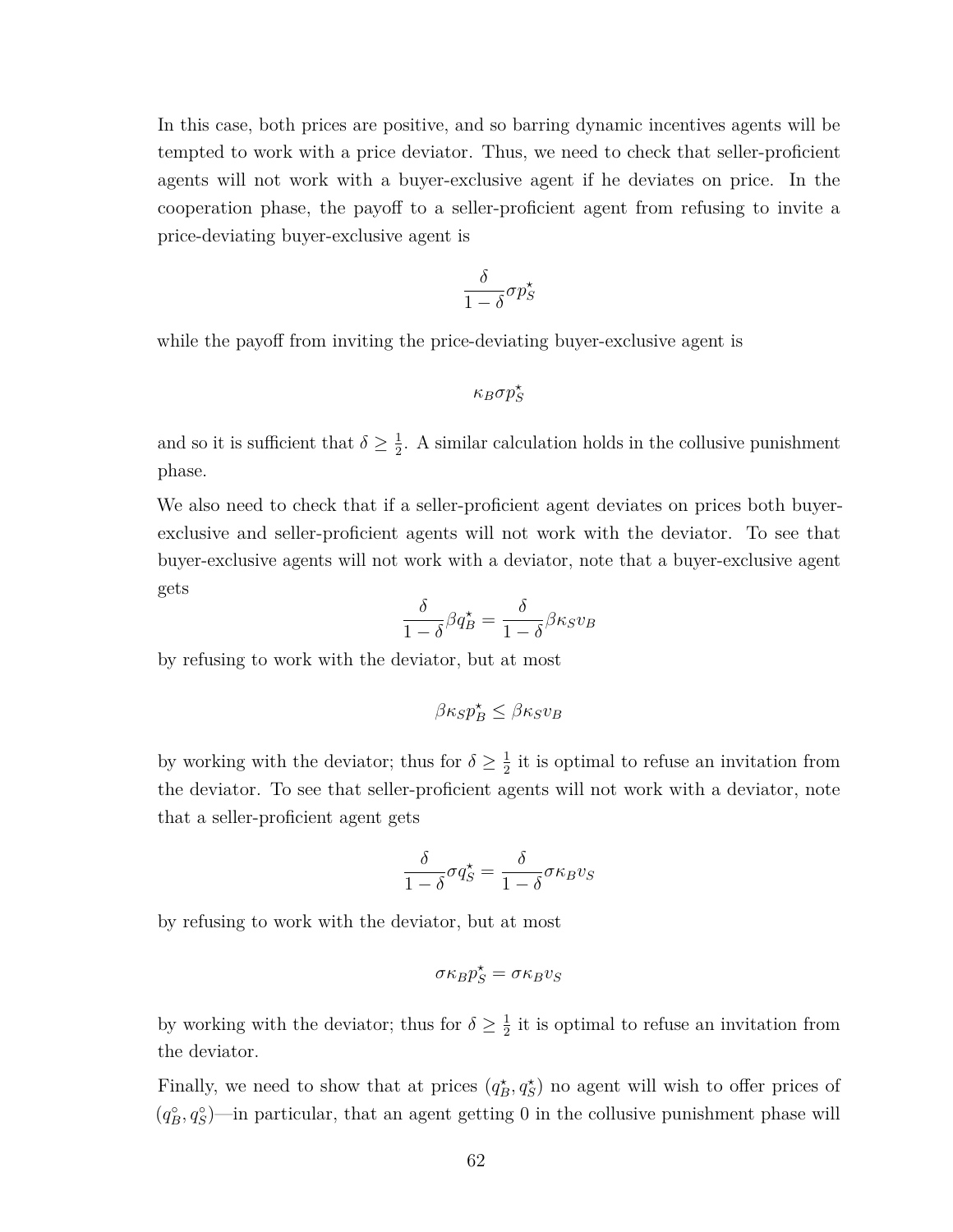not wish to offer prices of  $(q_B^{\circ}, q_S^{\circ})$ . To see this, we calculate that

$$
\kappa_B \kappa_S (q_B^{\circ} + q_S^{\circ} - c) = \kappa_B \kappa_S \left( v_B - \frac{1}{\kappa_S} (v_B - q_B^{\star}) + v_S - \frac{1}{\kappa_B} (v_S - q_S^{\star}) - c \right)
$$
  
=  $\kappa_B \kappa_S \left( v_B - \frac{1}{\kappa_S} (v_B - \kappa_S v_B) + v_S - \frac{1}{\kappa_B} (v_S - \kappa_B v_S) - c \right)$   
=  $\kappa_B v_B (2\kappa_S - 1) + \kappa_S v_S (2\kappa_B - 1) - \kappa_B \kappa_S c$   
 $\leq 0.$ 

A similar calculation holds in the collusive punishment phase.

The proof then proceeds as in Theorem [4](#page-33-0) *mutatis mutandis*.

## <span id="page-64-0"></span>**D Analyzing Asymmetric Equilibria in the Stage Game**

In the main construction of our equilibrium, we have assumed that buyers and sellers treat identically agents who are treated identically by other agents (with respect to network formation). Suppose, by contrast, that buyers and sellers allocated themselves selectively following a price deviation not only by working preferentially with the price deviator but also with another non-deviating agent; the buyers and sellers could then potentially unravel collusion by incentivizing said non-deviating agent to work with the price deviator. For example, if all buyers and sellers coordinated on listing the price deviator first and a particular non-deviating agent *a* second following a price deviation, then *a* would fill to capacity; thus *a* would have a much stronger temptation to invite and/or accept an invitation from the price deviator. Indeed, given the continuation play that we use in the construction of our equilibrium, such an agent *a* would deviate from the equilibrium to work with the price deviator.

In fact, buyer-and-seller coordination-proofness would imply that this behavior would occur. A set of buyers and sellers could coordinate to work with a price deviator and a subset of non-price deviators, incentivizing those non-price deviators to work with the price deviator. However, a minor modification to the analysis in the text rules this out; regardless of how buyers and sellers allocate themselves among non-deviating agents, future payoffs can be constructed such that all non-deviating agents exclude the price deviator. To do this, we must condition future payoffs to each non-deviating agent on his temptation to work with the price deviator—we do this by allocating sellers in future periods to each agent based on that agent's temptation to work the price deviator today.

First, consider a price deviation in the cooperation phase. We show that an agent *a* is better off following his prescribed actions than if he invited  $\mathring{a}$  with a fee of  $-p_B^{\mathring{a}}$  and accepted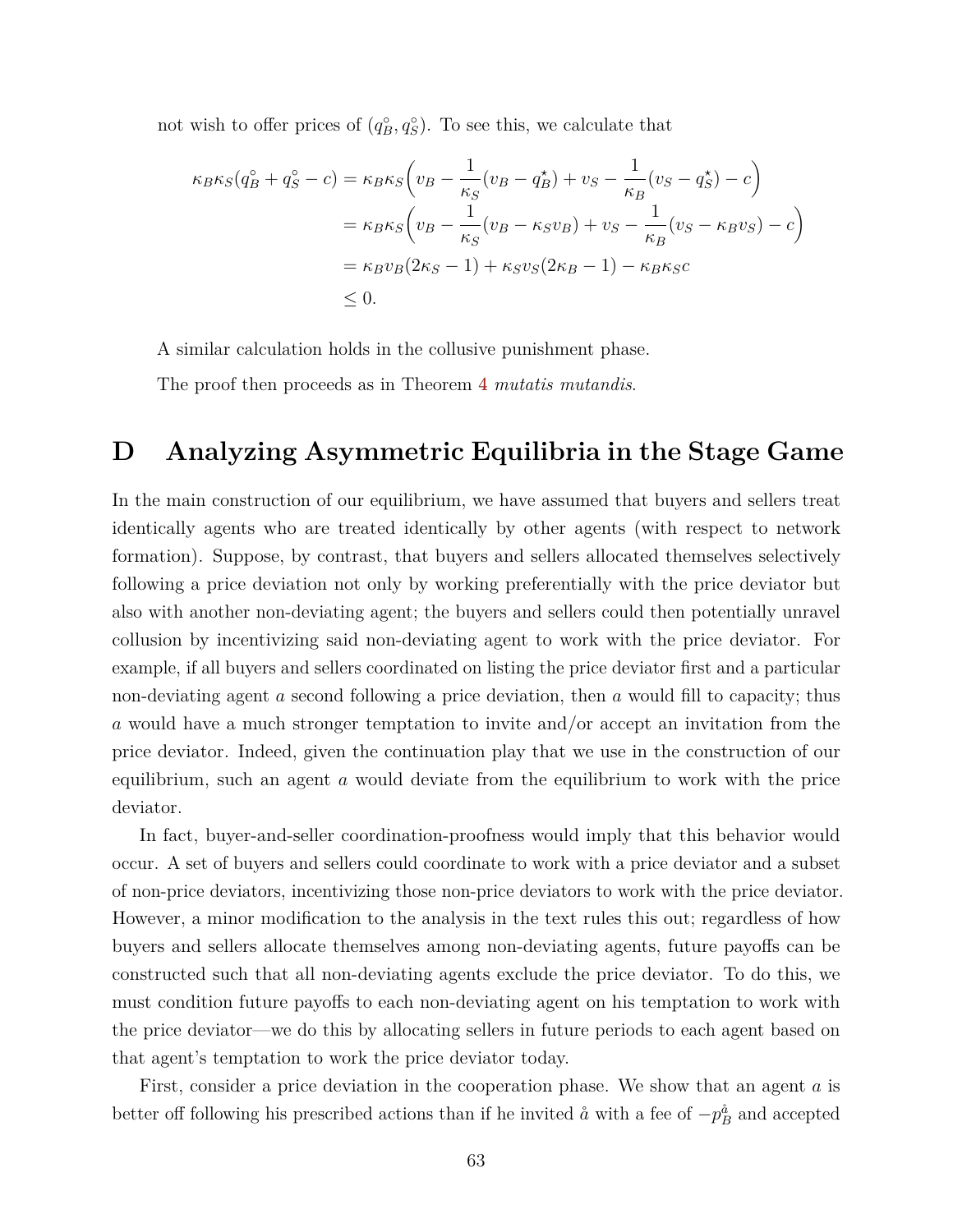an invitation from  $\aa$  with a fee of  $p_S^{\aa}$  (and followed his prescribed actions with respect to other agents). Let  $\tilde{\kappa}_B^{\circ}$  be the share of buyers that selected the deviating agent  $\aa$  and let  $\tilde{\kappa}_S^{\circ}$  be the share of sellers that selected  $\aa$ . Let  $\tilde{\kappa}_B^{\circ}$  be the share of buyers that selected a non-deviating agent *a* and let  $\tilde{\kappa}_S^a$  be the share of sellers that selected *a*. Finally, let  $\kappa_B^a$  be the share of sellers allocated to agent *a* in future collusive play. The total payoff for *a* from following his prescribed actions is





Since the payoff to working with non-deviating agents is identical regardless of the decision to work with the deviating agent, we have the condition for adhering as

Profit per

$$
\frac{\delta}{1-\delta} \kappa_S^a(q_B^\star+q_S^\star) \geq \tilde\kappa_S^a \tilde\kappa_B^{\circ}(p_B^{\mathring{a}}+p_S^\star) + \tilde\kappa_B^a \tilde\kappa_S^{\circ}(p_B^\star+p_S^{\mathring{a}})
$$

Observe the following:

Mass of sellers Mass of buyers

represented by  $a$  represented by  $\aa$  transaction

- Since  $q_B^* = (1 \kappa_S)v_B \kappa_S v_S$  and  $q_S^* = v_S$ , we have that  $q_B^* + q_S^* = (v_B + v_S)(1 \kappa_S)$ .
- Since  $p_B^{\hat{a}} \leq p_B^{\circ} \leq p_B^{\star} \leq v_B$  and  $p_S^{\star} = v_S$ , we have that  $p_B^{\hat{a}} + p_S^{\star} \leq v_B + v_S$ .
- Since  $p_S^{\hat{a}} \leq p_S^{\circ} = p_S^{\star} = v_S$  and  $p_B^{\star} \leq v_B$ , we have that  $p_B^{\star} + p_S^{\hat{a}} \leq v_B + v_S$ .

Hence, it is sufficient that

$$
\frac{\delta}{1-\delta} \kappa_S^a (1-\kappa_S) \ge \tilde{\kappa}_B^{\circ} \tilde{\kappa}_S^a + \tilde{\kappa}_B^a \tilde{\kappa}_S^{\circ} \tag{8}
$$

Mass of buyers Mass of sellers represented by  $a$  represented by  $\aa$ 

<span id="page-65-0"></span> $\overline{Profit}$ Profit per transaction

for each agent  $a$  other than  $\aa$ .